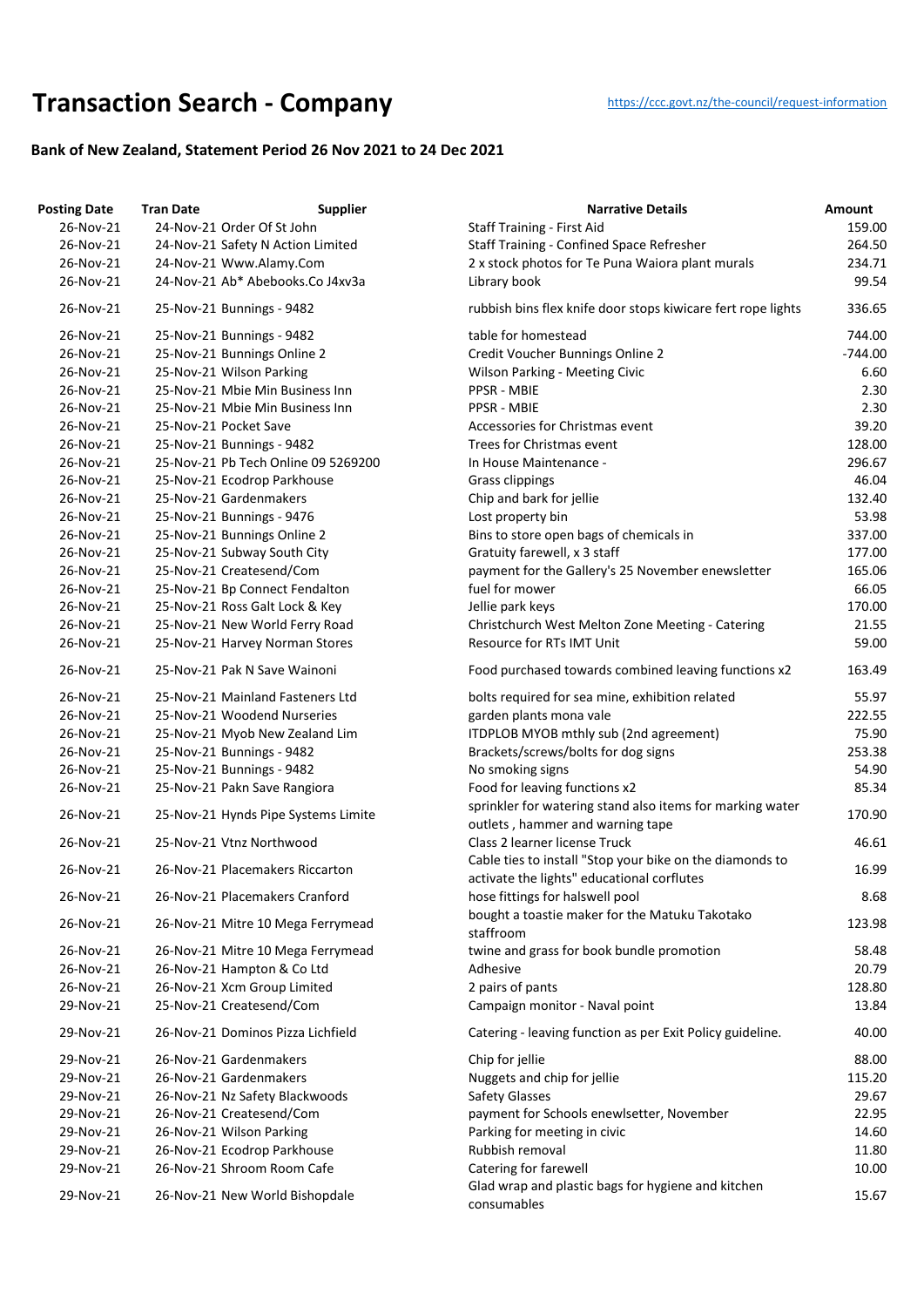| <b>Posting Date</b> | <b>Tran Date</b> | <b>Supplier</b>                     | <b>Narrative Details</b>                                                                            | <b>Amount</b> |
|---------------------|------------------|-------------------------------------|-----------------------------------------------------------------------------------------------------|---------------|
| 29-Nov-21           |                  | 26-Nov-21 Sp * Original Foods Do    | Food for farewell of staff member 5 years plus                                                      | 90.00         |
| 29-Nov-21           |                  | 26-Nov-21 Bp Connect Dallington     | Fuel Rental Vehicle - BP                                                                            | 40.67         |
| 29-Nov-21           |                  | 26-Nov-21 Shardlows Packaging       | artline pens, sponge seal for crate gaskets                                                         | 252.51        |
| 29-Nov-21           |                  | 26-Nov-21 Nz Safety Blackwoods      | Safety clothing / sunscreen / helmet                                                                | 485.06        |
|                     |                  |                                     | Hose fittings for petrol pump to fit our hoses to petrol                                            |               |
| 29-Nov-21           |                  | 26-Nov-21 Hcd Christchurch          | pump for summer pools                                                                               | 116.80        |
| 29-Nov-21           | 26-Nov-21 Repco  |                                     | hydrolic fluid/coolant for Toro                                                                     | 173.70        |
| 29-Nov-21           | 26-Nov-21 Repco  |                                     | 1&7/8 towball for truck                                                                             | 16.80         |
| 29-Nov-21           |                  | 26-Nov-21 Hillyers Cafe             | Koha for artist in residence programme - otautahi<br>weavers                                        | 150.00        |
| 29-Nov-21           |                  | 26-Nov-21 Paypal *alondptyltd       | Alond bade peripherals                                                                              | 633.82        |
| 29-Nov-21           |                  | 26-Nov-21 The Service Company Ltd C | Disposable Masks for public and reusable for staff                                                  | 477.25        |
| 29-Nov-21           |                  | 26-Nov-21 Bp 2go Linwood            | <b>CHORUS</b> materials                                                                             | 105.95        |
|                     |                  |                                     |                                                                                                     |               |
| 29-Nov-21           |                  | 26-Nov-21 Bp 2go Linwood            | <b>CHORUS</b> materials                                                                             | 155.95        |
| 29-Nov-21           |                  | 26-Nov-21 Bp 2go Linwood            | Chrous box                                                                                          | 405.95        |
| 29-Nov-21           |                  | 26-Nov-21 Bp 2go Linwood            | Chorus box                                                                                          | 405.95        |
| 29-Nov-21           |                  | 26-Nov-21 Bp 2go Linwood            | Chrous                                                                                              | 455.95        |
| 29-Nov-21           |                  | 26-Nov-21 Bunnings - 9476           | Hagley Oval fencing wire/pig tails/ pliers and cable ties                                           | 430.83        |
| 29-Nov-21           |                  | 27-Nov-21 Mitre 10 Mega Papanui     | umbrella for ensuite cabin                                                                          | 299.00        |
| 29-Nov-21           |                  | 27-Nov-21 Fulcrumapp.Com            | Fulcrum Subscription - November 2021                                                                | 228.46        |
| 29-Nov-21           |                  | 27-Nov-21 Mitre 10 Mega Hornby      | Tools for Okains and NPW                                                                            | 1009.02       |
| 29-Nov-21           |                  | 27-Nov-21 Ballingers Hunting & Fish | Gaiters for line trimming - RRZ team.                                                               | 239.96        |
|                     |                  |                                     | Biscuits & drinks for breakwater trial staff (unpaid                                                |               |
| 29-Nov-21           |                  | 27-Nov-21 Supervalue Sumner         | students) & coastguard for Naval Point Development                                                  | 42.95         |
| 29-Nov-21           |                  | 27-Nov-21 Bohemian Bakery           | Naval Point Breakwater Trial. Food & drinks for students<br>and coastguard staff monitoring trial   | 64.00         |
| 29-Nov-21           |                  | 27-Nov-21 Whitcoulls Sth City 95    |                                                                                                     | 24.45         |
|                     |                  | 27-Nov-21 Terra Viva Home & Garden  | Selection of greeting cards                                                                         |               |
| 29-Nov-21           |                  |                                     | plants botanic gardens                                                                              | 352.97        |
| 29-Nov-21           |                  | 27-Nov-21 Halswell Post Shop        | wof sticker for the trailer                                                                         | 4.21          |
| 29-Nov-21           |                  | 27-Nov-21 Onesignal Pushno          | <b>ITDPCX Onesignal mthly sub</b>                                                                   | 182.62        |
| 29-Nov-21           |                  | 27-Nov-21 Adobe Stock               | Subscription fee for Adobe Stock licence                                                            | 44.46         |
| 29-Nov-21           |                  | 27-Nov-21 Warehouse Stationery      | Stationery for exhibitions (paint pens)                                                             | 17.97         |
| 29-Nov-21           |                  | 27-Nov-21 Nz Safety Blackwoods      | PPE x2 staff                                                                                        | 191.01        |
| 29-Nov-21           |                  | 27-Nov-21 The Warehouse 120         | Klip it plus rectangular container for summer pools                                                 | 13.00         |
| 29-Nov-21           |                  | 28-Nov-21 Mitre 10 Mega Rangiora    | outdoor table for ensuite cabin                                                                     | 269.00        |
| 29-Nov-21           |                  | 28-Nov-21 Bunnings - 9482           | items for rangers park jobs for summer                                                              | 96.29         |
| 29-Nov-21           |                  | 29-Nov-21 Smart Mobile              | Screen protector phone                                                                              | 25.00         |
| 29-Nov-21           |                  | 29-Nov-21 Mitre 10 Mega Ferrymead   | Mounting foam for events                                                                            | 20.52         |
| 29-Nov-21           |                  | 29-Nov-21 Ccc Art Gallery Car Prk   | Parking for recruitment.                                                                            | 9.00          |
| 29-Nov-21           |                  | 29-Nov-21 Countdown                 | Food for Community Liaison Christmas Thank you Lunch<br>Wednesday 1 December                        | 29.70         |
| 29-Nov-21           |                  | 29-Nov-21 Pak N Save Northlands     | Food for the Community Liaison Thank you Christmas                                                  | 101.39        |
| 29-Nov-21           |                  |                                     | Lunch Wednesday 1 December<br>Parking for recruitment                                               | 24.00         |
|                     |                  | 29-Nov-21 Ccc Art Gallery Car Prk   |                                                                                                     |               |
| 29-Nov-21           |                  | 29-Nov-21 Mobil Sydenham            | car wash for fleet car                                                                              | 12.00         |
| 29-Nov-21           |                  | 29-Nov-21 Ccc Art Gallery Car Prk   | carparking while attending training at civic                                                        | 13.00         |
| 29-Nov-21           |                  | 29-Nov-21 Lyttelton Picture Frame   | framed poster for summer exhibition                                                                 | 268.00        |
| 29-Nov-21           |                  | 29-Nov-21 Pak N Save Riccarton      | <b>Riccarton Staff Consumables</b>                                                                  | 7.47          |
| 29-Nov-21           |                  | 29-Nov-21 Farmlands Hornby          | Ppe rain gear                                                                                       | 81.99         |
| 29-Nov-21           |                  | 29-Nov-21 Mountain Adventure        | <b>Boots for students</b>                                                                           | 959.10        |
| 29-Nov-21           |                  | 29-Nov-21 Mitre 10 Beckenham        | Tools                                                                                               | 49.89         |
| 29-Nov-21           |                  | 29-Nov-21 Farmlands Hornby          | overalls, sun hat, pants                                                                            | 244.91        |
| 29-Nov-21           |                  | 29-Nov-21 Mountain Adventure        | Safety boots                                                                                        | 351.90        |
| 29-Nov-21           |                  | 29-Nov-21 Countdown                 | For Joint Inter-Agency Community Network meeting held<br>on 29 November 2021, and for Papanui-Innes | 9.11          |
| 29-Nov-21           |                  | 29-Nov-21 Auckland Museum           | Library book                                                                                        | 25.00         |
| 29-Nov-21           |                  | 29-Nov-21 Mitre 10 Beckenham        | Mitre 10 Beckenham $-$ 3 packs of 10 disposable face                                                | 27.92         |
|                     |                  |                                     | masks for attendees at Spreydon-Cashmere                                                            |               |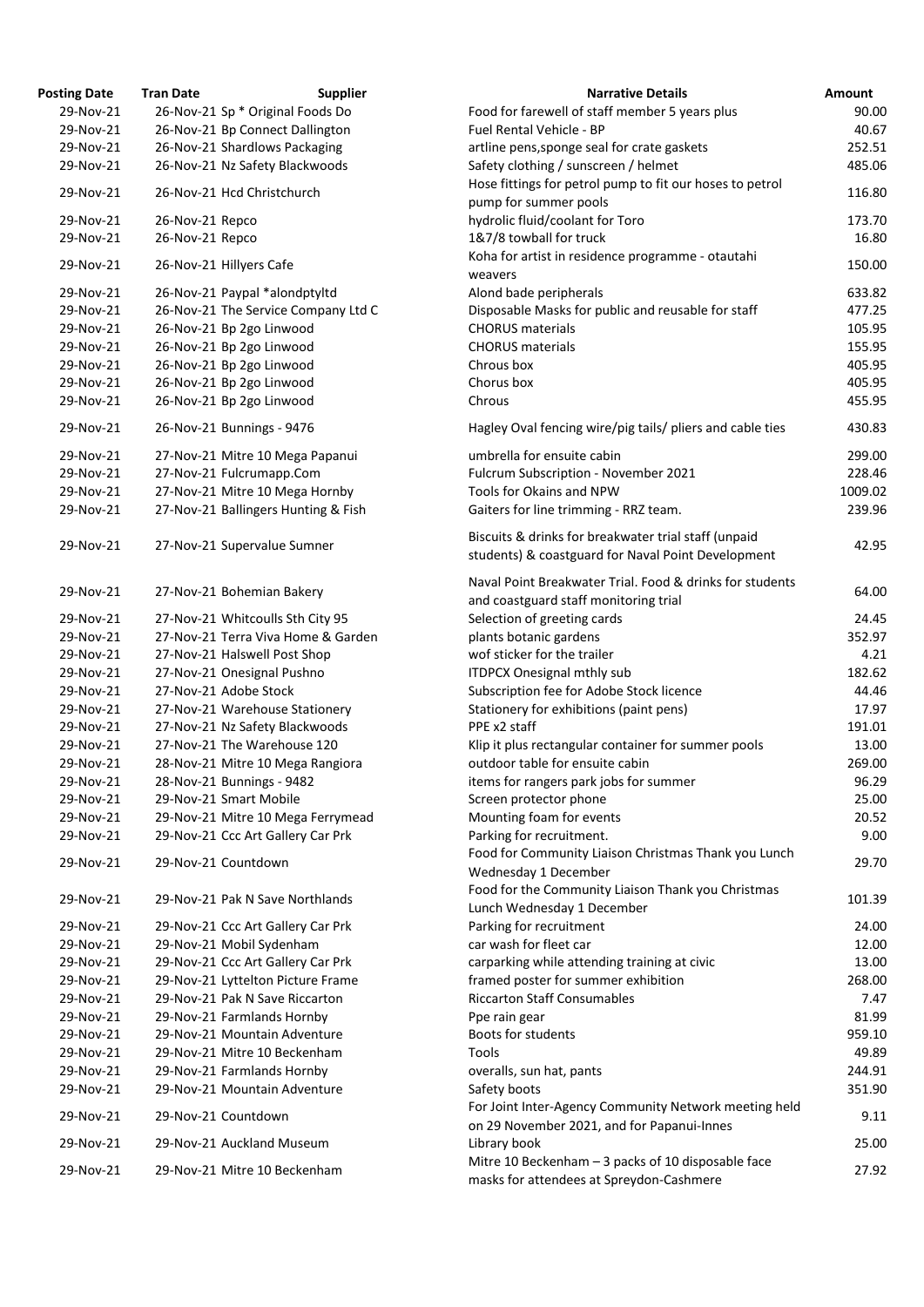| osting Date            | <b>Tran Date</b>     | <b>Supplier</b>                     | <b>Narrative Details</b>                                                                          |
|------------------------|----------------------|-------------------------------------|---------------------------------------------------------------------------------------------------|
| 30-Nov-21              |                      | 28-Nov-21 Fulcrumapp.Com            | Data collection software monthly account for District                                             |
|                        |                      |                                     | Planning November 2021                                                                            |
| 30-Nov-21<br>30-Nov-21 | 28-Nov-21 Officevibe | 28-Nov-21 Labwarehouse Limited      | cylinders for lab                                                                                 |
| 30-Nov-21              | 28-Nov-21 Rimbooks   |                                     | ITDA Officevibe mthly sub<br>Library book                                                         |
| 30-Nov-21              |                      | 28-Nov-21 Artprice.Com              | Library book                                                                                      |
|                        |                      |                                     | Proforma - Survey monkey account for Community                                                    |
| 30-Nov-21              |                      | 28-Nov-21 Surveymonk* T 41785090    | Recreation Advisors city-wide                                                                     |
| 30-Nov-21              |                      | 29-Nov-21 Metro Card Online         | Metrocard credit top-up for staff work travel                                                     |
| 30-Nov-21              |                      | 29-Nov-21 Nz Safety Blackwoods      | Footwear                                                                                          |
| 30-Nov-21              |                      | 29-Nov-21 Mitre 10 Beckenham        | Electrical plugs for TV monitors                                                                  |
| 30-Nov-21              |                      | 29-Nov-21 Gardenmakers              | Chip for jellie                                                                                   |
| 30-Nov-21              |                      | 29-Nov-21 Gardenmakers              | Chip for jellie                                                                                   |
| 30-Nov-21              |                      | 29-Nov-21 Gardenmakers              | Chip for jellie                                                                                   |
| 30-Nov-21              |                      | 29-Nov-21 Createsend/Com            | campaign monitor - resource consenting update                                                     |
| 30-Nov-21              |                      | 29-Nov-21 The Service Company Ltd C | cleaning supplies                                                                                 |
| 30-Nov-21              | 29-Nov-21 Cotton On  |                                     | Engagement Team, Coastal Hazards promotion                                                        |
| 30-Nov-21              |                      | 29-Nov-21 Take Note Ferrymead       | Client postage                                                                                    |
| 30-Nov-21              | 29-Nov-21 2 Cheap    |                                     | Catering supplies for Community Liaison Christmas Tha                                             |
|                        |                      |                                     | you Lunch Wednesday 1 December                                                                    |
| 30-Nov-21              |                      | 29-Nov-21 Www.Relishcatering.Co.    | Catering for Community Liaison Christmas Lunch &                                                  |
|                        |                      |                                     | Thankyou on Wednesday 1 December.                                                                 |
| 30-Nov-21              |                      | 29-Nov-21 Wilson Parking            | Recruitment assessment centre                                                                     |
| 30-Nov-21              | 29-Nov-21 Briscoes   |                                     | Tablecloths for use with Gallery venue hires.                                                     |
| 30-Nov-21              |                      | 29-Nov-21 Pak N Save Moorhouse      | Farewell to staff member                                                                          |
| 30-Nov-21              |                      | 29-Nov-21 Bohemian Bakery           | Hurutini Youth Council meeting                                                                    |
| 30-Nov-21              |                      | 29-Nov-21 Nz Safety Blackwoods      | overalls x 2                                                                                      |
| 30-Nov-21              |                      | 29-Nov-21 Ballingers Hunting & Fish | Rain coats pow<br><b>Staff Poe</b>                                                                |
| 30-Nov-21              |                      | 29-Nov-21 Nz Safety Blackwoods      |                                                                                                   |
| 30-Nov-21              |                      | 29-Nov-21 Bunnings - 9476           | QE2 HP3 sealant to seal covers to stop water ingress                                              |
| 30-Nov-21              |                      | 29-Nov-21 Kmart Online              | Towels for re-sale at Graham Condon                                                               |
| 30-Nov-21              |                      | 29-Nov-21 Kmart Online              | Towels for re-sale at Jellie Park                                                                 |
| 30-Nov-21              |                      | 29-Nov-21 Nz Safety Blackwoods      | safety equip.                                                                                     |
| 30-Nov-21              |                      | 29-Nov-21 Bridon New Zealand - Chch | <b>Tiedowns for loads</b>                                                                         |
| 30-Nov-21              |                      | 29-Nov-21 Chemist Warehouse NZ Onli | Sunscreen x 2                                                                                     |
| 30-Nov-21              |                      | 29-Nov-21 The Service Company Ltd C | Ultrasil 75/110 for CIP                                                                           |
| 30-Nov-21              |                      | 29-Nov-21 Mitre 10 Beckenham        | Caution tapes for Jellie Park event, dishwashing liquid,                                          |
|                        |                      |                                     | meth, and squee floor for summer pool.                                                            |
| 30-Nov-21              | 29-Nov-21 Embassy    |                                     | mural touch up                                                                                    |
| 30-Nov-21              | 29-Nov-21 Embassy    |                                     | Caps                                                                                              |
| 30-Nov-21              |                      | 29-Nov-21 Kerridge Group (2020)     | Giftware for resale in B G V C Gift shop                                                          |
| 30-Nov-21              |                      | 29-Nov-21 Bee Dee Bags Nz           | Wrapping paper for B G V C                                                                        |
| 30-Nov-21              |                      | 30-Nov-21 Pgg Wrightson Chch        | previcur for treatment of seedlings                                                               |
| 30-Nov-21              |                      | 30-Nov-21 Mitre 10 Beckenham        | Sandpaper for Makerspace                                                                          |
| 30-Nov-21              |                      | 30-Nov-21 Freshchoice City Mkt      | Coastal Hazards Promotion, Engagement Team                                                        |
| 30-Nov-21              |                      | 30-Nov-21 Little River Cafe & Sto   | 3W Quality & Compliance, catering for water regulator<br>Taumata Arowai visit 30 Nov - 1 Dec 2021 |
| 30-Nov-21              |                      | 30-Nov-21 Ccc Parking               | Parking for training                                                                              |
| 30-Nov-21              |                      | 30-Nov-21 Ccc Art Gallery Car Prk   | carparking while attending meeting                                                                |
|                        |                      |                                     | duct tape purchased to wrap the Bailer prior to transpo                                           |
| 30-Nov-21              |                      | 30-Nov-21 Mitre 10 Beckenham        | back to site in Central City                                                                      |
| 30-Nov-21              |                      | 30-Nov-21 Mitre 10 Beckenham        | sand for akaroa museum mine ballast display                                                       |
| 30-Nov-21              |                      | 30-Nov-21 Hampton & Co Ltd          | ply for cradle, Hutchinson cone                                                                   |
|                        |                      |                                     | Coffee for the new New Zealand Consul General to                                                  |
| 30-Nov-21              |                      | 30-Nov-21 The Kitchen Cafe          | Guangzhou China +2                                                                                |
| 30-Nov-21              |                      | 30-Nov-21 Central Innovation        | <b>ITDPLOB ArchiCAD mthly</b>                                                                     |
| 30-Nov-21              |                      | 30-Nov-21 Mitre 10 Mega Ferrymead   | <b>Brackets and screws</b>                                                                        |
| 30-Nov-21              |                      | 30-Nov-21 New World Durham Street   | Credit Voucher New World Durham Street                                                            |
| 30-Nov-21              |                      | 30-Nov-21 New World Durham Street   | Catering retirement                                                                               |
| 30-Nov-21              |                      | 30-Nov-21 New World Durham Street   | Catering retirement                                                                               |

| <b>Posting Date</b>    | <b>Tran Date</b>   | <b>Supplier</b>                                                     | <b>Narrative Details</b>                                                                            | Amount           |
|------------------------|--------------------|---------------------------------------------------------------------|-----------------------------------------------------------------------------------------------------|------------------|
| 30-Nov-21              |                    | 28-Nov-21 Fulcrumapp.Com                                            | Data collection software monthly account for District<br>Planning November 2021                     | 57.12            |
| 30-Nov-21              |                    | 28-Nov-21 Labwarehouse Limited                                      | cylinders for lab                                                                                   | 90.00            |
| 30-Nov-21              |                    | 28-Nov-21 Officevibe                                                | ITDA Officevibe mthly sub                                                                           | 853.71           |
| 30-Nov-21              | 28-Nov-21 Rimbooks |                                                                     | Library book                                                                                        | 82.60            |
| 30-Nov-21              |                    | 28-Nov-21 Artprice.Com                                              | Library book                                                                                        | 375.73           |
| 30-Nov-21              |                    | 28-Nov-21 Surveymonk* T 41785090                                    | Proforma - Survey monkey account for Community<br>Recreation Advisors city-wide                     | 540.00           |
| 30-Nov-21              |                    | 29-Nov-21 Metro Card Online                                         | Metrocard credit top-up for staff work travel                                                       | 20.00            |
| 30-Nov-21              |                    | 29-Nov-21 Nz Safety Blackwoods                                      | Footwear                                                                                            | 229.88           |
| 30-Nov-21              |                    | 29-Nov-21 Mitre 10 Beckenham                                        | Electrical plugs for TV monitors                                                                    | 18.60            |
| 30-Nov-21              |                    | 29-Nov-21 Gardenmakers                                              | Chip for jellie                                                                                     | 80.80            |
| 30-Nov-21              |                    | 29-Nov-21 Gardenmakers                                              | Chip for jellie                                                                                     | 80.80            |
| 30-Nov-21              |                    | 29-Nov-21 Gardenmakers                                              | Chip for jellie                                                                                     | 80.80            |
| 30-Nov-21              |                    | 29-Nov-21 Createsend/Com                                            | campaign monitor - resource consenting update                                                       | 9.78             |
| 30-Nov-21              |                    | 29-Nov-21 The Service Company Ltd C                                 | cleaning supplies                                                                                   | 243.52           |
| 30-Nov-21              |                    | 29-Nov-21 Cotton On                                                 | <b>Engagement Team, Coastal Hazards promotion</b>                                                   | 90.00            |
| 30-Nov-21              |                    | 29-Nov-21 Take Note Ferrymead                                       | Client postage                                                                                      | 38.00            |
| 30-Nov-21              | 29-Nov-21 2 Cheap  |                                                                     | Catering supplies for Community Liaison Christmas Thank                                             | 24.00            |
| 30-Nov-21              |                    | 29-Nov-21 Www.Relishcatering.Co.                                    | you Lunch Wednesday 1 December<br>Catering for Community Liaison Christmas Lunch &                  | 515.32           |
|                        |                    |                                                                     | Thankyou on Wednesday 1 December.                                                                   |                  |
| 30-Nov-21              |                    | 29-Nov-21 Wilson Parking                                            | Recruitment assessment centre                                                                       | 8.60             |
| 30-Nov-21              | 29-Nov-21 Briscoes |                                                                     | Tablecloths for use with Gallery venue hires.                                                       | 221.94           |
| 30-Nov-21              |                    | 29-Nov-21 Pak N Save Moorhouse                                      | Farewell to staff member                                                                            | 61.47            |
| 30-Nov-21              |                    | 29-Nov-21 Bohemian Bakery                                           | Hurutini Youth Council meeting                                                                      | 153.00           |
| 30-Nov-21              |                    | 29-Nov-21 Nz Safety Blackwoods                                      | overalls x 2                                                                                        | 161.70           |
| 30-Nov-21              |                    | 29-Nov-21 Ballingers Hunting & Fish                                 | Rain coats pow                                                                                      | 451.97           |
| 30-Nov-21              |                    | 29-Nov-21 Nz Safety Blackwoods                                      | <b>Staff Poe</b>                                                                                    | 738.00           |
| 30-Nov-21              |                    | 29-Nov-21 Bunnings - 9476                                           | QE2 HP3 sealant to seal covers to stop water ingress                                                | 66.92            |
| 30-Nov-21              |                    | 29-Nov-21 Kmart Online                                              | Towels for re-sale at Graham Condon                                                                 | 160.00           |
| 30-Nov-21              |                    | 29-Nov-21 Kmart Online                                              | Towels for re-sale at Jellie Park                                                                   | 160.00           |
| 30-Nov-21              |                    | 29-Nov-21 Nz Safety Blackwoods                                      | safety equip.                                                                                       | 53.45            |
| 30-Nov-21              |                    | 29-Nov-21 Bridon New Zealand - Chch                                 | <b>Tiedowns for loads</b>                                                                           | 220.80           |
| 30-Nov-21              |                    | 29-Nov-21 Chemist Warehouse NZ Onli                                 | Sunscreen x 2                                                                                       | 59.98            |
| 30-Nov-21<br>30-Nov-21 |                    | 29-Nov-21 The Service Company Ltd C<br>29-Nov-21 Mitre 10 Beckenham | Ultrasil 75/110 for CIP<br>Caution tapes for Jellie Park event, dishwashing liquid,                 | 685.43<br>135.65 |
|                        |                    |                                                                     | meth, and squee floor for summer pool.                                                              |                  |
| 30-Nov-21              | 29-Nov-21 Embassy  |                                                                     | mural touch up                                                                                      | 253.80           |
| 30-Nov-21              | 29-Nov-21 Embassy  |                                                                     | Caps                                                                                                | 1000.00          |
| 30-Nov-21              |                    | 29-Nov-21 Kerridge Group (2020)                                     | Giftware for resale in B G V C Gift shop                                                            | 209.24           |
| 30-Nov-21              |                    | 29-Nov-21 Bee Dee Bags Nz                                           | Wrapping paper for B G V C                                                                          | 215.05           |
| 30-Nov-21              |                    | 30-Nov-21 Pgg Wrightson Chch                                        | previcur for treatment of seedlings                                                                 | 897.00           |
| 30-Nov-21              |                    | 30-Nov-21 Mitre 10 Beckenham                                        | Sandpaper for Makerspace                                                                            | 13.15            |
| 30-Nov-21              |                    | 30-Nov-21 Freshchoice City Mkt                                      | Coastal Hazards Promotion, Engagement Team<br>3W Quality & Compliance, catering for water regulator | 18.88            |
| 30-Nov-21              |                    | 30-Nov-21 Little River Cafe & Sto                                   | Taumata Arowai visit 30 Nov - 1 Dec 2021                                                            | 308.00           |
| 30-Nov-21              |                    | 30-Nov-21 Ccc Parking                                               | Parking for training                                                                                | 6.00             |
| 30-Nov-21              |                    | 30-Nov-21 Ccc Art Gallery Car Prk                                   | carparking while attending meeting<br>duct tape purchased to wrap the Bailer prior to transport     | 6.00             |
| 30-Nov-21              |                    | 30-Nov-21 Mitre 10 Beckenham                                        | back to site in Central City                                                                        | 10.71            |
| 30-Nov-21              |                    | 30-Nov-21 Mitre 10 Beckenham                                        | sand for akaroa museum mine ballast display                                                         | 39.92            |
| 30-Nov-21              |                    | 30-Nov-21 Hampton & Co Ltd                                          | ply for cradle, Hutchinson cone                                                                     | 267.20           |
| 30-Nov-21              |                    | 30-Nov-21 The Kitchen Cafe                                          | Coffee for the new New Zealand Consul General to<br>Guangzhou China +2                              | 13.80            |
| 30-Nov-21              |                    | 30-Nov-21 Central Innovation                                        | <b>ITDPLOB ArchiCAD mthly</b>                                                                       | 379.50           |
| 30-Nov-21              |                    | 30-Nov-21 Mitre 10 Mega Ferrymead                                   | <b>Brackets and screws</b>                                                                          | 53.47            |
| 30-Nov-21              |                    | 30-Nov-21 New World Durham Street                                   | Credit Voucher New World Durham Street                                                              | $-3.99$          |
| 30-Nov-21              |                    | 30-Nov-21 New World Durham Street                                   | Catering retirement                                                                                 | 75.00            |
| 30-Nov-21              |                    | 30-Nov-21 New World Durham Street                                   | Catering retirement                                                                                 | 121.47           |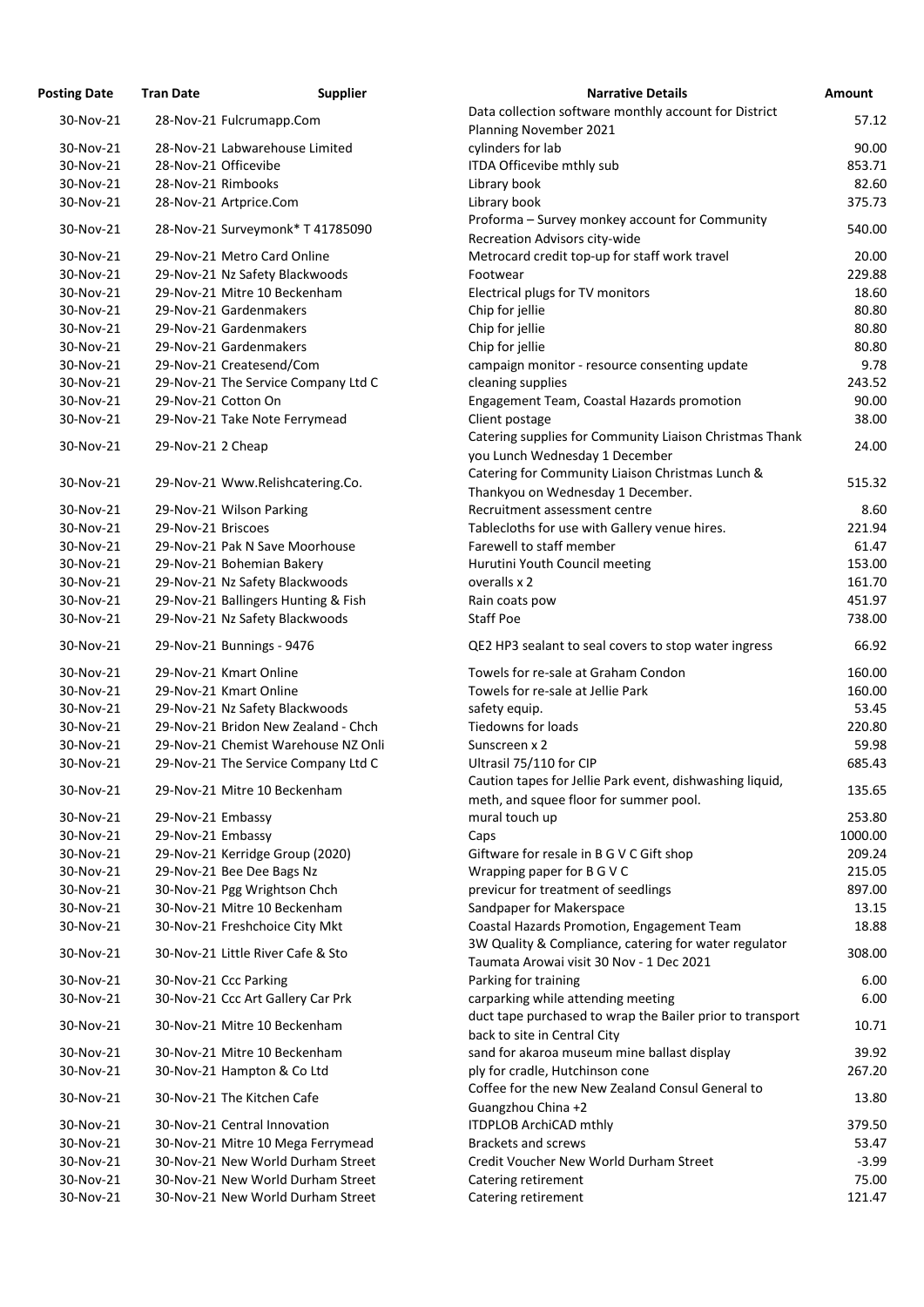| <b>Posting Date</b> | <b>Tran Date</b>   | <b>Supplier</b>                     | <b>Narrative Details</b>                                                                                  | Amount  |
|---------------------|--------------------|-------------------------------------|-----------------------------------------------------------------------------------------------------------|---------|
| 30-Nov-21           |                    | 30-Nov-21 Mitre 10 Mega Ferrymead   | Door wedges                                                                                               | 15.72   |
| 30-Nov-21           |                    | 30-Nov-21 Mitre 10 Mega Ferrymead   | Clothes airer                                                                                             | 79.96   |
| 30-Nov-21           |                    | 30-Nov-21 Cracroft Dairy            | Milk                                                                                                      | 9.79    |
| 30-Nov-21           |                    | 30-Nov-21 The Warehouse Online      | <b>Balls for pool</b>                                                                                     | 62.10   |
| 30-Nov-21           |                    | 30-Nov-21 Lolly Shop                | Lollipops for Lifeguard competition complimentary stuff                                                   | 38.60   |
| 30-Nov-21           |                    | 30-Nov-21 Mitre 10 Mega Hornby      | water blaster for cleaning path way                                                                       | 149.00  |
| 30-Nov-21           |                    | 30-Nov-21 Salisbury Marketing Ltd   | Giftware for resale in B G V C Gift shop                                                                  | 259.47  |
| $1-Dec-21$          | 29-Nov-21 Calendly |                                     | Coastal adaption/hazards                                                                                  | 15.07   |
| $1-Dec-21$          |                    | 29-Nov-21 Sp * Connovation          | D-Block rat bait for pest control 3 x 10kg buckets                                                        | 593.33  |
| $1-Dec-21$          |                    | 29-Nov-21 Big Papas Kitchen         | For Papanui Inter-Agency and Shirley Inter-Agency<br>Community Network joint end of year get-together     | 349.43  |
| $1-Dec-21$          |                    | 29-Nov-21 Sybase *sap               | SAP Cloud Appliance Library Subscription Package -<br>renewal                                             | 3990.00 |
| $1-Dec-21$          |                    | 29-Nov-21 Paypal *josiejoans Jos    | Gi9ftware for resale in B G V C Gift shop                                                                 | 354.11  |
| $1-Dec-21$          |                    | 30-Nov-21 Bunnings - 9482           | pine framing door knob sika foam                                                                          | 228.97  |
| $1-Dec-21$          |                    | 30-Nov-21 Wilson Parking            | <b>Meeting Civic</b>                                                                                      | 14.60   |
| $1-Dec-21$          |                    | 30-Nov-21 Pb Tech Online 09 5269200 | Rugged case for Phone                                                                                     | 103.01  |
| $1-Dec-21$          |                    | 30-Nov-21 The Thirsty Peacock       | Catering for farewell as per Council's Exit Policy                                                        | 400.00  |
| $1-Dec-21$          |                    | 30-Nov-21 Sp * Whipworldnz          | canisters for Harrison - Chem                                                                             | 21.00   |
| $1-Dec-21$          |                    | 30-Nov-21 Bunnings - 9476           | Dynabolts for Waltham window                                                                              | 17.30   |
| $1-Dec-21$          |                    | 30-Nov-21 Gardenmakers              | Chip for jellie                                                                                           | 80.80   |
| $1-Dec-21$          |                    | 30-Nov-21 Gardenmakers              | Chip for jellie                                                                                           | 80.80   |
| $1-Dec-21$          |                    | 30-Nov-21 Gardenmakers              | More chip for jellie                                                                                      | 80.80   |
|                     |                    |                                     | Items for TPT and NKM                                                                                     |         |
| $1-Dec-21$          |                    | 30-Nov-21 Bunnings - 9482           |                                                                                                           | 112.90  |
| $1-Dec-21$          |                    | 30-Nov-21 Ferrymead Post Shop       | Postage for Membership Discount Stickers to EFL/R1<br>Importers for retail items                          | 7.60    |
| $1-Dec-21$          |                    | 30-Nov-21 Createsend/Com            | campaign manager - Lancaster Park                                                                         | 9.90    |
| 1-Dec-21            |                    | 30-Nov-21 Standards Nz              | Standard for confined space work                                                                          | 132.48  |
| $1-Dec-21$          |                    | 30-Nov-21 Scorpio Books             | Coastal hazards, Engagement Team                                                                          | 99.99   |
| $1-Dec-21$          |                    | 30-Nov-21 Ecodrop Styx              | Events Production - Equipment Dump Run - Eco Drop                                                         | 17.67   |
| $1-Dec-21$          |                    | 30-Nov-21 Twodollarthingchristchur  | Catering supplies and equipment for Christmas Liaison<br>Thank you Lunch Wednesday 1 December             | 34.50   |
| $1-Dec-21$          |                    | 30-Nov-21 St Pierres Online         | Catering for Community Liaison Christmas Thank you<br>Lunch Wednesday 1 December                          | 74.50   |
| $1-Dec-21$          |                    | 30-Nov-21 Aliexpress.Com            | Te Puna Waiora teaching resources for Term 1, 2022.                                                       | 442.81  |
| $1-Dec-21$          |                    | 30-Nov-21 Ccc Art Gallery Car Prk   | carparking while attending meeting<br>Anti graffiti paint for application over new mural at               | 9.00    |
| $1-Dec-21$          |                    | 30-Nov-21 Dulux Trade Centre        | Scarborough Park                                                                                          | 444.43  |
| $1-Dec-21$          |                    | 30-Nov-21 Archives New Zealand      | Information requested from Archives NZ                                                                    | 25.00   |
| $1-Dec-21$          |                    | 30-Nov-21 Humes Pipeline Syste      | 2 drainage grates for patterson house                                                                     | 69.00   |
| $1-Dec-21$          |                    | 30-Nov-21 Garden Box - Christchurch | compost for amenity bed                                                                                   | 75.81   |
| $1-Dec-21$          |                    | 30-Nov-21 Nz Safety Blackwoods      | staff uniform                                                                                             | 172.84  |
| $1-Dec-21$          |                    | 30-Nov-21 Bunnings - 9476           | silicone sealant to seal covers on heat pumps QE2 to stop<br>water ingress plus ratchet/drive             | 97.52   |
| $1-Dec-21$          |                    | 30-Nov-21 Createsend/Com            | Canpaign Monitor Te Puna Waiora email invitation fee                                                      | 8.23    |
| $1-Dec-21$          |                    | 30-Nov-21 R & S Trade Group Ltd     | Hire of tripod and harness for confined space entry on<br>indoor hydro slide balance tank at Jellie Par * | 295.27  |
| $1-Dec-21$          |                    | 30-Nov-21 Bunnings - 9476           | Pots for alpine collection                                                                                | 52.50   |
| $1-Dec-21$          |                    | 30-Nov-21 Mitre 10 Beckenham        | Nails.                                                                                                    | 97.13   |
| $1-Dec-21$          |                    | 30-Nov-21 Countdown                 | Personal Use in Error - Reimbursed via Internet Banking<br>Payment 02/12/21                               | 26.59   |
| $1-Dec-21$          |                    | 30-Nov-21 Blacks Fasteners          | Bolts, nuts for seating teach pool                                                                        | 16.03   |
| $1-Dec-21$          |                    | 30-Nov-21 Whitcoulls-Mrv            | book purchases for the Botanic Gardens Research Library                                                   | 139.98  |
| $1-Dec-21$          |                    | 30-Nov-21 The Service Company Ltd C | Hand towels, surface sanitiser                                                                            | 677.65  |
| $1-Dec-21$          |                    | 30-Nov-21 Bunnings - 9482           | Dewalt battery and charger, deep sockets                                                                  | 742.95  |
| $1-Dec-21$          |                    | 30-Nov-21 Essentially Tamara        | Giftware for resale in B G V C Gift shop                                                                  | 571.78  |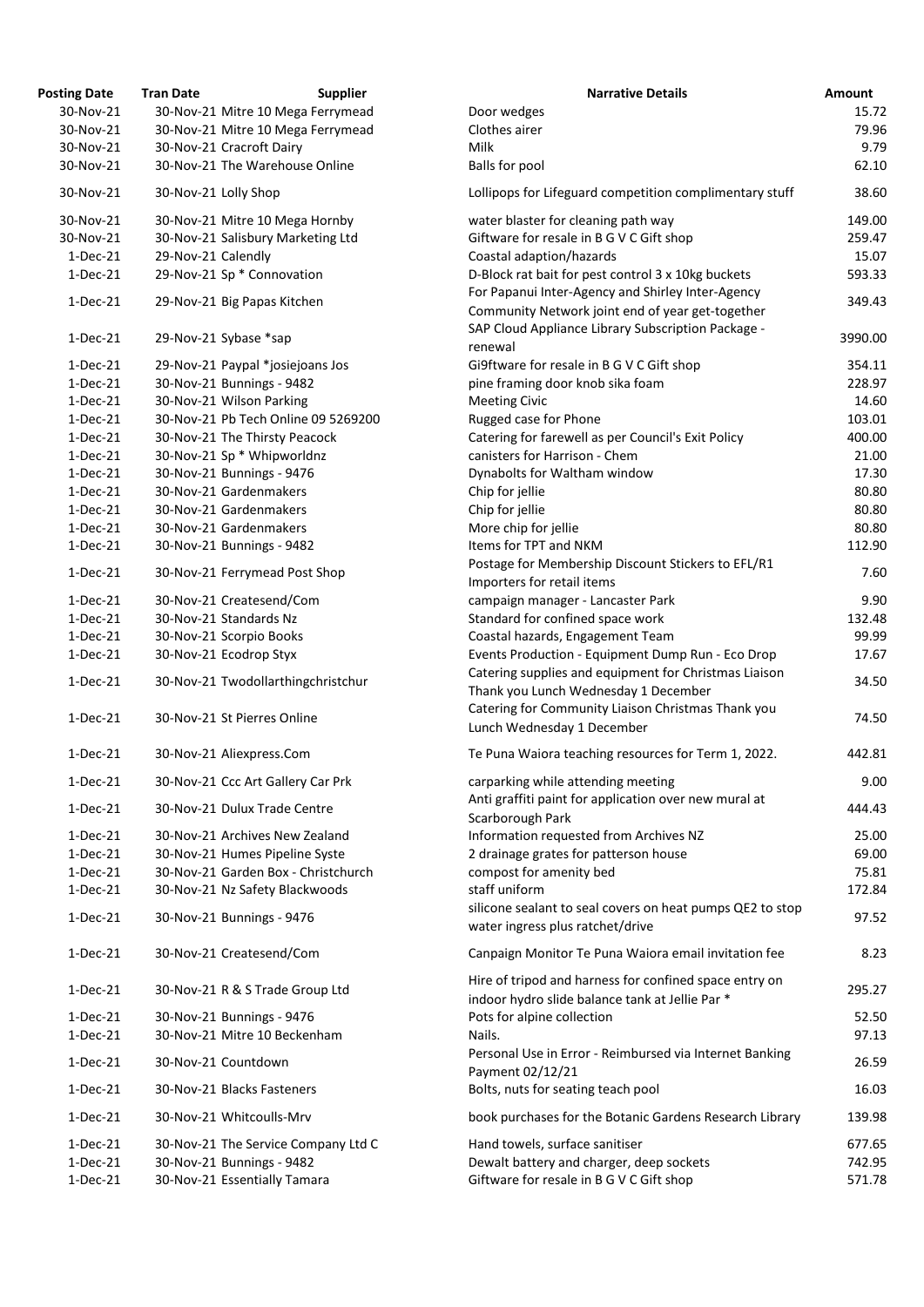| <b>Tran Date</b> | <b>Supplier</b> | <b>Narrative Details</b>                                                                                                                                                                                                                                                                                                                                                                                                                                                                                                                                                                                                                                                                                                                                                                                                                                                                                                                                                                                                                                                                                                                                                                                                                                                                                                                            | <b>Amount</b>                                                                                                                                                                                                                                                                                                                                                                                                                    |
|------------------|-----------------|-----------------------------------------------------------------------------------------------------------------------------------------------------------------------------------------------------------------------------------------------------------------------------------------------------------------------------------------------------------------------------------------------------------------------------------------------------------------------------------------------------------------------------------------------------------------------------------------------------------------------------------------------------------------------------------------------------------------------------------------------------------------------------------------------------------------------------------------------------------------------------------------------------------------------------------------------------------------------------------------------------------------------------------------------------------------------------------------------------------------------------------------------------------------------------------------------------------------------------------------------------------------------------------------------------------------------------------------------------|----------------------------------------------------------------------------------------------------------------------------------------------------------------------------------------------------------------------------------------------------------------------------------------------------------------------------------------------------------------------------------------------------------------------------------|
|                  |                 | New World St Martins - 9 New World vouchers @ \$80<br>each for 2021 Spreydon-Cashmere Community Service                                                                                                                                                                                                                                                                                                                                                                                                                                                                                                                                                                                                                                                                                                                                                                                                                                                                                                                                                                                                                                                                                                                                                                                                                                             | 720.00                                                                                                                                                                                                                                                                                                                                                                                                                           |
|                  |                 | Gate bolt and drill bits for Templeton                                                                                                                                                                                                                                                                                                                                                                                                                                                                                                                                                                                                                                                                                                                                                                                                                                                                                                                                                                                                                                                                                                                                                                                                                                                                                                              | 76.91                                                                                                                                                                                                                                                                                                                                                                                                                            |
|                  |                 | Shower Curtains for Accessible Change Rooms                                                                                                                                                                                                                                                                                                                                                                                                                                                                                                                                                                                                                                                                                                                                                                                                                                                                                                                                                                                                                                                                                                                                                                                                                                                                                                         | 122.20                                                                                                                                                                                                                                                                                                                                                                                                                           |
|                  |                 | Food for a meeting of the Aranui Partners Group held on<br>Wedesday 1 December.                                                                                                                                                                                                                                                                                                                                                                                                                                                                                                                                                                                                                                                                                                                                                                                                                                                                                                                                                                                                                                                                                                                                                                                                                                                                     | 25.20                                                                                                                                                                                                                                                                                                                                                                                                                            |
|                  |                 | Food for a meeting of the Aranui Partners Group held on<br>Wednesday 1 December.                                                                                                                                                                                                                                                                                                                                                                                                                                                                                                                                                                                                                                                                                                                                                                                                                                                                                                                                                                                                                                                                                                                                                                                                                                                                    | 33.40                                                                                                                                                                                                                                                                                                                                                                                                                            |
|                  |                 | parking cost for meeting attendance                                                                                                                                                                                                                                                                                                                                                                                                                                                                                                                                                                                                                                                                                                                                                                                                                                                                                                                                                                                                                                                                                                                                                                                                                                                                                                                 | 9.00                                                                                                                                                                                                                                                                                                                                                                                                                             |
|                  |                 | 3W Quality & Compliance, catering for water regulator                                                                                                                                                                                                                                                                                                                                                                                                                                                                                                                                                                                                                                                                                                                                                                                                                                                                                                                                                                                                                                                                                                                                                                                                                                                                                               | 280.00                                                                                                                                                                                                                                                                                                                                                                                                                           |
|                  |                 | 2022 calendar                                                                                                                                                                                                                                                                                                                                                                                                                                                                                                                                                                                                                                                                                                                                                                                                                                                                                                                                                                                                                                                                                                                                                                                                                                                                                                                                       | 4.99                                                                                                                                                                                                                                                                                                                                                                                                                             |
|                  |                 | Food for the Community Liaison Christmas Lunch on<br>Wednesday 1 December                                                                                                                                                                                                                                                                                                                                                                                                                                                                                                                                                                                                                                                                                                                                                                                                                                                                                                                                                                                                                                                                                                                                                                                                                                                                           | 142.74                                                                                                                                                                                                                                                                                                                                                                                                                           |
|                  |                 | Plastic bags for TSD Go Bags for site visits (wipes, gloves,<br>masks etc)                                                                                                                                                                                                                                                                                                                                                                                                                                                                                                                                                                                                                                                                                                                                                                                                                                                                                                                                                                                                                                                                                                                                                                                                                                                                          | 7.99                                                                                                                                                                                                                                                                                                                                                                                                                             |
|                  |                 | X2 bags for field work (for field workers)                                                                                                                                                                                                                                                                                                                                                                                                                                                                                                                                                                                                                                                                                                                                                                                                                                                                                                                                                                                                                                                                                                                                                                                                                                                                                                          | 646.20                                                                                                                                                                                                                                                                                                                                                                                                                           |
|                  |                 | Hose fitting for replacement on hose at Pioneer pool                                                                                                                                                                                                                                                                                                                                                                                                                                                                                                                                                                                                                                                                                                                                                                                                                                                                                                                                                                                                                                                                                                                                                                                                                                                                                                | 35.52                                                                                                                                                                                                                                                                                                                                                                                                                            |
|                  |                 |                                                                                                                                                                                                                                                                                                                                                                                                                                                                                                                                                                                                                                                                                                                                                                                                                                                                                                                                                                                                                                                                                                                                                                                                                                                                                                                                                     | 65.19                                                                                                                                                                                                                                                                                                                                                                                                                            |
|                  |                 | tunnel house                                                                                                                                                                                                                                                                                                                                                                                                                                                                                                                                                                                                                                                                                                                                                                                                                                                                                                                                                                                                                                                                                                                                                                                                                                                                                                                                        | 92.76                                                                                                                                                                                                                                                                                                                                                                                                                            |
|                  |                 | Monthly sub to Address-Finder: Online registration form.                                                                                                                                                                                                                                                                                                                                                                                                                                                                                                                                                                                                                                                                                                                                                                                                                                                                                                                                                                                                                                                                                                                                                                                                                                                                                            | 79.35                                                                                                                                                                                                                                                                                                                                                                                                                            |
|                  |                 | 3 x belts                                                                                                                                                                                                                                                                                                                                                                                                                                                                                                                                                                                                                                                                                                                                                                                                                                                                                                                                                                                                                                                                                                                                                                                                                                                                                                                                           | 60.00                                                                                                                                                                                                                                                                                                                                                                                                                            |
|                  |                 | Stock for re sale in the shop                                                                                                                                                                                                                                                                                                                                                                                                                                                                                                                                                                                                                                                                                                                                                                                                                                                                                                                                                                                                                                                                                                                                                                                                                                                                                                                       | 30.80                                                                                                                                                                                                                                                                                                                                                                                                                            |
|                  |                 | Letters for signs                                                                                                                                                                                                                                                                                                                                                                                                                                                                                                                                                                                                                                                                                                                                                                                                                                                                                                                                                                                                                                                                                                                                                                                                                                                                                                                                   | 20.00                                                                                                                                                                                                                                                                                                                                                                                                                            |
|                  |                 | Central City Flowers - Flowers for awards table centre-<br>piece at Spreydon-Cashmere Community Service                                                                                                                                                                                                                                                                                                                                                                                                                                                                                                                                                                                                                                                                                                                                                                                                                                                                                                                                                                                                                                                                                                                                                                                                                                             | 50.00                                                                                                                                                                                                                                                                                                                                                                                                                            |
|                  |                 | Mitre 10 Beckenham - 4 Mitre10 vouchers @ \$80 each<br>for 2021 Spreydon-Cashmere Community Service                                                                                                                                                                                                                                                                                                                                                                                                                                                                                                                                                                                                                                                                                                                                                                                                                                                                                                                                                                                                                                                                                                                                                                                                                                                 | 320.00                                                                                                                                                                                                                                                                                                                                                                                                                           |
|                  |                 | Gifts for two student volunteers                                                                                                                                                                                                                                                                                                                                                                                                                                                                                                                                                                                                                                                                                                                                                                                                                                                                                                                                                                                                                                                                                                                                                                                                                                                                                                                    | 61.96                                                                                                                                                                                                                                                                                                                                                                                                                            |
|                  |                 | Renewal of Project Management Institution subscription                                                                                                                                                                                                                                                                                                                                                                                                                                                                                                                                                                                                                                                                                                                                                                                                                                                                                                                                                                                                                                                                                                                                                                                                                                                                                              | 224.03                                                                                                                                                                                                                                                                                                                                                                                                                           |
|                  |                 | Facebook social media, Housing type, coastal hazards,                                                                                                                                                                                                                                                                                                                                                                                                                                                                                                                                                                                                                                                                                                                                                                                                                                                                                                                                                                                                                                                                                                                                                                                                                                                                                               | 223.75                                                                                                                                                                                                                                                                                                                                                                                                                           |
|                  |                 | PPE - Staff                                                                                                                                                                                                                                                                                                                                                                                                                                                                                                                                                                                                                                                                                                                                                                                                                                                                                                                                                                                                                                                                                                                                                                                                                                                                                                                                         | 179.00                                                                                                                                                                                                                                                                                                                                                                                                                           |
|                  |                 | PPE - Summer Student                                                                                                                                                                                                                                                                                                                                                                                                                                                                                                                                                                                                                                                                                                                                                                                                                                                                                                                                                                                                                                                                                                                                                                                                                                                                                                                                | 1077.52                                                                                                                                                                                                                                                                                                                                                                                                                          |
|                  |                 | Catering - farewell morning tea as per Council's Exit Policy                                                                                                                                                                                                                                                                                                                                                                                                                                                                                                                                                                                                                                                                                                                                                                                                                                                                                                                                                                                                                                                                                                                                                                                                                                                                                        | 99.44                                                                                                                                                                                                                                                                                                                                                                                                                            |
|                  |                 | Bike safety spoke reflectors, for Walk or Wheel week<br>prizes for schools, 2022                                                                                                                                                                                                                                                                                                                                                                                                                                                                                                                                                                                                                                                                                                                                                                                                                                                                                                                                                                                                                                                                                                                                                                                                                                                                    | 251.92                                                                                                                                                                                                                                                                                                                                                                                                                           |
|                  |                 | Corflute signs to educate road users to stop their bike on                                                                                                                                                                                                                                                                                                                                                                                                                                                                                                                                                                                                                                                                                                                                                                                                                                                                                                                                                                                                                                                                                                                                                                                                                                                                                          | 370.30                                                                                                                                                                                                                                                                                                                                                                                                                           |
|                  |                 | Pipe for Templeton gate and sprayer                                                                                                                                                                                                                                                                                                                                                                                                                                                                                                                                                                                                                                                                                                                                                                                                                                                                                                                                                                                                                                                                                                                                                                                                                                                                                                                 | 39.61                                                                                                                                                                                                                                                                                                                                                                                                                            |
|                  |                 | BBQ for Contractors to Meet Community                                                                                                                                                                                                                                                                                                                                                                                                                                                                                                                                                                                                                                                                                                                                                                                                                                                                                                                                                                                                                                                                                                                                                                                                                                                                                                               | 88.90                                                                                                                                                                                                                                                                                                                                                                                                                            |
|                  |                 | Posthole Borer, Auger Bit, Auger Extension 500mm                                                                                                                                                                                                                                                                                                                                                                                                                                                                                                                                                                                                                                                                                                                                                                                                                                                                                                                                                                                                                                                                                                                                                                                                                                                                                                    | 122.08                                                                                                                                                                                                                                                                                                                                                                                                                           |
|                  |                 |                                                                                                                                                                                                                                                                                                                                                                                                                                                                                                                                                                                                                                                                                                                                                                                                                                                                                                                                                                                                                                                                                                                                                                                                                                                                                                                                                     | 82.65                                                                                                                                                                                                                                                                                                                                                                                                                            |
|                  |                 |                                                                                                                                                                                                                                                                                                                                                                                                                                                                                                                                                                                                                                                                                                                                                                                                                                                                                                                                                                                                                                                                                                                                                                                                                                                                                                                                                     | 298.43                                                                                                                                                                                                                                                                                                                                                                                                                           |
|                  |                 | <b>Wilson Parking - Civic Meeting</b>                                                                                                                                                                                                                                                                                                                                                                                                                                                                                                                                                                                                                                                                                                                                                                                                                                                                                                                                                                                                                                                                                                                                                                                                                                                                                                               | 10.60                                                                                                                                                                                                                                                                                                                                                                                                                            |
|                  |                 | Fire Response - Chemical Adaptor                                                                                                                                                                                                                                                                                                                                                                                                                                                                                                                                                                                                                                                                                                                                                                                                                                                                                                                                                                                                                                                                                                                                                                                                                                                                                                                    | 40.89                                                                                                                                                                                                                                                                                                                                                                                                                            |
|                  |                 | Replacement for camlocks for transfer pump for summer                                                                                                                                                                                                                                                                                                                                                                                                                                                                                                                                                                                                                                                                                                                                                                                                                                                                                                                                                                                                                                                                                                                                                                                                                                                                                               | 61.47                                                                                                                                                                                                                                                                                                                                                                                                                            |
|                  |                 |                                                                                                                                                                                                                                                                                                                                                                                                                                                                                                                                                                                                                                                                                                                                                                                                                                                                                                                                                                                                                                                                                                                                                                                                                                                                                                                                                     | 251.73                                                                                                                                                                                                                                                                                                                                                                                                                           |
|                  |                 |                                                                                                                                                                                                                                                                                                                                                                                                                                                                                                                                                                                                                                                                                                                                                                                                                                                                                                                                                                                                                                                                                                                                                                                                                                                                                                                                                     | 4.19                                                                                                                                                                                                                                                                                                                                                                                                                             |
|                  |                 |                                                                                                                                                                                                                                                                                                                                                                                                                                                                                                                                                                                                                                                                                                                                                                                                                                                                                                                                                                                                                                                                                                                                                                                                                                                                                                                                                     | 214.60                                                                                                                                                                                                                                                                                                                                                                                                                           |
|                  |                 | <b>Chalk for Parking Officers</b>                                                                                                                                                                                                                                                                                                                                                                                                                                                                                                                                                                                                                                                                                                                                                                                                                                                                                                                                                                                                                                                                                                                                                                                                                                                                                                                   | 409.75                                                                                                                                                                                                                                                                                                                                                                                                                           |
|                  |                 | Materials for Hip Hop expo                                                                                                                                                                                                                                                                                                                                                                                                                                                                                                                                                                                                                                                                                                                                                                                                                                                                                                                                                                                                                                                                                                                                                                                                                                                                                                                          | 755.95                                                                                                                                                                                                                                                                                                                                                                                                                           |
|                  |                 | 30-Nov-21 New World St Martins<br>1-Dec-21 Mitre 10 Mega Hornby<br>1-Dec-21 Mitre 10 Mega Ferrymead<br>1-Dec-21 Countdown<br>1-Dec-21 Maki Mono The Palms<br>1-Dec-21 Ccc Parking<br>1-Dec-21 Curry Junction<br>1-Dec-21 Paper Plus Barrington<br>1-Dec-21 Pak N Save Moorhouse<br>1-Dec-21 Warehouse Stationery<br>1-Dec-21 Cactus Outdoor Limited<br>1-Dec-21 Mitre 10 Mega Ferrymead<br>1-Dec-21 Little Big Tree Co<br>1-Dec-21 Mitre 10 Mega Papanui<br>1-Dec-21 Addressfinder Limited<br>1-Dec-21 The Warehouse 123<br>1-Dec-21 New World Prestons<br>1-Dec-21 Mister Minit Barringto<br>1-Dec-21 Central City Flowers<br>1-Dec-21 Mitre 10 Beckenham<br>1-Dec-21 Cotton On Typo 9715<br>30-Nov-21 Project Mgmt Institute<br>30-Nov-21 Facebk *dyqhr8tt62<br>1-Dec-21 Cactus Outdoor Limited<br>1-Dec-21 Nz Safety Blackwoods<br>1-Dec-21 New World Durham Street<br>1-Dec-21 Aliexpress.Com<br>1-Dec-21 Adgraphix<br>1-Dec-21 Bunnings - 9476<br>1-Dec-21 Mad Butcher Ferry Road<br>1-Dec-21 Hirepool Christchurch<br>1-Dec-21 Pb Tech Online 09 5269200<br>1-Dec-21 Pulp Kitchen Catering<br>1-Dec-21 Wilson Parking<br>1-Dec-21 Hcd Christchurch<br>1-Dec-21 Hynds Pipe Systems Limite<br>1-Dec-21 Bunnings - 9482<br>1-Dec-21 Vtnz Northwood<br>1-Dec-21 Casbolts Motorcycles<br>1-Dec-21 George Henry & Co Ltd<br>1-Dec-21 Bp 2go Linwood | Taumata Arowai visit 30 Nov - 1 Dec 2021<br>Rhododendron x 2<br>Water hose tape timers x 2, rubbish bin for number four<br>Community activation fund<br>the white diamond markings<br>USBs for TBA collection storage.<br>Banks Peninsula Zone Meeting - 16 November 2021<br>Catering<br>pools<br>Screws, blades, plastic bins, safety glasses<br>park trailer rego replacement<br>1 x motorbike helmet and 1 x motorbike gloves |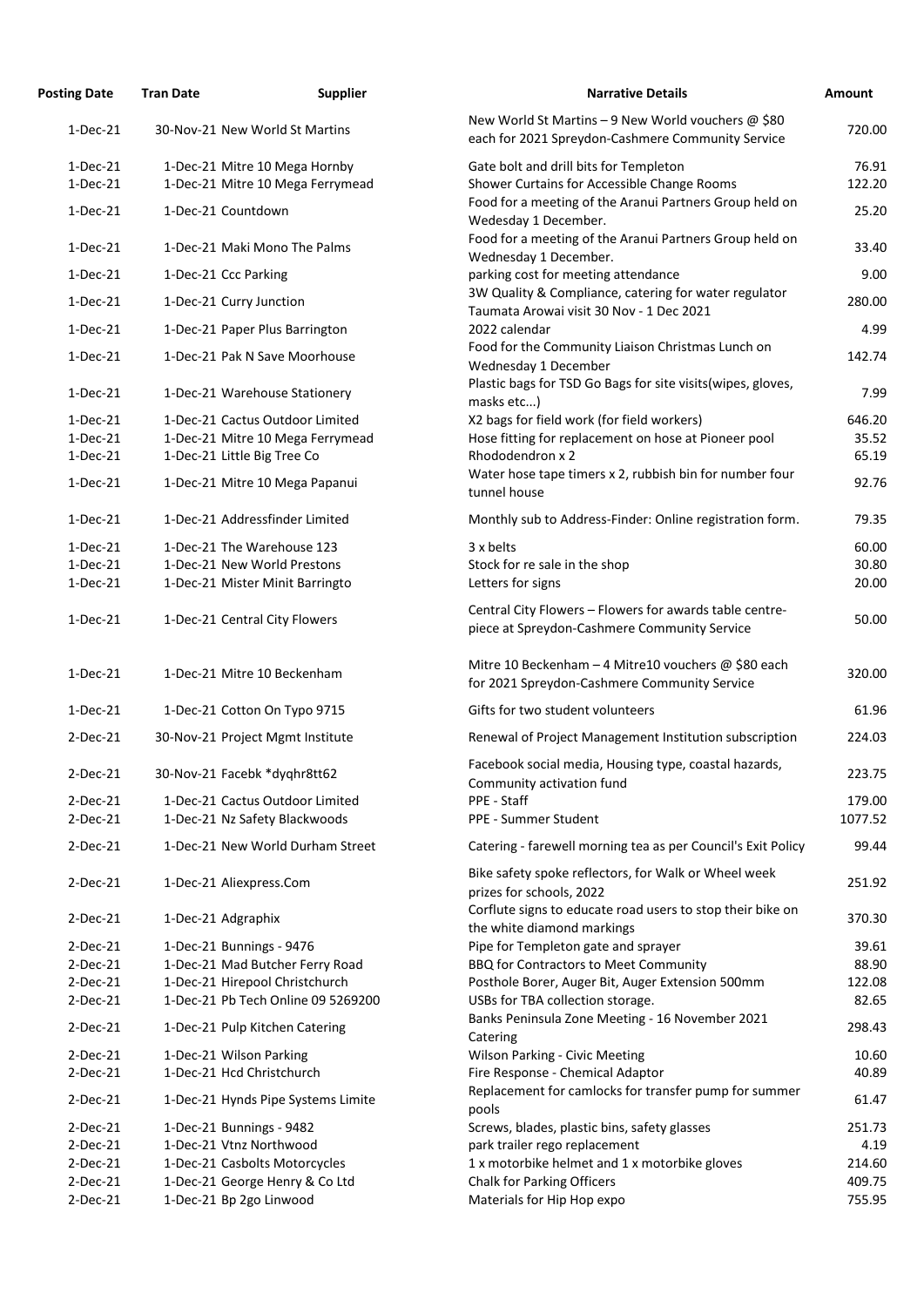| <b>Posting Date</b> | <b>Tran Date</b>  | <b>Supplier</b>                             | <b>Narrative Details</b>                                                                                 | Amount   |
|---------------------|-------------------|---------------------------------------------|----------------------------------------------------------------------------------------------------------|----------|
| $2-Dec-21$          |                   | 1-Dec-21 Hello Dear Interiors               | Giftware for resale in B G VF C Gift shop                                                                | 219.79   |
| $2-Dec-21$          |                   | 1-Dec-21 Westfield Gift Voucher             | Westfield - Westfield gift voucher as payment for                                                        | 100.00   |
|                     |                   |                                             | photographer at Spreydon-Cashmere Community                                                              |          |
| $2-Dec-21$          |                   | 1-Dec-21 Richard Suckling                   | Richard Suckling - Lenses                                                                                | 172.50   |
| $2-Dec-21$          |                   | 1-Dec-21 Westfield Gift Voucher             | Westfield - 11 Westfield vouchers $\omega$ \$80 each for the<br>2021 Spreydon-Cashmere Community Service | 880.00   |
| $2-Dec-21$          |                   | 2-Dec-21 Irrigation Warehouse               | saddle clamps                                                                                            | 58.91    |
| $2-Dec-21$          |                   | 2-Dec-21 Caltex Redwood                     | Milk for tea etc                                                                                         | 3.79     |
| $2-Dec-21$          |                   | 2-Dec-21 Mitre 10 Mega Papanui              | plants for curators house garden + extension cords                                                       | 305.70   |
| $2-Dec-21$          |                   | 2-Dec-21 Cebelio Holdings Limite            | MDF for Customer and school click and collect Laser Cut                                                  | 54.35    |
|                     |                   |                                             | projects                                                                                                 |          |
| $2-Dec-21$          |                   | 2-Dec-21 Cebelio Holdings Limite            | Coreflute board purchased for use in events                                                              | 114.46   |
| $2-Dec-21$          |                   | 2-Dec-21 Ccc Parking                        | parking cost for meeting attendance                                                                      | 9.00     |
| $2-Dec-21$          |                   | 2-Dec-21 Wet & Forget Christchur            | cobweb cleaner x3                                                                                        | 209.95   |
| $2-Dec-21$          |                   | 2-Dec-21 Resene Tower Junction34            | paint for workshop floor                                                                                 | 392.80   |
| $2-Dec-21$          |                   | 2-Dec-21 Pgg Wrightson Chch                 | puttees for track work                                                                                   | 66.49    |
| $2-Dec-21$          |                   | 2-Dec-21 Mitre 10 Mega Hornby               | Plants for section C                                                                                     | 385.12   |
| $2-Dec-21$          |                   | 2-Dec-21 Warehouse Stationery               | Orange Light signs and lamainating                                                                       | 111.00   |
| $2-Dec-21$          |                   | 2-Dec-21 Xcm Group Limited                  | 3 x shirts, 1 x blue jacket, 2 x trousers                                                                | 375.13   |
| $2-Dec-21$          |                   | 2-Dec-21 New World Prestons                 | Stock for re sale in the shop                                                                            | 14.76    |
| $2-Dec-21$          |                   | 2-Dec-21 Cw Blenheim Square                 | Anthisan Cream after bite bee sting for summer pools and<br>JP                                           | 23.97    |
| $2-Dec-21$          |                   | 2-Dec-21 The Warehouse 220                  | Plastic Buckets for general use                                                                          | 26.00    |
| $2-Dec-21$          |                   | 2-Dec-21 Ccc Parking                        | Parking at civic                                                                                         | 9.00     |
| $2-Dec-21$          |                   | 2-Dec-21 Chch City Council Civic            | Parking ticket                                                                                           | 45.00    |
| $2-Dec-21$          |                   | 2-Dec-21 The Cake Eating Company            | The Cake Eating Company - 'You're a Star' cookies as<br>requested by Community Board                     | 137.00   |
| 3-Dec-21            | 30-Nov-21 Goformz |                                             | ITDP Goformz mthly sub Health Licensing                                                                  | 162.37   |
| 3-Dec-21            |                   | 1-Dec-21 Createsend/Com                     | Campaign monitor - Coastal pathway                                                                       | 7.44     |
| $3-Dec-21$          |                   | 1-Dec-21 Fulcrumapp.Com                     | Supply of data capture tool CWW assets                                                                   | 971.23   |
| $3-Dec-21$          |                   | 1-Dec-21 Vma.Org.Au                         | Membership Renewal Venue Management Association                                                          | 369.80   |
|                     |                   |                                             |                                                                                                          |          |
| $3-Dec-21$          |                   | 2-Dec-21 New Brighton Paper Plus            | reprint of car rego                                                                                      | 4.21     |
| $3-Dec-21$          |                   | 2-Dec-21 Gardenmakers                       | Tiller and supagro for jellie                                                                            | 56.99    |
| $3-Dec-21$          |                   | 2-Dec-21 Bunnings - 9476                    | Fence gear for jellie garden                                                                             | 213.78   |
| 3-Dec-21            |                   | 2-Dec-21 Ccc Art Gallery Car Prk            | <b>Offsite Meeting parking</b>                                                                           | 25.00    |
| $3-Dec-21$          |                   | 2-Dec-21 Akaroa Motor Garage                | Gas for bbq area and engine oil for lawnmowers.                                                          | 58.80    |
| $3-Dec-21$          |                   | 2-Dec-21 Bunnings - 9482                    | pad bolt for store room at waltham                                                                       | 33.64    |
| $3-Dec-21$          |                   | 2-Dec-21 Ross Galt Lock And Alar            | Credit Voucher Ross Galt Lock And Alarm (refund as was<br>overcharged)                                   | $-63.00$ |
| 3-Dec-21            |                   | 2-Dec-21 Ross Galt Lock And Alar            | padlock for store room at waltham                                                                        | 170.00   |
|                     |                   |                                             | Bench for Aqua class - at TPTT, Command Hooks to                                                         |          |
| 3-Dec-21            |                   | 2-Dec-21 Bunnings - 9482                    | hanging lanyards                                                                                         | 75.16    |
| 3-Dec-21            |                   | 2-Dec-21 Nz Safety Blackwoods               | <b>PPE</b>                                                                                               | 490.12   |
| $3-Dec-21$          |                   | 2-Dec-21 Sals The Terrace                   | Meeting with Park cadets                                                                                 | 82.00    |
| 3-Dec-21            |                   | 2-Dec-21 Mainland Fasteners Ltd             | In House Maintenance \$48.71                                                                             | 48.71    |
| $3-Dec-21$          |                   | 2-Dec-21 Storage Box-Tower Junctio          | flagons and funnel for workshop compressor support                                                       | 29.97    |
| $3-Dec-21$          |                   | 2-Dec-21 Nz Safety Blackwoods               | PPE - Shift Engineers                                                                                    | 570.48   |
| 3-Dec-21            |                   | 2-Dec-21 Amazon Web Services                | Hosting fees for Smart Christchurch projects.                                                            | 110.69   |
| $3-Dec-21$          |                   | 2-Dec-21 Nz Safety Blackwoods               | Fire extinguishers for track work                                                                        | 182.81   |
| $3-Dec-21$          |                   | 2-Dec-21 Nz Safety Blackwoods               | Fire extinguishers for track work                                                                        | 282.86   |
| $3-Dec-21$          |                   | 2-Dec-21 Ccc Art Gallery Car Prk            | Parking for meetings at Civic                                                                            | 25.00    |
| 3-Dec-21            |                   | 2-Dec-21 Steel & Tube Christc               | New stainless rods for repair of wave chamber grills at                                                  | 84.47    |
| $3-Dec-21$          |                   | 2-Dec-21 Oderings Nurseries                 | Pioneer Pool<br>Perennials for section C heritage rose garden and                                        | 559.49   |
|                     |                   |                                             | woodland garden                                                                                          |          |
| $3-Dec-21$          | 2-Dec-21          | Payment - Personal - Autopaymt-Thank<br>You | Payment - Personal Autopaymt-Thank You - Personal Use<br>in Error 30/11/21                               | $-26.59$ |
| 3-Dec-21            |                   | 2-Dec-21 Amare Safety Christchurch          | Health and safety hazard signage                                                                         | 179.19   |
| 3-Dec-21            |                   | 2-Dec-21 Country Feasts                     | Road Efficiency Group's (REG) face to face workshop                                                      | 867.79   |
|                     |                   |                                             | catering                                                                                                 |          |

| <b>Narrative Details</b>                                                                                 | Amount          |
|----------------------------------------------------------------------------------------------------------|-----------------|
| Giftware for resale in B G VF C Gift shop                                                                | 219.79          |
| Westfield - Westfield gift voucher as payment for                                                        | 100.00          |
| photographer at Spreydon-Cashmere Community                                                              |                 |
| Richard Suckling - Lenses                                                                                | 172.50          |
| Westfield - 11 Westfield vouchers $\omega$ \$80 each for the<br>2021 Spreydon-Cashmere Community Service | 880.00          |
| saddle clamps                                                                                            | 58.91           |
| Milk for tea etc                                                                                         | 3.79            |
| plants for curators house garden + extension cords                                                       | 305.70          |
| MDF for Customer and school click and collect Laser Cut                                                  | 54.35           |
| projects                                                                                                 |                 |
| Coreflute board purchased for use in events                                                              | 114.46          |
| parking cost for meeting attendance                                                                      | 9.00            |
| cobweb cleaner x3                                                                                        | 209.95          |
| paint for workshop floor                                                                                 | 392.80          |
| puttees for track work                                                                                   | 66.49           |
| Plants for section C                                                                                     | 385.12          |
| Orange Light signs and lamainating                                                                       | 111.00          |
| 3 x shirts, 1 x blue jacket, 2 x trousers<br>Stock for re sale in the shop                               | 375.13<br>14.76 |
| Anthisan Cream after bite bee sting for summer pools and                                                 |                 |
| JP                                                                                                       | 23.97           |
| Plastic Buckets for general use                                                                          | 26.00           |
| Parking at civic                                                                                         | 9.00            |
| Parking ticket                                                                                           | 45.00           |
| The Cake Eating Company - 'You're a Star' cookies as                                                     |                 |
| requested by Community Board                                                                             | 137.00          |
| <b>ITDP Goformz mthly sub Health Licensing</b>                                                           | 162.37          |
| Campaign monitor - Coastal pathway                                                                       | 7.44            |
| Supply of data capture tool CWW assets                                                                   | 971.23          |
| Membership Renewal Venue Management Association                                                          | 369.80          |
| reprint of car rego                                                                                      | 4.21            |
| Tiller and supagro for jellie                                                                            | 56.99           |
| Fence gear for jellie garden                                                                             | 213.78          |
| <b>Offsite Meeting parking</b>                                                                           | 25.00           |
| Gas for bbq area and engine oil for lawnmowers.                                                          | 58.80           |
| pad bolt for store room at waltham                                                                       | 33.64           |
| Credit Voucher Ross Galt Lock And Alarm (refund as was                                                   | $-63.00$        |
| overcharged)                                                                                             |                 |
| padlock for store room at waltham                                                                        | 170.00          |
| Bench for Aqua class - at TPTT, Command Hooks to                                                         | 75.16           |
| hanging lanyards                                                                                         |                 |
| <b>PPE</b>                                                                                               | 490.12          |
| Meeting with Park cadets<br>In House Maintenance \$48.71                                                 | 82.00<br>48.71  |
| flagons and funnel for workshop compressor support                                                       | 29.97           |
| <b>PPE - Shift Engineers</b>                                                                             | 570.48          |
| Hosting fees for Smart Christchurch projects.                                                            | 110.69          |
| Fire extinguishers for track work                                                                        | 182.81          |
| Fire extinguishers for track work                                                                        | 282.86          |
| Parking for meetings at Civic                                                                            | 25.00           |
| New stainless rods for repair of wave chamber grills at                                                  |                 |
| <b>Pioneer Pool</b>                                                                                      | 84.47           |
| Perennials for section C heritage rose garden and                                                        |                 |
| woodland garden                                                                                          | 559.49          |
| Payment - Personal Autopaymt-Thank You - Personal Use                                                    | $-26.59$        |
| in Error 30/11/21                                                                                        |                 |
| Health and safety hazard signage                                                                         | 179.19          |
| Road Efficiency Group's (REG) face to face workshop                                                      | 867.79          |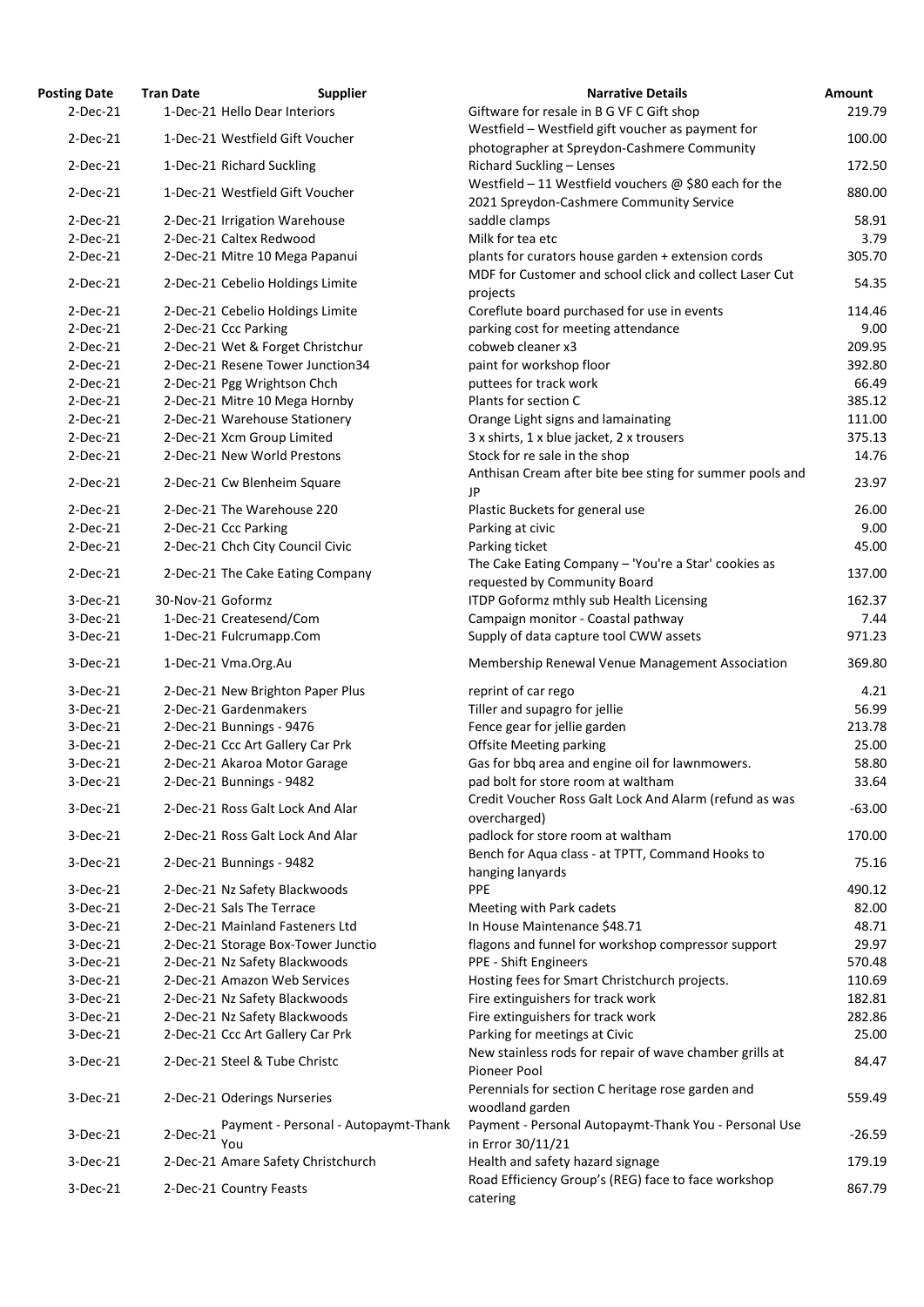| <b>Posting Date</b> | <b>Tran Date</b> | <b>Supplier</b>                    | <b>Narrative Details</b>                                                                | <b>Amount</b> |
|---------------------|------------------|------------------------------------|-----------------------------------------------------------------------------------------|---------------|
| $3-Dec-21$          |                  | 2-Dec-21 Bunnings - 9476           | Wall hooks                                                                              | 23.25         |
| $3-Dec-21$          |                  | 2-Dec-21 Canterbury Landscape Supp | animal area saw dust for rabbits                                                        | 50.40         |
| $3-Dec-21$          |                  | 2-Dec-21 Burwood Produce           | animal area bird seed bags                                                              | 112.35        |
| $3-Dec-21$          |                  | 2-Dec-21 Www-The-Art-Paper.Com     | Library serials                                                                         | 67.00         |
| $3-Dec-21$          |                  | 2-Dec-21 Bunnings - 9476           | Stainless Steel cleaners (spray)                                                        | 22.47         |
| $3-Dec-21$          |                  | 3-Dec-21 Texture Plants Lt         | Plants for jellie garden                                                                | 370.18        |
| $3-Dec-21$          | 3-Dec-21 Seekom  |                                    | Credit Card Fees for Campground online transactions                                     | 465.13        |
| $3-Dec-21$          |                  | 3-Dec-21 Mitre 10 Mega Ferrymead   | Disposable Masks for TQEII and TPTL                                                     | 71.92         |
| 3-Dec-21            |                  | 3-Dec-21 The Warehouse 175         | Washing powder for camp.                                                                | 10.00         |
| $3-Dec-21$          |                  | 3-Dec-21 Mitre 10 Mega Ferrymead   | Hasp and staples for Okains bay freezers.                                               | 44.30         |
| 3-Dec-21            |                  | 3-Dec-21 Warehouse Stationery      | Stationary for office                                                                   | 101.81        |
| 3-Dec-21            |                  | 3-Dec-21 Mitre 10 Beckenham        | Materials to finish work at Okains Bay.                                                 | 126.53        |
| $3-Dec-21$          |                  | 3-Dec-21 Mitre 10 Beckenham        | hardware supplies                                                                       | 123.50        |
| 3-Dec-21            |                  | 3-Dec-21 Mitre 10 Mega Papanui     | hardware supplies                                                                       | 441.50        |
| $3-Dec-21$          |                  | 3-Dec-21 Ccc Parking               | parking cost for meeting attendance                                                     | 4.50          |
| $3-Dec-21$          |                  | 3-Dec-21 Ccc Parking               | parking cost for meeting attendance                                                     | 9.00          |
| $3-Dec-21$          |                  | 3-Dec-21 Hydraulink Fluid Connec   | TF Fire Response - In House Maintenance                                                 | 762.99        |
| $3-Dec-21$          |                  | 3-Dec-21 Mitre 10 Mega Ferrymead   | Adhesive - Office                                                                       | 34.81         |
| $3-Dec-21$          |                  | 3-Dec-21 Hydraulink Fluid Connec   | TF Fire response - In House Maintenance                                                 | 762.99        |
| 3-Dec-21            |                  | 3-Dec-21 Cactus Outdoor Limited    | Shorts                                                                                  | 189.00        |
| $3-Dec-21$          |                  | 3-Dec-21 Mitre 10 Mega Ferrymead   | Cover alls, litter pickers                                                              | 212.64        |
| $3-Dec-21$          |                  | 3-Dec-21 Placemakers Riccarton     | Painting supplies for TPW paint out                                                     | 240.32        |
| $6$ -Dec-21         |                  | 2-Dec-21 North Beach Online        | Ranger Uniform                                                                          | 106.94        |
| $6$ -Dec-21         |                  | 2-Dec-21 Paypal *emax Online       | Bike bells as spot-prizes for Walk or Wheel Week 2022 for<br>primary schools            | 171.39        |
| 6-Dec-21            |                  | 2-Dec-21 Createsend/Com            | Campaign Manager - Walk or Wheel Wednesday                                              | 8.32          |
| $6$ -Dec-21         |                  | 2-Dec-21 Createsend/Com            | Campaign monitor - Papanui Innes Community News                                         | 8.74          |
| $6$ -Dec-21         |                  | 2-Dec-21 Createsend/Com            | Campaign manager - Spreydon, Cashmere Community                                         | 9.70          |
| $6$ -Dec-21         |                  | 2-Dec-21 Createsend/Com            | <b>News</b><br>Campaign Manager - Fendalton, Waimairi Harewood<br><b>Community News</b> | 10.27         |
| $6$ -Dec-21         |                  | 2-Dec-21 Createsend/Com            | Campaign monitor - Banks Peninsula community news                                       | 11.31         |
| $6$ -Dec-21         |                  | 2-Dec-21 Createsend/Com            | Campaign monitor - Halswell, Hornby, Riccarton                                          | 11.65         |
| 6-Dec-21            |                  | 2-Dec-21 Createsend/Com            | community news<br>campaign monitor Coastal Burwood Comvnews                             | 12.69         |
| 6-Dec-21            |                  | 2-Dec-21 Createsend/Com            | Campaign monitor Linwood Heathcote community news                                       | 17.01         |
| $6$ -Dec-21         |                  | 2-Dec-21 Sugarhorse                | Volunteers end of year social (deposit)                                                 | 700.00        |
| $6$ -Dec-21         |                  | 2-Dec-21 The Rockpool              | Meeting with Park cadets                                                                | 26.50         |
| $6$ -Dec-21         | 2-Dec-21 Glo.Com |                                    | Online yoga training tool                                                               | 27.09         |
| $6$ -Dec-21         |                  | 3-Dec-21 Caltex Hornby             | Milk order for Hornby.                                                                  | 8.90          |
| $6$ -Dec-21         |                  | 3-Dec-21 Gardenmakers              | Supagro for jellie garden                                                               | 38.00         |
|                     |                  |                                    | Signboard for street name signs at Duvauchelle Holiday                                  |               |
| $6$ -Dec-21         |                  | 3-Dec-21 Mulford Plastics (Nz      | Park.                                                                                   | 119.82        |
| 6-Dec-21            |                  | 3-Dec-21 Createsend/Com            | Campaign Monitor - Wastewater                                                           | 7.36          |
| $6$ -Dec-21         |                  | 3-Dec-21 Createsend/Com            | campaign monitor performing arts precinct                                               | 11.55         |
| $6$ -Dec-21         |                  | 3-Dec-21 Createsend/Com            | Campaign monitor CMUA                                                                   | 15.42         |
| $6$ -Dec-21         |                  | 3-Dec-21 Alice Cinemas             | DVD hire for 3Christmas/New Year films for public<br>programmes.                        | 30.00         |
| $6$ -Dec-21         |                  | 3-Dec-21 Bunnings - 9482           | Screws and screw drivers                                                                | 77.70         |
| $6$ -Dec-21         | 3-Dec-21 Macpac  |                                    | JFN bum bags                                                                            | 97.98         |
| $6$ -Dec-21         |                  | 3-Dec-21 Nz Safety Blackwoods      | Gloves and safety glasses                                                               | 344.90        |
| 6-Dec-21            |                  | 3-Dec-21 Ullrich Alumnm Co Ltd     | Aluminium profile for lift project                                                      | 9.37          |
| $6$ -Dec-21         |                  | 3-Dec-21 Resene Tower Junction34   | Undercoat and sealer for Te Puna waiora paint out                                       | 384.71        |
| $6$ -Dec-21         |                  | 3-Dec-21 Bunnings - 9482           | 4x turnbuckles for securing the courtyard shade sail                                    | 50.20         |
| $6$ -Dec-21         |                  | 3-Dec-21 Casbolts Motorcycles      | 2 x Helmets 1 x motor bike gloves                                                       | 434.20        |
| 6-Dec-21            |                  | 4-Dec-21 New World Prestons        | milk for shop                                                                           | 29.10         |
| 6-Dec-21            |                  | 4-Dec-21 Mailchimp                 | Greater Christchurch Partnership 2050 tracking how<br>many people click on links etc.   | 28.76         |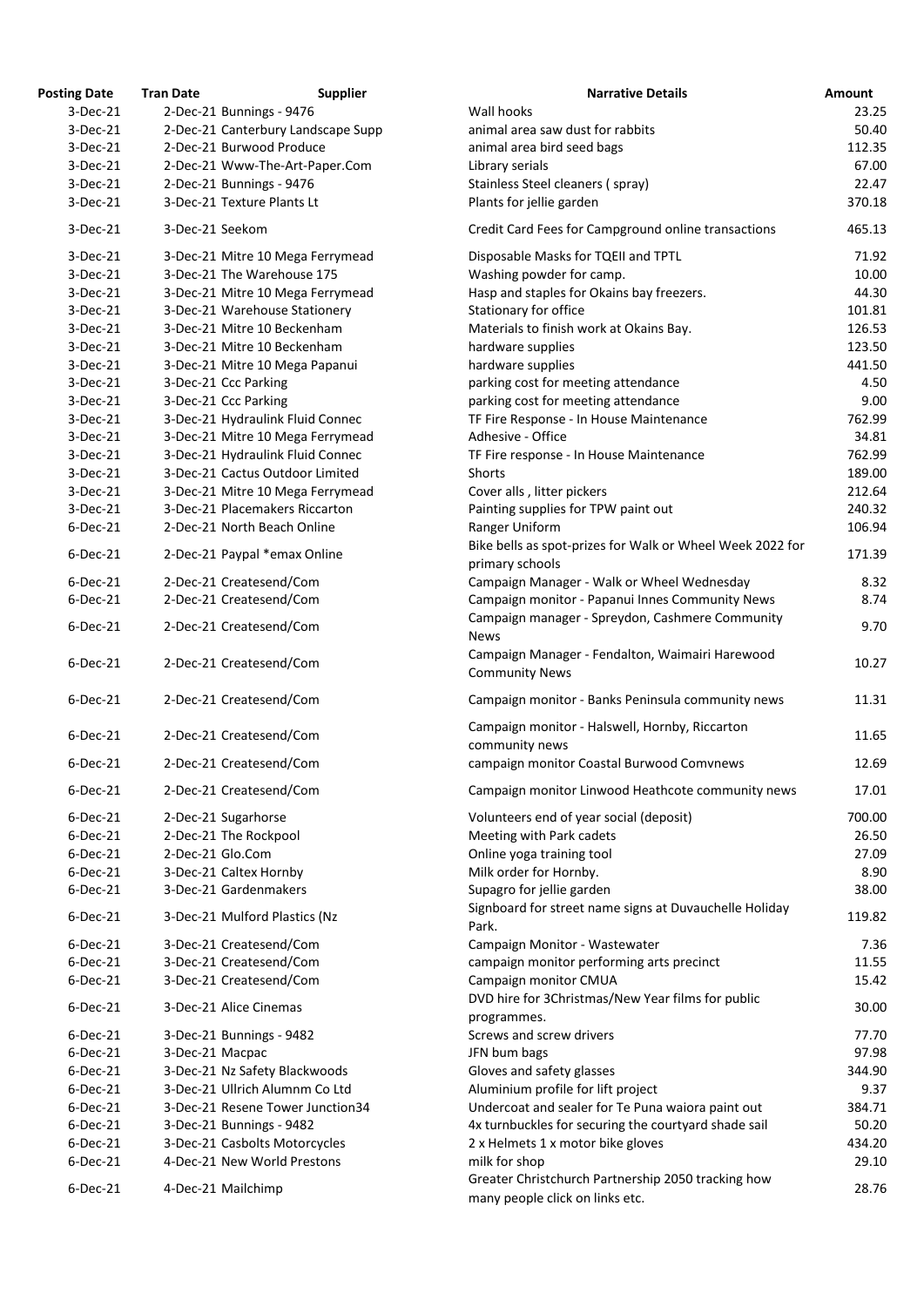| <b>Posting Date</b> | <b>Tran Date</b>                                                  | <b>Narrative Details</b><br><b>Supplier</b>                                              | Amount |
|---------------------|-------------------------------------------------------------------|------------------------------------------------------------------------------------------|--------|
| $6$ -Dec-21         | 4-Dec-21 Mitre 10 Beckenham                                       | Toilet seat for Duvauchelle Holiday Park cabin 3.                                        | 46.78  |
| $6$ -Dec-21         | 4-Dec-21 Mitre 10 Mega Hornby                                     | fixings for collection storage                                                           | 22.29  |
| $6$ -Dec-21         | 4-Dec-21 Countdown                                                | batteries for remotes                                                                    | 54.00  |
| $6$ -Dec-21         | 5-Dec-21 Bp Connect Qe li                                         | Fuel - Hirepool Ute MRL874                                                               | 110.40 |
| 6-Dec-21            | 5-Dec-21 Bunnings - 9476                                          | Bells to alert backroom staff to incidents or busy periods<br>in the library.            | 79.96  |
| 6-Dec-21            | 5-Dec-21 Freshchoice Merivale                                     | Milk and juice for volunteer event                                                       | 18.18  |
| 6-Dec-21            | 5-Dec-21 New World Fendalton                                      | Gift for customer who delivers paper into library every<br>day                           | 20.28  |
| 6-Dec-21            | 5-Dec-21 Countdown                                                | Food for the Brooklands Community BBQ, all households<br>in Brooklands invited to attend | 108.44 |
| $6$ -Dec-21         | 5-Dec-21 Countdown                                                | Catering for Walk n Talk and prizes for youth event                                      | 117.00 |
| 6-Dec-21            | 5-Dec-21 Bp 2go Redcliffs                                         | Fuel for truck                                                                           | 63.16  |
| $6$ -Dec-21         | 6-Dec-21 Sopers Macindoe Chch                                     | Replacement Privacy lock Spindle for Pigeon Bay Toilets                                  | 7.45   |
| $6$ -Dec-21         | 6-Dec-21 Mitre 10 Mega Papanui                                    | <b>Graham Condon Recreation &amp; Sport Centre Aquatics -</b>                            | 30.87  |
|                     |                                                                   | Glue & utility knife for inflatable repairs.                                             |        |
| 6-Dec-21            | 6-Dec-21 Pgg Wrightson Chch                                       | Reel Econo with handle Trutest, ASH                                                      | 79.99  |
| 6-Dec-21            | 6-Dec-21 Placemakers Riccarton                                    | selleys PVA glue for workshop support                                                    | 161.98 |
| 6-Dec-21            | 6-Dec-21 Mitre 10 Mega Ferrymead                                  | Pipe connections for Steadfast reserve plant watering<br>system                          | 240.89 |
| $6$ -Dec-21         | 6-Dec-21 The Warehouse 123                                        | jerry can for micro lab                                                                  | 27.00  |
| $6$ -Dec-21         | 6-Dec-21 Mitre 10 Mega Ferrymead                                  | Pop up sprinklers North Beach                                                            | 114.00 |
| 6-Dec-21            | 6-Dec-21 Mitre 10 Beckenham                                       | Green waste buckets x 5                                                                  | 84.95  |
| $6$ -Dec-21         |                                                                   | Ext & power cords                                                                        | 62.37  |
| 7-Dec-21            | 6-Dec-21 Mitre 10 Mega Ferrymead<br>5-Dec-21 Zoom.Us 888-799-9666 | Zoom video communication for the month of December -                                     | 22.76  |
|                     |                                                                   | Greater Christchurch Partnership                                                         |        |
| $7-Dec-21$          | 5-Dec-21 Fulcrumapp.Com                                           | Monthly fee for app for Parks Data collection                                            | 364.42 |
| 7-Dec-21            | 5-Dec-21 Createsend/Com                                           | Campaign Monitor email invitation                                                        | 7.48   |
| $7-Dec-21$          | 6-Dec-21 Wilson Parking                                           | Wilson Parking - Meeting Civic                                                           | 8.60   |
| 7-Dec-21            | 6-Dec-21 Mister Minit South City                                  | Keys for heritage sites                                                                  | 39.60  |
| 7-Dec-21            | 6-Dec-21 Bridgestone Northwood                                    | tyre repair on trolley.                                                                  | 14.00  |
| 7-Dec-21            | 6-Dec-21 Bunnings - 9476                                          | Air sock repair Wharenui                                                                 | 103.06 |
| 7-Dec-21            | 6-Dec-21 The Warehouse 122                                        | Misc items for TPT                                                                       | 230.37 |
| 7-Dec-21            | 6-Dec-21 Ecodrop Metro                                            | Disposal of Akaroa refuse                                                                | 11.80  |
| 7-Dec-21            | 6-Dec-21 Pay My Park                                              | Pay My Park - Meeting Civic                                                              | 21.72  |
| 7-Dec-21            | 6-Dec-21 Parkin & Payne Ltd                                       | Stencil for predator control signs                                                       | 317.17 |
| 7-Dec-21            | 6-Dec-21 Blacks Fasteners                                         | In House Maintenance                                                                     | 21.65  |
| 7-Dec-21            | 6-Dec-21 George Henry & Co Ltd                                    | screwdriver, vicegrips for workshop support                                              | 59.36  |
| 7-Dec-21            | 6-Dec-21 Lamason                                                  |                                                                                          | 4.50   |
| $7-Dec-21$          | 6-Dec-21 Wilson Parking                                           | Parking costs when returning exhibition artworks to<br>Wellington lenders                | 9.60   |
| 7-Dec-21            | 6-Dec-21 Z Vivian St                                              | Rental car refill costs when returning exhibition artworks                               | 12.52  |
|                     |                                                                   | to Wellington lenders                                                                    |        |
| 7-Dec-21            | 6-Dec-21 Midland Sushi                                            | Food and drink costs when returning exhibition artworks<br>to Wellington lenders         | 21.80  |
| 7-Dec-21            | 6-Dec-21 Pickle & Pie                                             | Food and drink costs when returning exhibition artworks<br>to Wellington lenders         | 26.00  |
| $7-Dec-21$          | 6-Dec-21 Burnsco Marine                                           | <b>Buckles for Spinal Board</b>                                                          | 25.96  |
| $7-Dec-21$          | 6-Dec-21 The Service Company Ltd C                                | Eco Star Detergent for Washing x 2, Masks for Pool                                       | 634.42 |
| 7-Dec-21            | 7-Dec-21 Mitre 10 Beckenham                                       | screen for yard fence                                                                    | 32.98  |
| 7-Dec-21            | 7-Dec-21 Mitre 10 Mega Hornby                                     | hooks and anchors for yard workshop shelving                                             | 75.69  |
| 7-Dec-21            | 7-Dec-21 Mitre 10 Mega Hornby                                     | timber for yard workshop shelving                                                        | 84.69  |
| 7-Dec-21            | 7-Dec-21 Countdown                                                | Kai for Collaborative Planning                                                           | 26.00  |
| 7-Dec-21            | 7-Dec-21 Looksmart Alteration                                     | Uniform alteration for CEX Team                                                          | 79.98  |
| 7-Dec-21            | 7-Dec-21 Mitre 10 Mega Ferrymead                                  | Stakes for licence holders to show no mow zones for                                      | 103.80 |
|                     |                                                                   | maintenance team.                                                                        |        |
| 7-Dec-21            | 7-Dec-21 Mitre 10 Beckenham                                       | hardware supplies                                                                        | 14.98  |
| 7-Dec-21            | 7-Dec-21 Karcher Limited                                          | floor cleaner maintenance                                                                | 463.51 |
| 7-Dec-21            | 7-Dec-21 Mitre 10 Mega Papanui                                    | tools and tank fittings                                                                  | 148.91 |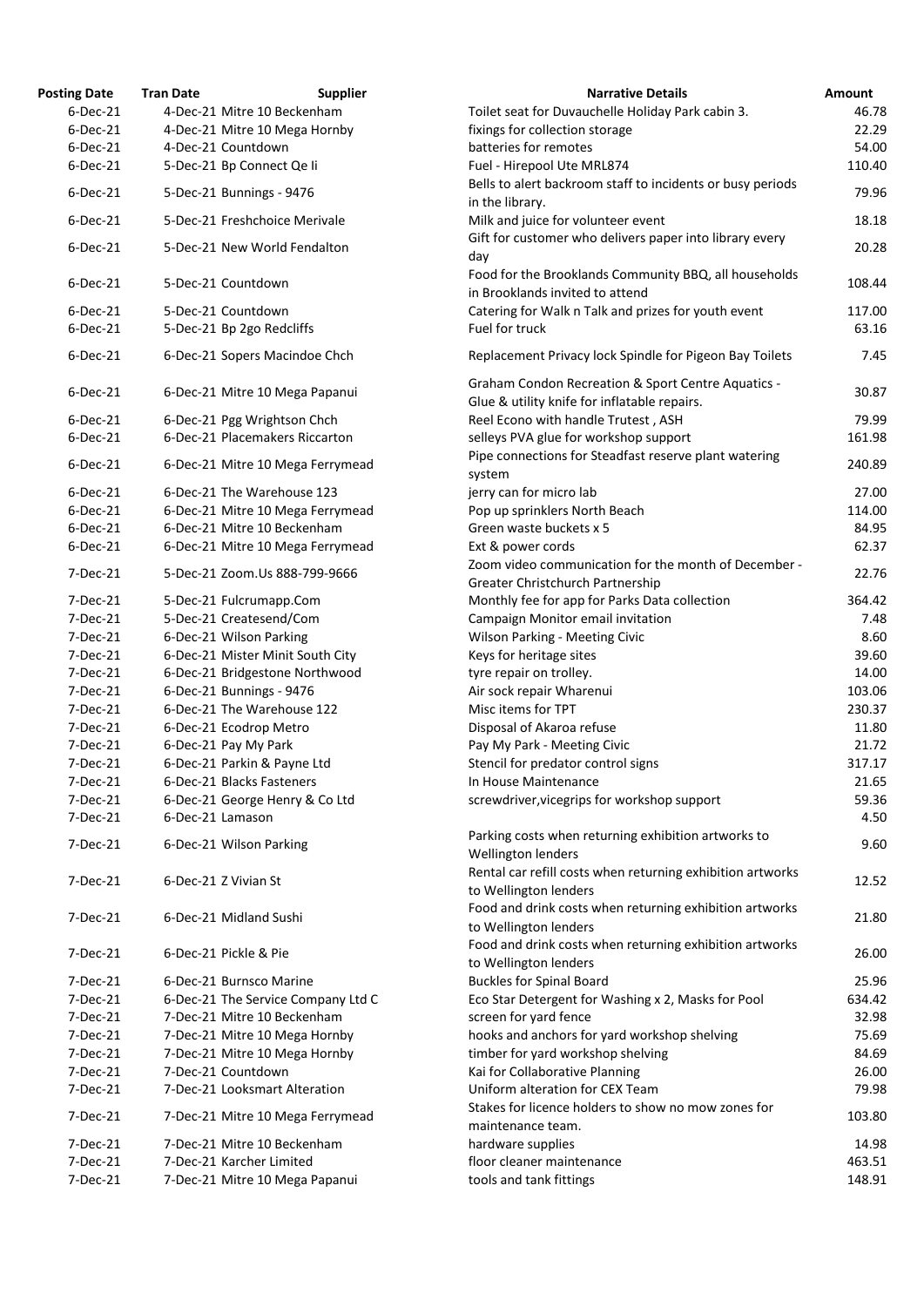| <b>Posting Date</b>  | <b>Tran Date</b> | <b>Supplier</b>                                                      | <b>Narrative Details</b>                                                         | <b>Amount</b>  |
|----------------------|------------------|----------------------------------------------------------------------|----------------------------------------------------------------------------------|----------------|
| 7-Dec-21             |                  | 7-Dec-21 Ross Galt Lock And Alar                                     | 2x Parks Security Master keys for the Civic Key Cabinet                          | 50.00          |
| 7-Dec-21             |                  | 7-Dec-21 Ccc Parking                                                 | parking cost for meeting attendance                                              | 9.00           |
| 7-Dec-21             |                  | 7-Dec-21 Site Safe                                                   | Site Safe Health & Safety representative training                                | 692.30         |
| 7-Dec-21             |                  | 7-Dec-21 New World Durham Street                                     | regional parks community presentation                                            | 112.40         |
| 7-Dec-21             |                  | 7-Dec-21 Mitre 10 Mega Ferrymead                                     | In House Maintenance                                                             | 424.88         |
| 7-Dec-21             |                  | 7-Dec-21 Marketing Chemicals Ltd                                     | In House Maintenance                                                             | 1122.49        |
| 7-Dec-21             |                  | 7-Dec-21 Hampton & Co Ltd                                            | plywood for Rhodes crate                                                         | 427.21         |
| 7-Dec-21             |                  | 7-Dec-21 Goldpine Christchurch                                       | X2 gudgens for gate at Wilmers Reserve                                           | 22.93          |
| 7-Dec-21             |                  | 7-Dec-21 Norgren Ltd                                                 | Replacement Air line for the operation of filter valves                          | 112.98         |
| 7-Dec-21             |                  | 7-Dec-21 Placemakers Riccarton                                       | Replacement hose and fittings for Summer Pool cleaning                           | 125.09         |
|                      |                  |                                                                      | Parking fee at Civic for Traffic Light Meeting with staff                        |                |
| 7-Dec-21             |                  | 7-Dec-21 Ccc Parking                                                 | members from Graham Condon                                                       | 9.00           |
| 8-Dec-21             |                  | 5-Dec-21 Paypal *hpfssolutio                                         | Collection and packing Bailey kakahu                                             | 911.68         |
| 8-Dec-21             |                  | 6-Dec-21 Spotify P185ce2ab6                                          | Music licence for the Art Gallery                                                | 14.99          |
| 8-Dec-21             |                  | 6-Dec-21 Createsend/Com                                              | Payment for Te Puna Waiora exhibition opening invite                             | 8.26           |
| 8-Dec-21             |                  | 6-Dec-21 Sugarhorse                                                  | Volunteers end of year volunteer social (balance paid)                           | 369.00         |
|                      |                  |                                                                      |                                                                                  |                |
| 8-Dec-21             | 6-Dec-21 Icons   |                                                                      | Food and drink costs when returning exhibition artworks<br>to Wellington lenders | 8.33           |
| 8-Dec-21             |                  | 6-Dec-21 Ab* Abebooks.Co J4mpej                                      | Library book                                                                     | 43.80          |
| 8-Dec-21             |                  | 6-Dec-21 Fast* Guardianbookshop                                      | Library book                                                                     | 64.07          |
| 8-Dec-21             |                  | 7-Dec-21 Bp Connect Moorhouse                                        | 3 x 9kg gas bottles for weed control on paths                                    | 119.97         |
| 8-Dec-21             |                  | 7-Dec-21 New Zealand Green Buildin                                   | Training course for colleague                                                    | 40.25          |
| 8-Dec-21             |                  | 7-Dec-21 Bunnings - 9476                                             | Cleaning gear Waltham                                                            | 46.09          |
| 8-Dec-21             |                  | 7-Dec-21 Bunnings - 9476                                             | Akaroa WTP - Tools                                                               | 428.71         |
| 8-Dec-21             |                  | 7-Dec-21 Nz Safety Blackwoods                                        | PPE - Akaroa Staff                                                               | 526.57         |
| 8-Dec-21             |                  | 7-Dec-21 Survive-It                                                  | Whistles for response teams                                                      | 779.58         |
| 8-Dec-21             |                  | 7-Dec-21 Caveman Technology Ltd                                      | Deposit for 3TB hard drive repair                                                | 20.00          |
| 8-Dec-21             |                  | 7-Dec-21 The Tyre General Chch                                       | Trailer puncture repair                                                          | 80.00          |
| 8-Dec-21             |                  | 7-Dec-21 Secure Parking Nz                                           | Parking for Team Leaders meeting                                                 | 6.00           |
| 8-Dec-21             |                  | 7-Dec-21 Rex Wheels & Castors                                        | castors for workshop tool trolley                                                | 103.50         |
|                      |                  |                                                                      | ropes for manually pulling out pool covers Halswell and                          |                |
| 8-Dec-21             |                  | 7-Dec-21 Bunnings - 9476                                             | Waltham pools                                                                    | 53.31          |
| 8-Dec-21             |                  | 7-Dec-21 Vtnz Lichfield St                                           | number plate for vehicle                                                         | 14.12          |
| 8-Dec-21             |                  | 7-Dec-21 Ballingers Hunting & Fish                                   | <b>Work Trousers</b>                                                             | 139.99         |
| 8-Dec-21             |                  | 7-Dec-21 Nz Safety Blackwoods                                        | safety boots                                                                     | 229.88         |
| 8-Dec-21             |                  | 7-Dec-21 Ecodrop Parkhouse                                           | Rubbish fees - old chairs                                                        | 23.56          |
|                      |                  |                                                                      | staff /volunteers items for mulching jobs animal area                            |                |
| 8-Dec-21             |                  | 7-Dec-21 Bunnings - 9482                                             | planting sites                                                                   | 113.82         |
| 8-Dec-21             |                  | 8-Dec-21 Pak N Save Northlands                                       | Volunteer recognition Christmas - chocolates and<br>wrapping paper               | 13.57          |
|                      |                  |                                                                      | Map for plotting OSD van stops and mobile stops for                              |                |
| 8-Dec-21             |                  | 8-Dec-21 Paper Plus Eastgate                                         | future efficiencies when planning                                                | 8.99           |
| 8-Dec-21<br>8-Dec-21 |                  | 8-Dec-21 New World Durham Street<br>8-Dec-21 Mitre 10 Mega Ferrymead | Morning tea supplies<br>Timber for boxing, for water tank at Steadfast Reserve   | 21.98<br>96.43 |
| 8-Dec-21             |                  | 8-Dec-21 Mitre 10 Beckenham                                          | Staples for track work                                                           | 21.00          |
| 8-Dec-21             |                  | 8-Dec-21 Little River Cafe & Sto                                     | Milk Little River staffroom                                                      | 15.00          |
|                      |                  |                                                                      |                                                                                  |                |
| 8-Dec-21             |                  | 8-Dec-21 Mitre 10 Mega Ferrymead                                     | Gum boots                                                                        | 34.98          |
| 8-Dec-21             |                  | 8-Dec-21 Southern Woods Nursery                                      | Plants for alpine collection and section D                                       | 73.51          |
| 8-Dec-21             | 8-Dec-21 Kiwigas |                                                                      | Gas for BBQ's<br>Electronic Monthly subscription for chart building              | 428.62         |
| 9-Dec-21             |                  | 7-Dec-21 Visual Elements As                                          | software for Greater Christchurch Partnership                                    | 89.57          |
| 9-Dec-21             |                  | 7-Dec-21 Soundtrack Your Brand                                       | Music licencing for TPT                                                          | 75.00          |
| 9-Dec-21             |                  | 8-Dec-21 Bridgestone Northwood                                       | repair to trolley tyre                                                           | 23.00          |
| 9-Dec-21             |                  | 8-Dec-21 Createsend/Com                                              | Campaign manager - Bromley odour                                                 | 7.99           |
| 9-Dec-21             |                  | 8-Dec-21 Catering In A Box                                           | Events Partnerships Team - Event Hosting                                         | 21.50          |

| <b>Narrative Details</b>                                                | <b>Amount</b> |
|-------------------------------------------------------------------------|---------------|
| 2x Parks Security Master keys for the Civic Key Cabinet                 | 50.00         |
| parking cost for meeting attendance                                     | 9.00          |
| Site Safe Health & Safety representative training                       | 692.30        |
| regional parks community presentation                                   | 112.40        |
| In House Maintenance                                                    | 424.88        |
| In House Maintenance                                                    | 1122.49       |
| plywood for Rhodes crate                                                | 427.21        |
| X2 gudgens for gate at Wilmers Reserve                                  | 22.93         |
| Replacement Air line for the operation of filter valves                 | 112.98        |
| Replacement hose and fittings for Summer Pool cleaning                  | 125.09        |
| Parking fee at Civic for Traffic Light Meeting with staff               | 9.00          |
| members from Graham Condon                                              |               |
| Collection and packing Bailey kakahu                                    | 911.68        |
| Music licence for the Art Gallery                                       | 14.99         |
| Payment for Te Puna Waiora exhibition opening invite                    | 8.26          |
| Volunteers end of year volunteer social (balance paid)                  | 369.00        |
| Food and drink costs when returning exhibition artworks                 | 8.33          |
| to Wellington lenders                                                   |               |
| Library book                                                            | 43.80         |
| Library book                                                            | 64.07         |
| 3 x 9kg gas bottles for weed control on paths                           | 119.97        |
| Training course for colleague                                           | 40.25         |
| Cleaning gear Waltham                                                   | 46.09         |
| Akaroa WTP - Tools                                                      | 428.71        |
| PPE - Akaroa Staff                                                      | 526.57        |
| Whistles for response teams                                             | 779.58        |
| Deposit for 3TB hard drive repair                                       | 20.00         |
| Trailer puncture repair                                                 | 80.00         |
| Parking for Team Leaders meeting                                        | 6.00          |
| castors for workshop tool trolley                                       | 103.50        |
| ropes for manually pulling out pool covers Halswell and                 | 53.31         |
| Waltham pools                                                           |               |
| number plate for vehicle                                                | 14.12         |
| <b>Work Trousers</b>                                                    | 139.99        |
| safety boots                                                            | 229.88        |
| Rubbish fees - old chairs                                               | 23.56         |
| staff /volunteers items for mulching jobs animal area<br>planting sites | 113.82        |
| Volunteer recognition Christmas - chocolates and<br>wrapping paper      | 13.57         |
| Map for plotting OSD van stops and mobile stops for                     |               |
| future efficiencies when planning                                       | 8.99          |
| Morning tea supplies                                                    | 21.98         |
| Timber for boxing, for water tank at Steadfast Reserve                  | 96.43         |
| Staples for track work                                                  | 21.00         |
| Milk Little River staffroom                                             | 15.00         |
| Gum boots                                                               | 34.98         |
| Plants for alpine collection and section D                              | 73.51         |
| Gas for BBQ's                                                           | 428.62        |
| Electronic Monthly subscription for chart building                      | 89.57         |
| software for Greater Christchurch Partnership                           |               |
| Music licencing for TPT                                                 | 75.00         |
| repair to trolley tyre                                                  | 23.00         |
| Campaign manager - Bromley odour                                        | 7.99          |
| Events Partnerships Team - Event Hosting                                | 21.50         |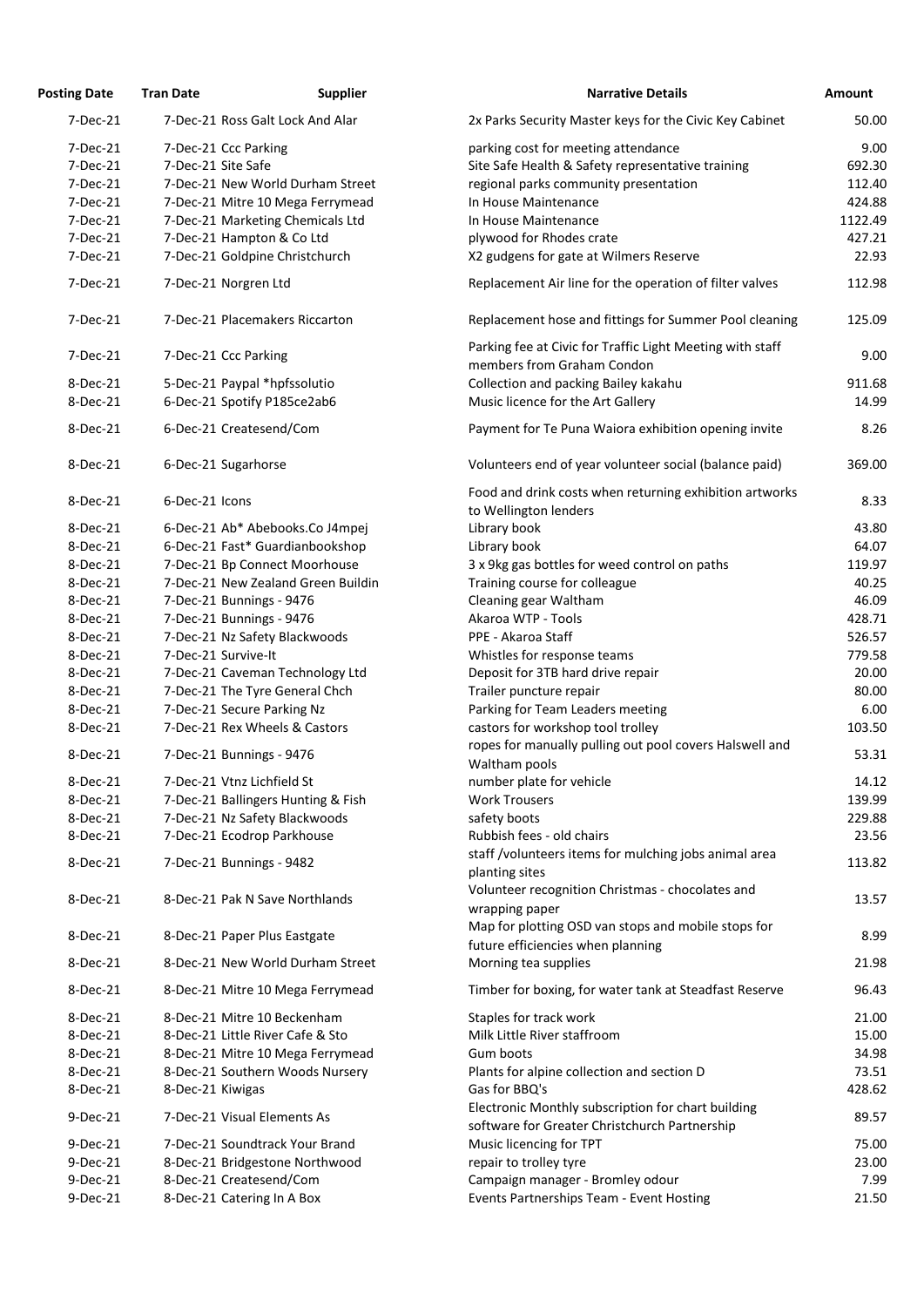| <b>Posting Date</b> | <b>Tran Date</b>  | <b>Supplier</b>                    | <b>Narrative Details</b>                                   | Amount    |
|---------------------|-------------------|------------------------------------|------------------------------------------------------------|-----------|
| $9$ -Dec-21         | 8-Dec-21 Calendly |                                    | monthly calendly subscription                              | 45.54     |
| $9-Dec-21$          |                   | 8-Dec-21 Elite Trailers And F      | Repairs to tyres and rims for trailer                      | 702.12    |
| 9-Dec-21            |                   | 8-Dec-21 Countdown                 | swimmer nappies for resale                                 | 132.00    |
| 9-Dec-21            |                   | 8-Dec-21 Trademe 4l23 Ping         | Auahatanga sewing machine.                                 | 95.00     |
| 9-Dec-21            |                   | 8-Dec-21 Accreditation Council     | <b>Building Law Handbook</b>                               | 1407.60   |
| 9-Dec-21            |                   | 8-Dec-21 The Service Company Ltd C | Disposable Masks for public                                | 120.75    |
| 9-Dec-21            |                   | 8-Dec-21 Protec Solutions          | Wristbands for campers                                     | 469.20    |
| 9-Dec-21            |                   | 9-Dec-21 Resene - Shirley 033      | paint test pot                                             | 4.90      |
| 9-Dec-21            |                   | 9-Dec-21 Mitre 10 Beckenham        | sun screen for staff use                                   | 102.98    |
| 9-Dec-21            |                   | 9-Dec-21 The Warehouse 175         | Tshirt for Makerspace Display at South                     | 10.00     |
| 9-Dec-21            |                   | 9-Dec-21 Countdown                 | Tissues for use in the office                              | 20.00     |
| 9-Dec-21            |                   | 9-Dec-21 Unichem Cashel Pharmacy   | Postage for volunteer long service certificates            | 28.90     |
| 9-Dec-21            |                   | 9-Dec-21 Hoyts Colombo             | Prize for volunteers end of year competition               | 30.00     |
| 9-Dec-21            |                   | 9-Dec-21 Hoyts Colombo             | Prize for volunteers end of year competition               | 30.00     |
| 9-Dec-21            |                   | 9-Dec-21 Ccc Art Gallery Car Prk   | Parking for meetings at Civic                              | 24.00     |
| 9-Dec-21            |                   | 9-Dec-21 Mitre 10 Mega Papanui     | Christmas Tree for Jellie Park and Graham Condon           | 160.00    |
| 9-Dec-21            |                   | 9-Dec-21 Mitre 10 Beckenham        | update necessary resources                                 | 34.47     |
|                     |                   |                                    | Storage materials and boxes for TBA collection, and        |           |
| 10-Dec-21           |                   | 7-Dec-21 Bondline Static Cont      | equipment for TBA conservation                             | 660.05    |
| 10-Dec-21           |                   | 8-Dec-21 Createsend/Com            | Payment for design Store Christmas enewsletter             | 164.52    |
|                     |                   |                                    | Zoom monthly subscription for meeting with community       |           |
| 10-Dec-21           |                   | 8-Dec-21 Zoom.Us 888-799-9666      | groups online.                                             | 22.66     |
|                     |                   |                                    | Telecommunications - Usage summary by type - System,       |           |
| 10-Dec-21           |                   | 8-Dec-21 Garmin Australasia Pty Lt | <b>Text Messaging, Tracking</b>                            | 59.00     |
|                     |                   |                                    | Phone cases x80Screen protecters x80Chargersx80For IT      |           |
| 10-Dec-21           |                   | 8-Dec-21 Alibaba.Com               | stock                                                      | 697.68    |
|                     |                   |                                    | Credit Voucher Addington Raceway & Events Centre -         |           |
| 10-Dec-21           |                   | 8-Dec-21 Addington Raceway &       | Refund of deposit                                          | $-333.33$ |
| 10-Dec-21           |                   | 9-Dec-21 Wilson Parking            | parking for meeting ccc                                    | 16.60     |
| 10-Dec-21           |                   | 9-Dec-21 Nz Safety Blackwoods      | trousers hats spray glue                                   | 196.92    |
| 10-Dec-21           |                   | 9-Dec-21 Apex Car Travel           | Residents survey car rental                                | 292.60    |
| 10-Dec-21           |                   | 9-Dec-21 Apex Car Travel           | Residents Survey car rental                                | 292.60    |
| 10-Dec-21           |                   | 9-Dec-21 Pak N Save Wainoni        | Washing powder for Laundry                                 | 28.78     |
| 10-Dec-21           |                   | 9-Dec-21 Campaignmonitor           | Campaign monitor credits                                   | 2418.68   |
| 10-Dec-21           |                   | 9-Dec-21 Wilson Parking            | Parking for council meeting                                | 14.60     |
|                     |                   |                                    |                                                            |           |
| 10-Dec-21           |                   | 9-Dec-21 Super Cheap Auto          | Charging unit for response vehicles with flat batteries    | 349.00    |
| 10-Dec-21           |                   | 9-Dec-21 Bunnings - 9482           | Cleaning                                                   | 5.95      |
|                     |                   |                                    | Materials for yearly Christmas event for card and scrabble | 23.00     |
| 10-Dec-21           |                   | 9-Dec-21 Countdown                 | club                                                       |           |
| 10-Dec-21           |                   | 9-Dec-21 Mainland Fasteners Ltd    | In House Maintenance - WO                                  | 31.13     |
| 10-Dec-21           |                   | 9-Dec-21 Fulton Hogan Sign Shop    | Track signs                                                | 153.29    |
| 10-Dec-21           |                   | 9-Dec-21 Ballingers Hunting & Fish | Staff rain coats                                           | 279.99    |
| 10-Dec-21           | 9-Dec-21 Kmart    |                                    | Christmas decorations for Graham Condon and Jellie Park    | 20.00     |
| 10-Dec-21           |                   | 9-Dec-21 Pak N Save Northlands     | Dishwasher tablets for Graham Condon Staff Room            | 36.89     |
| 10-Dec-21           |                   | 9-Dec-21 Bunnings - 9482           | Padlock, chain, gloves                                     | 130.14    |
| 10-Dec-21           |                   | 9-Dec-21 Omc Power Equipment       | Chainsaw parts and materials.                              | 281.02    |
| 10-Dec-21           |                   | 9-Dec-21 Metrolink Trading Ltd     | Ergo mouse Task No.: 284169                                | 182.85    |
| 10-Dec-21           |                   | 9-Dec-21 Bunnings - 9532 Chch Arpt | Duck tape                                                  | 6.90      |
| 10-Dec-21           |                   |                                    |                                                            | 31.35     |
|                     |                   | 10-Dec-21 Mitre 10 Mega Hornby     | Shower Curtains for Okains Bay Portable shower block       |           |
| 10-Dec-21           |                   | 10-Dec-21 Mitre 10 Beckenham       | Returned locks with keys for combination locks instead.    | 45.25     |
| 10-Dec-21           |                   | 10-Dec-21 Bselect - Moorhouse Ave  | puncture oval                                              | 42.32     |
| 10-Dec-21           |                   | 10-Dec-21 Photo Warehouse Merival  | binoculars                                                 | 1148.00   |
| 10-Dec-21           |                   | 10-Dec-21 Q Variety Store Palm     | Materials for Christmas Craft programme                    | 8.87      |
|                     |                   |                                    | drill bits for fountain repairplumbing supplies for water  |           |
| 10-Dec-21           |                   | 10-Dec-21 Mitre 10 Beckenham       | point                                                      | 56.80     |
| 10-Dec-21           |                   | 10-Dec-21 The Warehouse Online     | Cups, Clock, Lolly pops                                    | 28.50     |
| 10-Dec-21           |                   | 10-Dec-21 Mitre 10 Mega Hornby     | Lock box for keys to bus lane files                        | 34.98     |
|                     |                   |                                    |                                                            |           |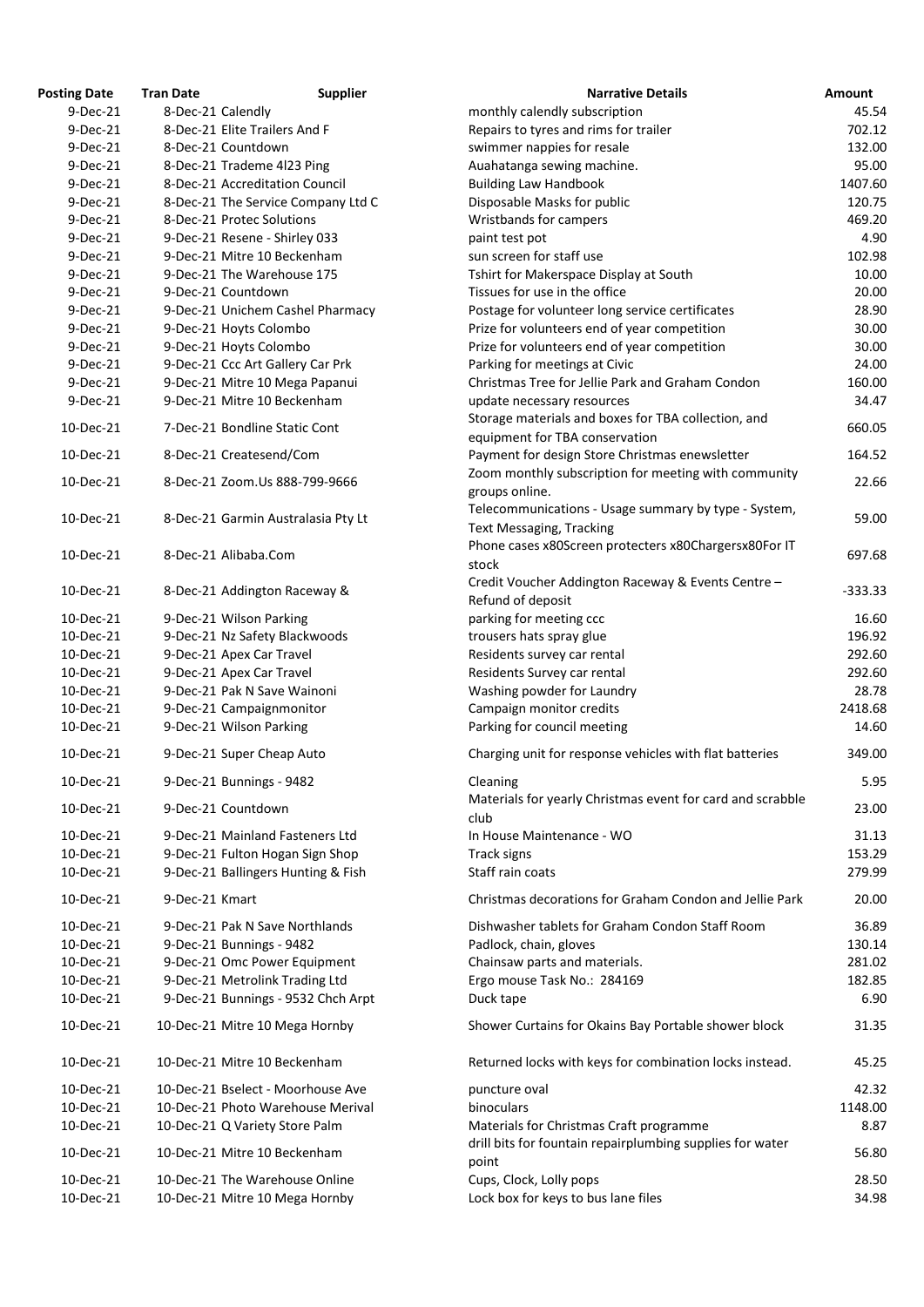| <b>Posting Date</b> | <b>Tran Date</b>   | <b>Supplier</b>                     | <b>Narrative Details</b>                                         |
|---------------------|--------------------|-------------------------------------|------------------------------------------------------------------|
| 13-Dec-21           |                    | 9-Dec-21 Sp * Perkinz.Co.Nz         | water tank for water blasting                                    |
| 13-Dec-21           |                    | 9-Dec-21 Createsend/Com             | Otakaro, avon river corridor - campaign manager                  |
| 13-Dec-21           |                    | 9-Dec-21 Createsend/Com             | Papanui Innes community news - campaign manager                  |
| 13-Dec-21           | 9-Dec-21 All Right |                                     | Collateral for the alright COVID Campaign.                       |
| 13-Dec-21           |                    | 9-Dec-21 Trumba Corporation         | Monthly Trumba license. Original invoice in US\$                 |
| 13-Dec-21           |                    | 10-Dec-21 Bunnings - 9476           | paint striper for painting prep                                  |
| 13-Dec-21           |                    | 10-Dec-21 Bunnings - 9476           | CRC for hedge trimmers maintenance                               |
| 13-Dec-21           |                    | 10-Dec-21 Nz Safety Blackwoods      | staff safety boots                                               |
| 13-Dec-21           |                    | 10-Dec-21 Pay My Park               | Pay My Park - Meeting Civic                                      |
| 13-Dec-21           |                    | 10-Dec-21 Dominos Pizza Lichfield   | Catering - as per Exit Policy guidelines.                        |
| 13-Dec-21           |                    | 10-Dec-21 Createsend/Com            | Campaign manager - wastewater treatment plant                    |
| 13-Dec-21           |                    | 10-Dec-21 Createsend/Com            | campaign manager - Waipuna Halswell, Hornby Ric, com<br>update   |
| 13-Dec-21           |                    | 10-Dec-21 Smk*wufoo.Com Charge      | NYE 21 - Vendor Registration Form - Wufoo                        |
| 13-Dec-21           |                    | 10-Dec-21 Akaroa Motor Garage       | Akaroa WTP - Tyre Repair                                         |
| 13-Dec-21           |                    | 10-Dec-21 Akaroa Motor Garage       | Fuel - Hirepool Ute                                              |
| 13-Dec-21           |                    | 10-Dec-21 Wilson Parking            | parking for meeting                                              |
| 13-Dec-21           |                    | 10-Dec-21 Freshchoice Merivale      | volunteer support                                                |
|                     |                    |                                     | Incline Auger - In House Maintenance WOIncudes                   |
| 13-Dec-21           |                    | 10-Dec-21 Blacks Fasteners          | Surchage                                                         |
| 13-Dec-21           |                    | 10-Dec-21 Nz Safety Blackwoods      | PPE - Akaroa Staff                                               |
| 13-Dec-21           |                    | 10-Dec-21 Mitre 10 Mega Hornby      | <b>Water Fittings</b>                                            |
| 13-Dec-21           |                    | 10-Dec-21 Sprout Social, Inc        | <b>ITDPCX SproutSocial mthly sub</b>                             |
| 13-Dec-21           |                    | 10-Dec-21 Vendhq.Com                | ITDODTS VendHQ mthly sub                                         |
| 13-Dec-21           | 10-Dec-21 Repco    |                                     | Pressure gauge, air blow gun                                     |
| 13-Dec-21           |                    | 10-Dec-21 Bunnings - 9482           | misc items                                                       |
| 13-Dec-21           |                    | 10-Dec-21 The Service Company Ltd C | Backpack vac                                                     |
| 13-Dec-21           |                    | 10-Dec-21 The Burger Joint          | Dinner to celebrate her retirement from libraries                |
| 13-Dec-21           |                    | 10-Dec-21 Casbolts Motorcycles      | Motor bike gloves                                                |
| 13-Dec-21           |                    | 10-Dec-21 The Frontrunner Bushin    | <b>Shoes</b>                                                     |
| 13-Dec-21           |                    | 10-Dec-21 Bp 2go Linwood            | Chorus box payment                                               |
| 13-Dec-21           |                    | 10-Dec-21 Bp 2go Linwood            | Payment for 2 chorus boxes                                       |
| 13-Dec-21           |                    | 10-Dec-21 Bunnings - 9482           | Nippers litter pickers                                           |
| 13-Dec-21           |                    | 10-Dec-21 Bunnings - 9476           | Hagley Oval pig tails/signs                                      |
| 13-Dec-21           |                    | 11-Dec-21 Articheck.Co.Uk           | Articheck condition reporting software                           |
| 13-Dec-21           |                    | 11-Dec-21 Mitre 10 Beckenham        | cable ties                                                       |
| 13-Dec-21           |                    | 11-Dec-21 Freshchoice Parkland      | Milk for staffroom                                               |
| 13-Dec-21           |                    | 12-Dec-21 Countdown                 | stock for resale dispossable plates knives spoons forks<br>bowls |
| 13-Dec-21           |                    | 12-Dec-21 The Warehouse 181         | hi vis vests for cart hire                                       |
| 13-Dec-21           |                    | 12-Dec-21 Bunnings - 9482           | line marking paint timber stakes hose plugs ruck wash            |
| 13-Dec-21           |                    | 12-Dec-21 Kmart Online              | <b>Towels for Resale at TQEII</b>                                |
| 13-Dec-21           |                    | 12-Dec-21 Kmart - Riccarton         | Ball pump and hoop for programs                                  |
| 13-Dec-21           |                    | 12-Dec-21 Mitre 10 Mega Hornby      | Glokote and screws                                               |
| 13-Dec-21           |                    | 12-Dec-21 Stihl Shop Fosters        | Pruning saw                                                      |
| 13-Dec-21           |                    | 12-Dec-21 Mitre 10 Mega Papanui     | Clock, wall hooks, double sided tape                             |
| 13-Dec-21           |                    | 12-Dec-21 New World Prestons        | Stock for re sale in the shop                                    |
| 13-Dec-21           |                    | 13-Dec-21 Caltex Redwood            | Milk for coffee                                                  |
| 13-Dec-21           |                    | 13-Dec-21 Spotlight Christchurch    | Resources for Public programmes                                  |
| 13-Dec-21           |                    | 13-Dec-21 Adgraphix Ltd             | New Office and Camp Signs for Okains Bay                         |
| 13-Dec-21           |                    | 13-Dec-21 Topmag I0184 Internet     | Silverback Storage Locker Cabinet x 2                            |
| 13-Dec-21           |                    | 13-Dec-21 Armstrong Locksmiths      | Replacement Keys Gaiety Hall                                     |
| 13-Dec-21           |                    | 13-Dec-21 Pak N Save Riccarton      | Milk and tea for Rarakau: Riccarton Centre                       |
| 13-Dec-21           |                    | 13-Dec-21 Hydraulink Fluid Connec   | TF Fire Response - In House Maintenance                          |
| 13-Dec-21           |                    | 13-Dec-21 Mitre 10 Mega Ferrymead   | Holesaw kit for water tank installation                          |
| 13-Dec-21           |                    | 13-Dec-21 Mitre 10 Mega Papanui     | Buckets, cable tiles, Jif, Jug and Squeegee Window.              |
| 13-Dec-21           |                    | 13-Dec-21 Waterforce Christchurch   | NPW Plastic box for covering the drains by the hub               |
| 14-Dec-21           |                    | 13-Dec-21 Clsupplies                | Soft fall chip for playground                                    |
| 14-Dec-21           |                    | 13-Dec-21 New World Bishopdale      | Milk for Ranger Tea Room                                         |

| ting Date | Tran Date          | <b>Supplier</b>                     | <b>Narrative Details</b>                                       | Amount  |
|-----------|--------------------|-------------------------------------|----------------------------------------------------------------|---------|
| 13-Dec-21 |                    | 9-Dec-21 Sp * Perkinz.Co.Nz         | water tank for water blasting                                  | 410.00  |
| 13-Dec-21 |                    | 9-Dec-21 Createsend/Com             | Otakaro, avon river corridor - campaign manager                | 8.65    |
| 13-Dec-21 |                    | 9-Dec-21 Createsend/Com             | Papanui Innes community news - campaign manager                | 8.70    |
| 13-Dec-21 | 9-Dec-21 All Right |                                     | Collateral for the alright COVID Campaign.                     | 5.00    |
| 13-Dec-21 |                    | 9-Dec-21 Trumba Corporation         | Monthly Trumba license. Original invoice in US\$               | 151.00  |
| 13-Dec-21 |                    | 10-Dec-21 Bunnings - 9476           | paint striper for painting prep                                | 11.95   |
| 13-Dec-21 |                    | 10-Dec-21 Bunnings - 9476           | CRC for hedge trimmers maintenance                             | 74.98   |
| 13-Dec-21 |                    | 10-Dec-21 Nz Safety Blackwoods      | staff safety boots                                             | 172.38  |
| 13-Dec-21 |                    | 10-Dec-21 Pay My Park               | Pay My Park - Meeting Civic                                    | 10.92   |
| 13-Dec-21 |                    | 10-Dec-21 Dominos Pizza Lichfield   | Catering - as per Exit Policy guidelines.                      | 30.00   |
| 13-Dec-21 |                    | 10-Dec-21 Createsend/Com            | Campaign manager - wastewater treatment plant                  | 7.39    |
| 13-Dec-21 |                    | 10-Dec-21 Createsend/Com            | campaign manager - Waipuna Halswell, Hornby Ric, com<br>update | 11.55   |
| 13-Dec-21 |                    | 10-Dec-21 Smk*wufoo.Com Charge      | NYE 21 - Vendor Registration Form - Wufoo                      | 58.92   |
| 13-Dec-21 |                    | 10-Dec-21 Akaroa Motor Garage       | Akaroa WTP - Tyre Repair                                       | 35.00   |
| 13-Dec-21 |                    | 10-Dec-21 Akaroa Motor Garage       | Fuel - Hirepool Ute                                            | 62.25   |
| 13-Dec-21 |                    | 10-Dec-21 Wilson Parking            | parking for meeting                                            | 4.60    |
| 13-Dec-21 |                    | 10-Dec-21 Freshchoice Merivale      | volunteer support                                              | 20.00   |
|           |                    |                                     | Incline Auger - In House Maintenance WOIncudes                 |         |
| 13-Dec-21 |                    | 10-Dec-21 Blacks Fasteners          | Surchage                                                       | 42.65   |
|           |                    |                                     | PPE - Akaroa Staff                                             |         |
| 13-Dec-21 |                    | 10-Dec-21 Nz Safety Blackwoods      |                                                                | 995.95  |
| 13-Dec-21 |                    | 10-Dec-21 Mitre 10 Mega Hornby      | <b>Water Fittings</b>                                          | 298.42  |
| 13-Dec-21 |                    | 10-Dec-21 Sprout Social, Inc        | <b>ITDPCX SproutSocial mthly sub</b>                           | 774.00  |
| 13-Dec-21 |                    | 10-Dec-21 Vendhq.Com                | ITDODTS VendHQ mthly sub                                       | 1148.20 |
| 13-Dec-21 | 10-Dec-21 Repco    |                                     | Pressure gauge, air blow gun                                   | 82.00   |
| 13-Dec-21 |                    | 10-Dec-21 Bunnings - 9482           | misc items                                                     | 60.41   |
| 13-Dec-21 |                    | 10-Dec-21 The Service Company Ltd C | Backpack vac                                                   | 803.85  |
| 13-Dec-21 |                    | 10-Dec-21 The Burger Joint          | Dinner to celebrate her retirement from libraries              | 15.50   |
| 13-Dec-21 |                    | 10-Dec-21 Casbolts Motorcycles      | Motor bike gloves                                              | 115.00  |
| 13-Dec-21 |                    | 10-Dec-21 The Frontrunner Bushin    | Shoes                                                          | 180.00  |
| 13-Dec-21 |                    | 10-Dec-21 Bp 2go Linwood            | Chorus box payment                                             | 155.95  |
| 13-Dec-21 |                    | 10-Dec-21 Bp 2go Linwood            | Payment for 2 chorus boxes                                     | 811.90  |
| 13-Dec-21 |                    | 10-Dec-21 Bunnings - 9482           | Nippers litter pickers                                         | 320.00  |
| 13-Dec-21 |                    | 10-Dec-21 Bunnings - 9476           | Hagley Oval pig tails/signs                                    | 74.06   |
| 13-Dec-21 |                    | 11-Dec-21 Articheck.Co.Uk           | Articheck condition reporting software                         | 250.77  |
| 13-Dec-21 |                    | 11-Dec-21 Mitre 10 Beckenham        | cable ties                                                     | 23.53   |
| 13-Dec-21 |                    | 11-Dec-21 Freshchoice Parkland      | Milk for staffroom                                             | 6.41    |
|           |                    |                                     | stock for resale dispossable plates knives spoons forks        |         |
| 13-Dec-21 |                    | 12-Dec-21 Countdown                 | bowls                                                          | 84.80   |
| 13-Dec-21 |                    | 12-Dec-21 The Warehouse 181         | hi vis vests for cart hire                                     | 150.00  |
| 13-Dec-21 |                    | 12-Dec-21 Bunnings - 9482           | line marking paint timber stakes hose plugs ruck wash          | 409.26  |
| 13-Dec-21 |                    | 12-Dec-21 Kmart Online              | <b>Towels for Resale at TQEII</b>                              | 320.00  |
| 13-Dec-21 |                    | 12-Dec-21 Kmart - Riccarton         | Ball pump and hoop for programs                                | 15.20   |
| 13-Dec-21 |                    | 12-Dec-21 Mitre 10 Mega Hornby      | Glokote and screws                                             | 41.09   |
| 13-Dec-21 |                    | 12-Dec-21 Stihl Shop Fosters        | Pruning saw                                                    | 68.34   |
| 13-Dec-21 |                    | 12-Dec-21 Mitre 10 Mega Papanui     | Clock, wall hooks, double sided tape                           | 97.43   |
| 13-Dec-21 |                    | 12-Dec-21 New World Prestons        | Stock for re sale in the shop                                  | 21.30   |
| 13-Dec-21 |                    | 13-Dec-21 Caltex Redwood            | Milk for coffee                                                | 3.79    |
| 13-Dec-21 |                    | 13-Dec-21 Spotlight Christchurch    | Resources for Public programmes                                | 160.28  |
| 13-Dec-21 |                    | 13-Dec-21 Adgraphix Ltd             | New Office and Camp Signs for Okains Bay                       | 356.39  |
| 13-Dec-21 |                    | 13-Dec-21 Topmaq I0184 Internet     | Silverback Storage Locker Cabinet x 2                          | 399.80  |
| 13-Dec-21 |                    | 13-Dec-21 Armstrong Locksmiths      | Replacement Keys Gaiety Hall                                   | 36.00   |
| 13-Dec-21 |                    | 13-Dec-21 Pak N Save Riccarton      | Milk and tea for Rarakau: Riccarton Centre                     | 9.10    |
| 13-Dec-21 |                    | 13-Dec-21 Hydraulink Fluid Connec   | TF Fire Response - In House Maintenance                        | 210.73  |
| 13-Dec-21 |                    | 13-Dec-21 Mitre 10 Mega Ferrymead   | Holesaw kit for water tank installation                        | 42.52   |
| 13-Dec-21 |                    | 13-Dec-21 Mitre 10 Mega Papanui     | Buckets, cable tiles, Jif, Jug and Squeegee Window.            | 61.91   |
| 13-Dec-21 |                    | 13-Dec-21 Waterforce Christchurch   | NPW Plastic box for covering the drains by the hub             | 77.21   |
| 14-Dec-21 |                    | 13-Dec-21 Clsupplies                | Soft fall chip for playground                                  | 977.50  |
| 14-Dec-21 |                    | 13-Dec-21 New World Bishopdale      | Milk for Ranger Tea Room                                       | 3.69    |
|           |                    |                                     |                                                                |         |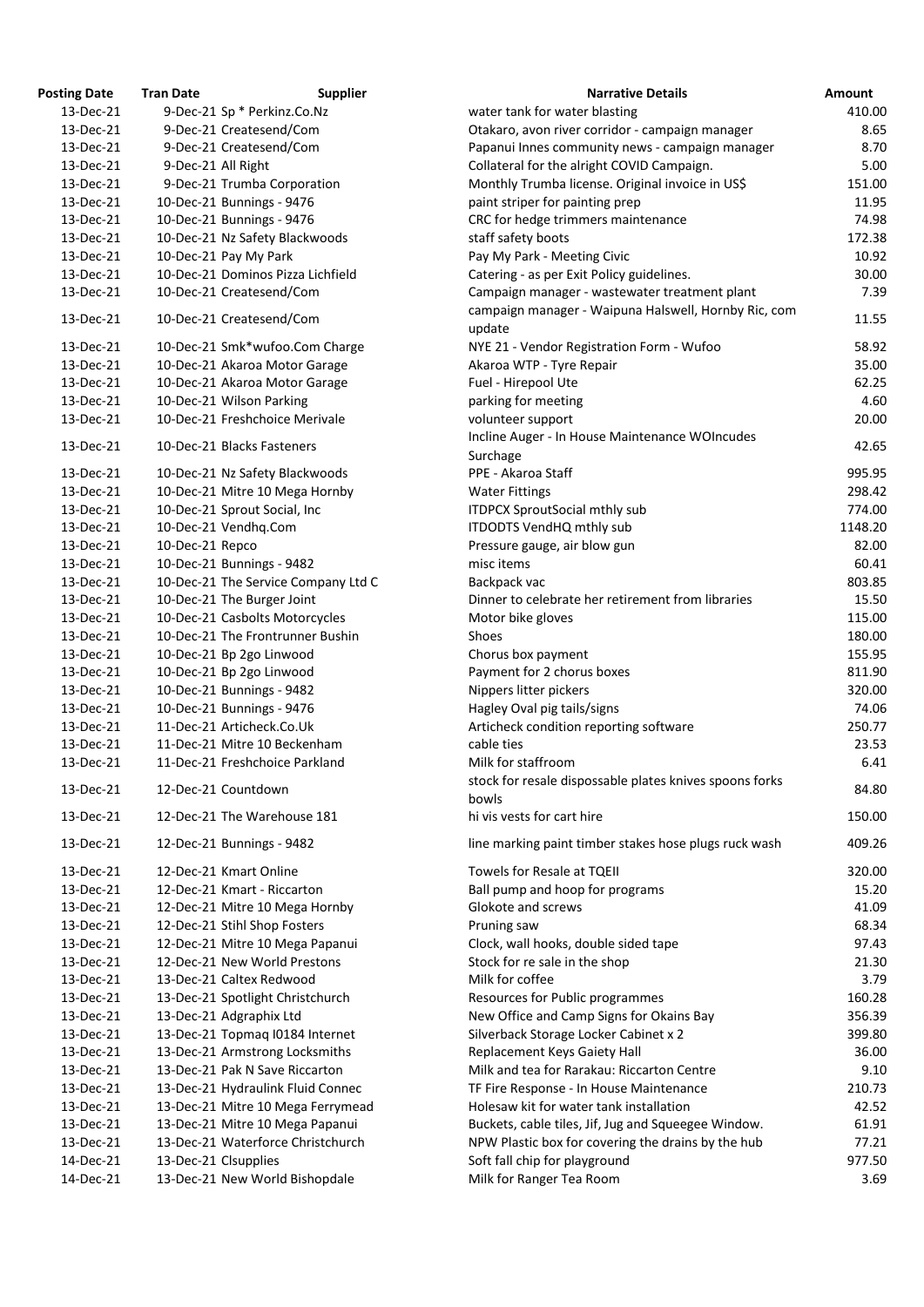| <b>Posting Date</b> | <b>Tran Date</b>   | <b>Supplier</b>                     | <b>Narrative Details</b>                                                      | <b>Amount</b> |
|---------------------|--------------------|-------------------------------------|-------------------------------------------------------------------------------|---------------|
| 14-Dec-21           |                    | 13-Dec-21 Countdown                 | Smoko supplies for Charlesworth Reserve volunteer<br>group                    | 55.10         |
| 14-Dec-21           | 13-Dec-21 Kmart    |                                     | Resources for public programmes                                               | 21.00         |
| 14-Dec-21           |                    | 13-Dec-21 Ecodrop Parkhouse         | <b>Grass clippings</b>                                                        | 23.02         |
| 14-Dec-21           |                    | 13-Dec-21 Gardenmakers              | Chip jellie garden                                                            | 80.80         |
| 14-Dec-21           |                    | 13-Dec-21 Shands Outdoor Power      | <b>Blades lawnmower</b>                                                       | 113.00        |
| 14-Dec-21           |                    | 13-Dec-21 Magnets And Print         | Wristbands for under 8's                                                      | 686.76        |
| 14-Dec-21           |                    | 13-Dec-21 St Pierres Online         | Gratuity x 4 - staff leaving farewell                                         | 76.50         |
| 14-Dec-21           |                    | 13-Dec-21 Insite Fencing Limited    | Repair to M/H Lifter                                                          | 46.00         |
| 14-Dec-21           |                    | 13-Dec-21 Bunnings - 9532 Chch Arpt | Y Post Blk 1800mm Trade 5pk                                                   | 144.00        |
| 14-Dec-21           |                    | 13-Dec-21 Super Cheap Auto          | Passenger side wiper blade for work vehicle                                   | 48.99         |
| 14-Dec-21           |                    | 13-Dec-21 The Service Company Ltd C | cleaning supplies                                                             | 782.71        |
| 14-Dec-21           |                    | 13-Dec-21 Peninsula Trading Post    | Akaroa WTP - In House Maintenance                                             | 19.95         |
| 14-Dec-21           |                    | 13-Dec-21 Hcd Christchurch          | tank fittings for chlorine ute                                                | 60.10         |
| 14-Dec-21           |                    | 13-Dec-21 Standards Nz              | Standard on "on site domestic wastewater management"                          | 217.35        |
| 14-Dec-21           |                    | 13-Dec-21 Nz Safety Blackwoods      | PPE - Staff                                                                   | 206.56        |
| 14-Dec-21           |                    | 13-Dec-21 Pearsons 2018 Limited     | Pea gravel for new water tank base (2 scoops)                                 | 34.00         |
| 14-Dec-21           |                    | 13-Dec-21 Pearsons 2018 Limited     | Pea gravel for new water tank base (2 scoops)                                 | 34.00         |
| 14-Dec-21           |                    | 13-Dec-21 Pearsons 2018 Limited     | Pea gravel for new water tank base (2 scoops)                                 | 34.00         |
| 14-Dec-21           |                    | 13-Dec-21 Bunnings - 9476           | Edmonds factory garden paint                                                  | 225.00        |
| 14-Dec-21           |                    | 13-Dec-21 New World Halswell        | Staff milk                                                                    | 13.30         |
| 14-Dec-21           | 13-Dec-21 Calendly |                                     | Calendly subscription                                                         | 75.54         |
| 14-Dec-21           |                    | 14-Dec-21 Caltex Hornby             | Milk order for Hornby.                                                        | 13.10         |
| 14-Dec-21           |                    | 14-Dec-21 Warehouse Stationery      | Stationery for Greater Christchurch Partnership                               | 41.07         |
| 14-Dec-21           |                    | 14-Dec-21 Webb Fine Art Limited     | Purchase of 5 works for CAG collection                                        | 2553.23       |
| 14-Dec-21           |                    | 14-Dec-21 Cebelio Holdings Limite   | Perspex Covid Protection Screen for new Okains Office                         | 120.00        |
| 14-Dec-21           |                    | 14-Dec-21 Noel Leeming 3            | Wide angle camera for board meetings                                          | 220.99        |
| 14-Dec-21           |                    | 14-Dec-21 The Warehouse 128         | Cooling fan for staff at Riccarton Service Deck cash room                     | 35.00         |
| 14-Dec-21           |                    | 14-Dec-21 Countdown                 | Strike disinfectant wipes for Papanui and Redwood                             | 16.00         |
| 14-Dec-21           |                    | 14-Dec-21 Ccc Parking               | Parking to attend Holidays Act training                                       | 6.00          |
| 14-Dec-21           |                    | 14-Dec-21 Mitre 10 Mega Ferrymead   | Wire catches purchased for shelter signs                                      | 85.28         |
| 14-Dec-21           |                    | 14-Dec-21 Aarque Group Limited      | Maintenance Cartridge and 6 rolls of paper for HP7200<br>large format printer | 750.75        |
| 14-Dec-21           |                    | 14-Dec-21 Mitre 10 Mega Ferrymead   | Midge Control                                                                 | 15.49         |
| 14-Dec-21           |                    | 14-Dec-21 Mitre 10 Mega Ferrymead   | <b>Bank Peninsula</b>                                                         | 567.52        |
| 14-Dec-21           |                    | 14-Dec-21 Mitre 10 Mega Hornby      | Water pipe & fittings/ Weedeater line                                         | 148.22        |
| 14-Dec-21           |                    | 14-Dec-21 Ccc Parking               | <b>BMS Setpoint meeting Civic</b>                                             | 5.00          |
|                     |                    |                                     | Tiedowns for the removal of excess equipment for                              |               |
| 14-Dec-21           |                    | 14-Dec-21 Mitre 10 Mega Ferrymead   | Lyttelton Pool                                                                | 32.98         |
| 14-Dec-21           |                    | 14-Dec-21 Christchurch City Cncl    | Parking coupons for staff travel                                              | 20.00         |
| 14-Dec-21           |                    | 14-Dec-21 Christchurch City Cncl    | Parking coupons for staff travel                                              | 25.00         |
| 14-Dec-21           |                    | 14-Dec-21 Warehouse Stationery      | Label printer and tape, screen cleaner x 1                                    | 118.97        |
| 14-Dec-21           |                    | 14-Dec-21 Terra Viva Home & Garden  | Plants for section A curators garden                                          | 157.54        |
| 14-Dec-21           |                    | 14-Dec-21 Resene Lichfield St 031   | Tape and film to cover stadium doors while recoating<br>floor                 | 29.77         |
| 14-Dec-21           |                    | 14-Dec-21 Resene - Shirley 033      | More stain for picnic table, seasonal crew doing job                          | 191.40        |
| 14-Dec-21           |                    | 14-Dec-21 Beckenham Service Ctr     | <b>CCC Parking coupons</b>                                                    | 225.00        |
| 15-Dec-21           |                    | 13-Dec-21 Createsend/Com            | Akaroa Wastewater - Campaign Manager                                          | 8.88          |
| 15-Dec-21           |                    | 13-Dec-21 Apple.Com/Bill            | 3 Extra Meraki licenses for Library gallery (Tūranga).                        | 156.50        |
| 15-Dec-21           |                    | 14-Dec-21 Bp Connect Qe li          | Fuel - Hire Ute MRL871                                                        | 99.43         |
| 15-Dec-21           |                    | 14-Dec-21 Mbie Min Business Inn     | <b>PPSR</b>                                                                   | 16.10         |
| 15-Dec-21           |                    | 14-Dec-21 Auckland District Law     | Webinar for staff professional development                                    | 166.75        |
| 15-Dec-21           |                    | 14-Dec-21 Nz Safety Blackwoods      | Safety sunglasses                                                             | 25.78         |
| 15-Dec-21           |                    | 14-Dec-21 Sp * Micro Scooters Nz    | Scooter helmets for Walk or Wheel week prizes, March<br>2022                  | 335.79        |
| 15-Dec-21           |                    | 14-Dec-21 Nz Safety Blackwoods      | new boots for lab staff                                                       | 195.38        |
| 15-Dec-21           |                    | 14-Dec-21 Bp Connect Dallington     | BP Fuel receipt.                                                              | 98.72         |
| 15-Dec-21           |                    | 14-Dec-21 Createsend/Com            | Campaign manager spreydon cashmere flooding                                   | 9.64          |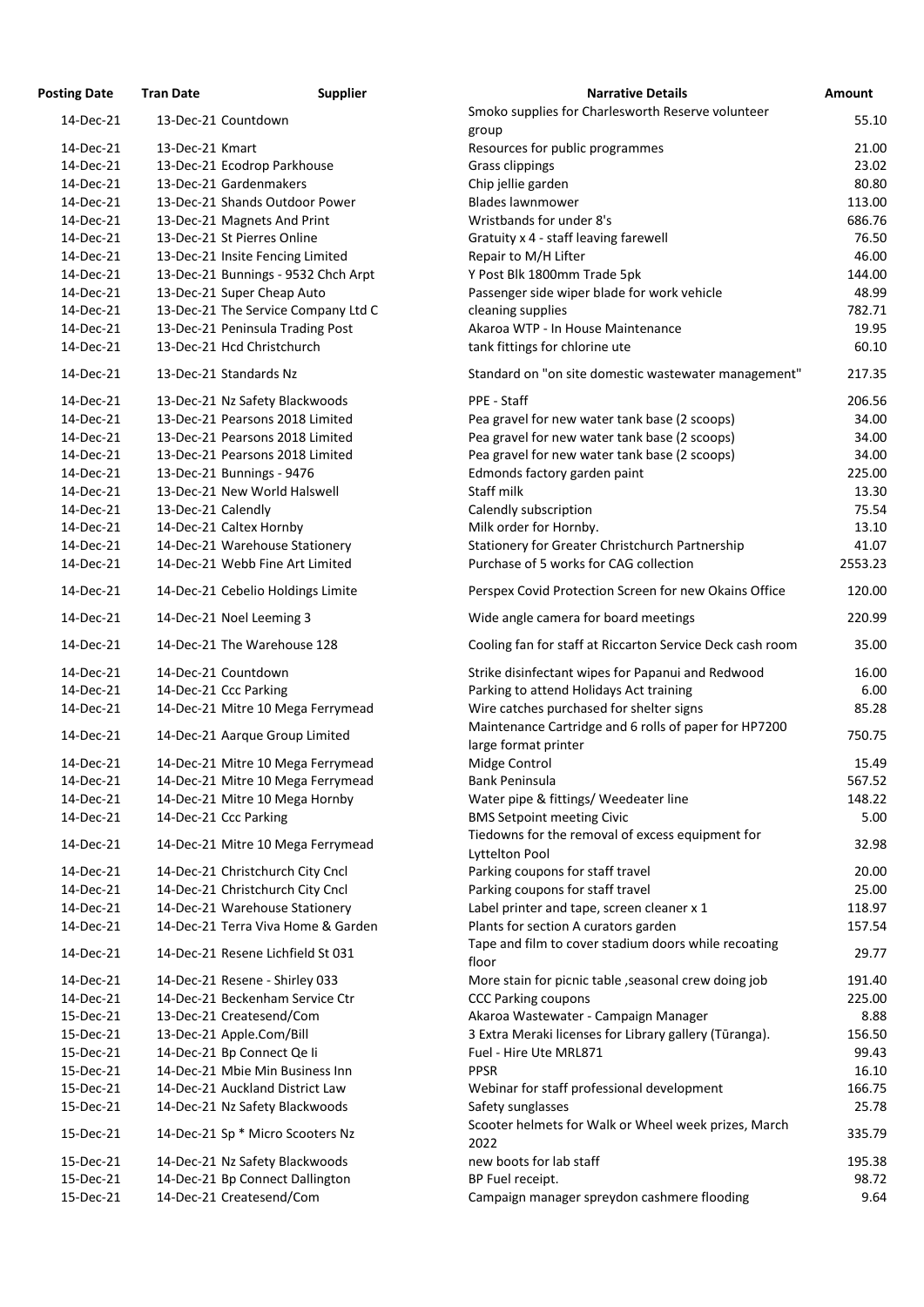| <b>osting Date</b> | <b>Tran Date</b>  | <b>Supplier</b>                     | <b>Narrative Details</b>                                                                                |
|--------------------|-------------------|-------------------------------------|---------------------------------------------------------------------------------------------------------|
| 15-Dec-21          |                   | 14-Dec-21 Super Cheap Auto          | Drivers side windscreen wiper for work vehicle                                                          |
| 15-Dec-21          |                   | 14-Dec-21 Bunnings - 9482           | paint                                                                                                   |
| 15-Dec-21          |                   | 14-Dec-21 Hempel (Wattyl) New Zeala | big wipes, estapol poly satin, estapol speed satin for cra<br>seal coat for workshop support            |
| 15-Dec-21          |                   | 14-Dec-21 New World Halswell        | Milk, sugar, dishwashing liquid                                                                         |
| 15-Dec-21          |                   | 14-Dec-21 Ballingers Hunting & Fish | JFN waders TJ                                                                                           |
| 15-Dec-21          | 14-Dec-21 Ecrotek |                                     | Bee suit for working in the curators garden around the<br>bee hive                                      |
| 15-Dec-21          |                   | 14-Dec-21 Garden Box - Christchurch | Potting mix for alpine bulb collection                                                                  |
| 15-Dec-21          |                   | 14-Dec-21 Ecodrop Metro             | Waste from abandoned boat in naval Point marina                                                         |
| 15-Dec-21          |                   | 14-Dec-21 Anderson & Hill           | Whistles for pool side                                                                                  |
| 15-Dec-21          |                   | 14-Dec-21 Mitre 10 Mega Papanui     | Plastic sheets for LTS shelving                                                                         |
| 15-Dec-21          | 14-Dec-21 Crisp   |                                     | Carrots for traps Styx                                                                                  |
| 15-Dec-21          | 14-Dec-21 Repco   |                                     | LED lights for boat trailer                                                                             |
| 15-Dec-21          |                   | 14-Dec-21 Lebakermen                | Personal Use in Error - Reimbursed at Service Desk<br>06/01/22                                          |
| 15-Dec-21          |                   | 14-Dec-21 Bunnings - 9476           | NPW Hockey Rubbish bin project                                                                          |
| 15-Dec-21          |                   | 15-Dec-21 Z Barrington              | Milk for Ranger Tea Room                                                                                |
| 15-Dec-21          |                   | 15-Dec-21 James Bull & Co           |                                                                                                         |
|                    |                   |                                     | replace broken padlock shackle                                                                          |
| 15-Dec-21          |                   | 15-Dec-21 Mitre 10 Mega Ferrymead   | Pegs for sign at TPT                                                                                    |
| 15-Dec-21          |                   | 15-Dec-21 Four Square Akaroa        | Akaroa - Cleaning Product                                                                               |
| 15-Dec-21          |                   | 15-Dec-21 Peninsula Trading Post    | Akaroa WTP - Tools                                                                                      |
| 15-Dec-21          |                   | 15-Dec-21 Animates Tower Junction   | Fish filters and food for over the holiday period.                                                      |
| 15-Dec-21          |                   | 15-Dec-21 Pak N Save Riccarton      | Coffee & milk for Rarakau                                                                               |
| 15-Dec-21          |                   | 15-Dec-21 Pgg Wrightson Chch        | uniform                                                                                                 |
| 15-Dec-21          |                   | 15-Dec-21 Olivers Engraving         | plaque to replace one that was destroyed by a contract                                                  |
| 15-Dec-21          |                   | 15-Dec-21 Mitre 10 Mega Hornby      | dripline to extend findlays overflow system                                                             |
| 15-Dec-21          |                   | 15-Dec-21 Ccc Parking               | parking for meeting                                                                                     |
| 15-Dec-21          |                   | 15-Dec-21 Ccc Art Gallery Car Prk   | Parking for meetings at Civic                                                                           |
| 15-Dec-21          |                   | 15-Dec-21 Mitre 10 Mega Papanui     | Pack AA Batteries for summer pool palin tester.<br>Replacement tube of sealer and adhesive for use at * |
| 16-Dec-21          |                   | 13-Dec-21 Paypal *alondptyltd       | Bag of badges for after school programmes and<br>promotion                                              |
| 16-Dec-21          |                   | 14-Dec-21 Createsend/Com            | Campaign monitor flooding updates                                                                       |
| 16-Dec-21          |                   | 14-Dec-21 Createsend/Com            | Campaign Manager - Coastal Burwood community new                                                        |
| 16-Dec-21          |                   | 14-Dec-21 Createsend/Com            | Campaign monitor - Linwood Central Heathcote                                                            |
|                    |                   |                                     | community news                                                                                          |
| 16-Dec-21          |                   | 15-Dec-21 Couplands Bakeries Chch   | milk for resale                                                                                         |
| 16-Dec-21          |                   | 15-Dec-21 Bunnings - 9482           | toggle springs velcro dots ramset plugs                                                                 |
| 16-Dec-21          |                   | 15-Dec-21 The Complete Outdoors     | outdoor gazebo                                                                                          |
| 16-Dec-21          |                   | 15-Dec-21 Outsider Mountain Sprt    | <b>Boots for Ranger</b>                                                                                 |
| 16-Dec-21          |                   | 15-Dec-21 Vtnz Lichfield St         | <b>Driver Training</b>                                                                                  |
| 16-Dec-21          |                   | 15-Dec-21 Mitre 10 Mega Ferrymead   | tap fittings for water blaster tank                                                                     |
| 16-Dec-21          |                   | 15-Dec-21 Garden Box - Christchurch | bark to mulch light fitting border                                                                      |
| 16-Dec-21          |                   | 15-Dec-21 Ballingers Hunting & Fish | Waterproof spray for work boots                                                                         |
| 16-Dec-21          |                   | 15-Dec-21 Bunnings - 9476           | Waratahs and caps for sign TPT                                                                          |
| 16-Dec-21          |                   | 15-Dec-21 Permark Industries Ltd    | Name Badges                                                                                             |
| 16-Dec-21          |                   | 15-Dec-21 Bridgestone Nz            | <b>Mower Tyres</b>                                                                                      |
| 16-Dec-21          |                   | 15-Dec-21 Createsend/Com            | Campaign Manager flooding updates                                                                       |
| 16-Dec-21          |                   | 15-Dec-21 Createsend/Com            | Campaign Manager Spreydon, BP Cashmere communit<br>news                                                 |
| 16-Dec-21          |                   | 15-Dec-21 Createsend/Com            | Campaign Manager Fendalton Waimairi Community ne                                                        |
| 16-Dec-21          |                   | 15-Dec-21 Createsend/Com            | Campaign Manager Banks Peninsula flooding                                                               |
| 16-Dec-21          |                   | 15-Dec-21 Createsend/Com            | Campaign Manager Flooding updates                                                                       |
| 16-Dec-21          |                   | 15-Dec-21 Createsend/Com            | Campaign monitor Flooding Banks Peninsula update                                                        |
| 16-Dec-21          |                   | 15-Dec-21 Createsend/Com            | Campaign Manager Flooding update                                                                        |
|                    |                   |                                     |                                                                                                         |

| <b>Posting Date</b> | <b>Tran Date</b>  | <b>Supplier</b>                     | <b>Narrative Details</b>                                                                                | Amount |
|---------------------|-------------------|-------------------------------------|---------------------------------------------------------------------------------------------------------|--------|
| 15-Dec-21           |                   | 14-Dec-21 Super Cheap Auto          | Drivers side windscreen wiper for work vehicle                                                          | 48.99  |
| 15-Dec-21           |                   | 14-Dec-21 Bunnings - 9482           | paint                                                                                                   | 42.10  |
| 15-Dec-21           |                   | 14-Dec-21 Hempel (Wattyl) New Zeala | big wipes, estapol poly satin, estapol speed satin for crate<br>seal coat for workshop support          | 247.81 |
| 15-Dec-21           |                   | 14-Dec-21 New World Halswell        | Milk, sugar, dishwashing liquid                                                                         | 20.01  |
| 15-Dec-21           |                   | 14-Dec-21 Ballingers Hunting & Fish | JFN waders TJ<br>Bee suit for working in the curators garden around the                                 | 199.99 |
| 15-Dec-21           | 14-Dec-21 Ecrotek |                                     | bee hive                                                                                                | 118.66 |
| 15-Dec-21           |                   | 14-Dec-21 Garden Box - Christchurch | Potting mix for alpine bulb collection                                                                  | 222.30 |
| 15-Dec-21           |                   | 14-Dec-21 Ecodrop Metro             | Waste from abandoned boat in naval Point marina                                                         | 164.89 |
| 15-Dec-21           |                   | 14-Dec-21 Anderson & Hill           | Whistles for pool side                                                                                  | 25.00  |
| 15-Dec-21           |                   | 14-Dec-21 Mitre 10 Mega Papanui     | Plastic sheets for LTS shelving                                                                         | 93.54  |
| 15-Dec-21           | 14-Dec-21 Crisp   |                                     | Carrots for traps Styx                                                                                  | 8.33   |
| 15-Dec-21           | 14-Dec-21 Repco   |                                     | LED lights for boat trailer                                                                             | 163.20 |
| 15-Dec-21           |                   | 14-Dec-21 Lebakermen                | Personal Use in Error - Reimbursed at Service Desk<br>06/01/22                                          | 3.50   |
| 15-Dec-21           |                   | 14-Dec-21 Bunnings - 9476           | NPW Hockey Rubbish bin project                                                                          | 233.84 |
| 15-Dec-21           |                   | 15-Dec-21 Z Barrington              | Milk for Ranger Tea Room                                                                                | 8.00   |
| 15-Dec-21           |                   | 15-Dec-21 James Bull & Co           | replace broken padlock shackle                                                                          | 14.17  |
| 15-Dec-21           |                   | 15-Dec-21 Mitre 10 Mega Ferrymead   | Pegs for sign at TPT                                                                                    | 20.98  |
| 15-Dec-21           |                   | 15-Dec-21 Four Square Akaroa        | Akaroa - Cleaning Product                                                                               | 12.98  |
| 15-Dec-21           |                   | 15-Dec-21 Peninsula Trading Post    | Akaroa WTP - Tools                                                                                      | 139.79 |
| 15-Dec-21           |                   | 15-Dec-21 Animates Tower Junction   | Fish filters and food for over the holiday period.                                                      | 64.96  |
| 15-Dec-21           |                   | 15-Dec-21 Pak N Save Riccarton      | Coffee & milk for Rarakau                                                                               | 9.98   |
| 15-Dec-21           |                   | 15-Dec-21 Pgg Wrightson Chch        | uniform                                                                                                 | 79.99  |
|                     |                   |                                     | plaque to replace one that was destroyed by a contractor                                                |        |
| 15-Dec-21           |                   | 15-Dec-21 Olivers Engraving         |                                                                                                         | 92.00  |
| 15-Dec-21           |                   | 15-Dec-21 Mitre 10 Mega Hornby      | dripline to extend findlays overflow system                                                             | 150.96 |
| 15-Dec-21           |                   | 15-Dec-21 Ccc Parking               | parking for meeting                                                                                     | 5.00   |
| 15-Dec-21           |                   | 15-Dec-21 Ccc Art Gallery Car Prk   | Parking for meetings at Civic                                                                           | 8.00   |
| 15-Dec-21           |                   | 15-Dec-21 Mitre 10 Mega Papanui     | Pack AA Batteries for summer pool palin tester.<br>Replacement tube of sealer and adhesive for use at * | 76.11  |
| 16-Dec-21           |                   | 13-Dec-21 Paypal *alondptyltd       | Bag of badges for after school programmes and<br>promotion                                              | 53.82  |
| 16-Dec-21           |                   | 14-Dec-21 Createsend/Com            | Campaign monitor flooding updates                                                                       | 10.23  |
| 16-Dec-21           |                   | 14-Dec-21 Createsend/Com            | Campaign Manager - Coastal Burwood community news                                                       | 12.58  |
| 16-Dec-21           |                   | 14-Dec-21 Createsend/Com            | Campaign monitor - Linwood Central Heathcote                                                            | 16.69  |
|                     |                   |                                     | community news                                                                                          |        |
| 16-Dec-21           |                   | 15-Dec-21 Couplands Bakeries Chch   | milk for resale                                                                                         | 21.34  |
| 16-Dec-21           |                   | 15-Dec-21 Bunnings - 9482           | toggle springs velcro dots ramset plugs                                                                 | 44.59  |
| 16-Dec-21           |                   | 15-Dec-21 The Complete Outdoors     | outdoor gazebo                                                                                          | 729.97 |
| 16-Dec-21           |                   | 15-Dec-21 Outsider Mountain Sprt    | Boots for Ranger                                                                                        | 349.60 |
| 16-Dec-21           |                   | 15-Dec-21 Vtnz Lichfield St         | <b>Driver Training</b>                                                                                  | 95.78  |
| 16-Dec-21           |                   | 15-Dec-21 Mitre 10 Mega Ferrymead   | tap fittings for water blaster tank                                                                     | 16.67  |
| 16-Dec-21           |                   | 15-Dec-21 Garden Box - Christchurch | bark to mulch light fitting border                                                                      | 63.94  |
| 16-Dec-21           |                   | 15-Dec-21 Ballingers Hunting & Fish | Waterproof spray for work boots                                                                         | 34.99  |
| 16-Dec-21           |                   | 15-Dec-21 Bunnings - 9476           | Waratahs and caps for sign TPT                                                                          | 59.78  |
| 16-Dec-21           |                   | 15-Dec-21 Permark Industries Ltd    | Name Badges                                                                                             | 58.11  |
| 16-Dec-21           |                   | 15-Dec-21 Bridgestone Nz            | Mower Tyres                                                                                             | 120.97 |
| 16-Dec-21           |                   | 15-Dec-21 Createsend/Com            | Campaign Manager flooding updates                                                                       | 8.70   |
| 16-Dec-21           |                   | 15-Dec-21 Createsend/Com            | Campaign Manager Spreydon, BP Cashmere community<br>news                                                | 9.64   |
| 16-Dec-21           |                   | 15-Dec-21 Createsend/Com            | Campaign Manager Fendalton Waimairi Community news                                                      | 10.23  |
| 16-Dec-21           |                   | 15-Dec-21 Createsend/Com            | Campaign Manager Banks Peninsula flooding                                                               | 11.23  |
| 16-Dec-21           |                   | 15-Dec-21 Createsend/Com            | Campaign Manager Flooding updates                                                                       | 11.47  |
| 16-Dec-21           |                   | 15-Dec-21 Createsend/Com            | Campaign monitor Flooding Banks Peninsula update                                                        | 12.55  |
| 16-Dec-21           |                   | 15-Dec-21 Createsend/Com            | Campaign Manager Flooding update                                                                        | 16.60  |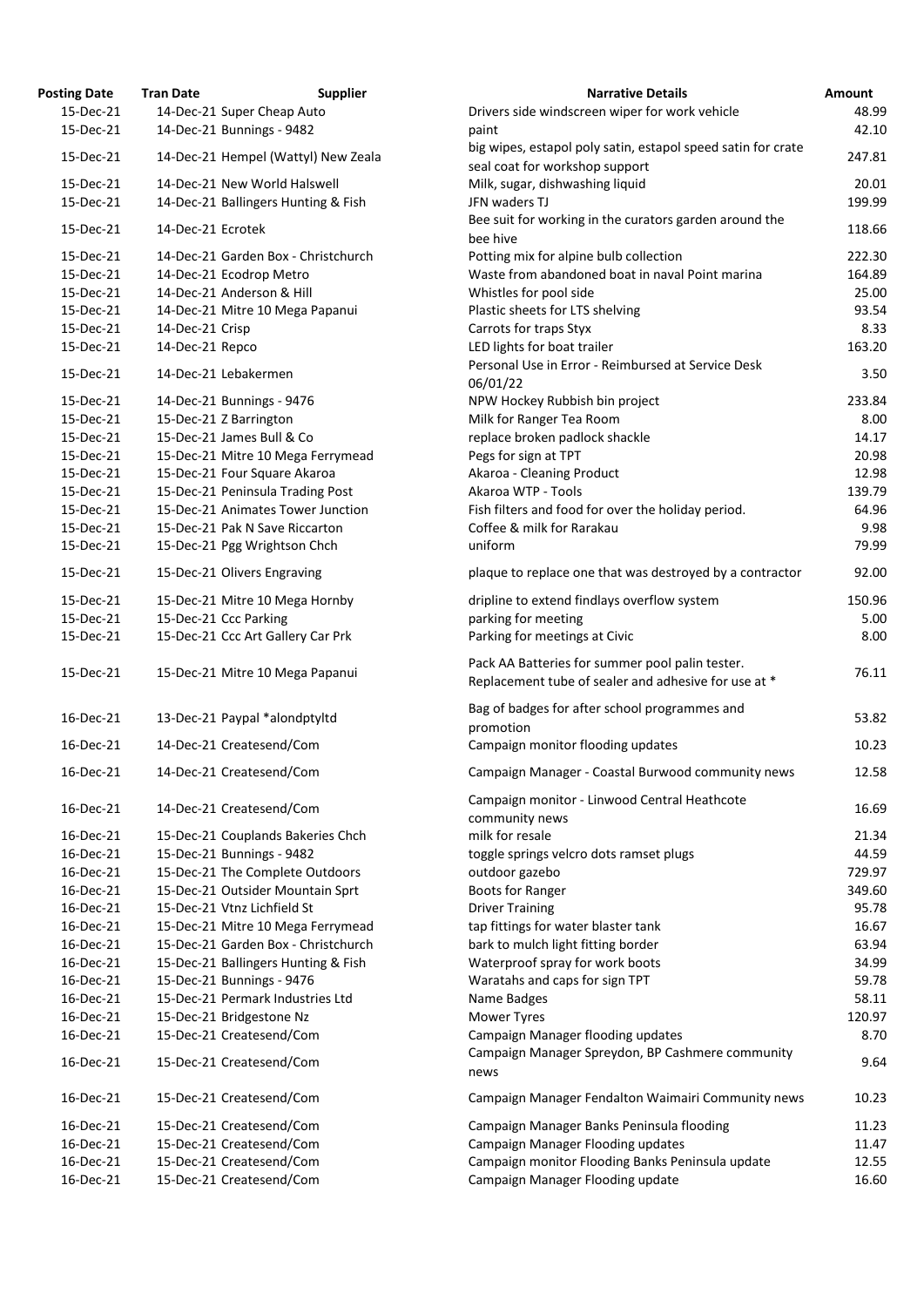| <b>Osting Date</b> | <b>Tran Date</b><br><b>Supplier</b> | <b>Narrative Details</b>                                                                                 |
|--------------------|-------------------------------------|----------------------------------------------------------------------------------------------------------|
| 16-Dec-21          | 15-Dec-21 Copy Cats Service Centre  | Printing of Corflute Covid sign for Belfast School - Sheld                                               |
|                    |                                     | Park Pool                                                                                                |
| 16-Dec-21          | 15-Dec-21 Wilson Parking            | Parking for meeting at Tūranga                                                                           |
| 16-Dec-21          | 15-Dec-21 Wilson Parking            | Parking while at T/Ls                                                                                    |
| 16-Dec-21          | 15-Dec-21 Amare Safety Christchurch | 3W - W&WW Ops PPE - wet weather pants and leather<br>gloves                                              |
| 16-Dec-21          | 15-Dec-21 Repco                     | machinery maintenance                                                                                    |
| 16-Dec-21          | 15-Dec-21 Couplands Bakeries Langdo | Catering - Leaving Function as per Exit Policy guideline x                                               |
| 16-Dec-21          | 15-Dec-21 Prestartbooks.Co.Nz       | Pre-start books for car/Ute/Van. For weekly checks. For<br>the Pages Road depot. Purchase requested by * |
| 16-Dec-21          | 15-Dec-21 Wilson Parking            | Parking to attend TL forum                                                                               |
| 16-Dec-21          | 15-Dec-21 Toyworld Tower Junction   | Sensory toys, fidgets, tactile balls for room settings                                                   |
| 16-Dec-21          | 15-Dec-21 Wilson Parking            | Parking for meeting at Turanga                                                                           |
| 16-Dec-21          | 15-Dec-21 Nz Safety Blackwoods      | Rain gear for cadet                                                                                      |
| 16-Dec-21          | 15-Dec-21 Saecowilson - Christch    | In House Maintenance - WO                                                                                |
| 16-Dec-21          | 15-Dec-21 George Henry & Co Ltd     | Map gas cylinders, magnetic pick up tool for workshop<br>support                                         |
| 16-Dec-21          | 15-Dec-21 New World St Martins      | McCormacks Bay volunteer group food                                                                      |
| 16-Dec-21          | 15-Dec-21 Nz Safety Blackwoods      | Safety clothing                                                                                          |
| 16-Dec-21          | 15-Dec-21 Nz Safety Blackwoods      | Safety boots                                                                                             |
| 16-Dec-21          | 15-Dec-21 Ideal Electrical          | Lights bowker fountain                                                                                   |
| 16-Dec-21          | 15-Dec-21 Bunnings - 9482           | Screws, extension cord                                                                                   |
| 16-Dec-21          | 15-Dec-21 Bunnings - 9476           | Dowel to hang woven taniko panel in TPW exhibition                                                       |
| 16-Dec-21          | 15-Dec-21 The Service Company Ltd C | Mop and Pads                                                                                             |
| 16-Dec-21          | 15-Dec-21 Smiths Hire               | waterblaster for cleaning park furniture/building and flo<br>can irrigation outlets                      |
| 16-Dec-21          | 15-Dec-21 Bp 2go Linwood            | Chorus payment                                                                                           |
| 16-Dec-21          | 15-Dec-21 Bp 2go Linwood            | Chorus box                                                                                               |
| 16-Dec-21          | 15-Dec-21 Vtnz Northwood            | Truck learner license for Area Head                                                                      |
| 16-Dec-21          | 16-Dec-21 Kathmandu Tower Junctn    | Ranger clothes                                                                                           |
| 16-Dec-21          | 16-Dec-21 Torpedo 7 Christchurch    | Power bank for cell phones                                                                               |
| 16-Dec-21          | 16-Dec-21 Pest Control Research     | Traps for pest control                                                                                   |
| 16-Dec-21          | 16-Dec-21 Trowel Trades Chch        | Painting materials for Te Puna Waiora install                                                            |
| 16-Dec-21          | 16-Dec-21 The Warehouse 123         | Toys for kids at Linwood                                                                                 |
| 16-Dec-21          | 16-Dec-21 Countdown                 | Vouchers for customer who was injured falling through<br>grate at GC                                     |
| 16-Dec-21          | 16-Dec-21 Mitre 10 Mega Ferrymead   | Storage materials                                                                                        |
| 16-Dec-21          | 16-Dec-21 Countdown                 | Catering - Leaving Function as per Exit Policy guideline x                                               |
| 16-Dec-21          | 16-Dec-21 Mitre 10 Mega Ferrymead   | De Solvit, Water sheild for crate covers                                                                 |
| 16-Dec-21          | 16-Dec-21 The Warehouse 175         | Bike Locks to secure construction site.                                                                  |
| 16-Dec-21          | 16-Dec-21 Mitre 10 Mega Ferrymead   | Midge Control                                                                                            |
| 16-Dec-21          | 16-Dec-21 Cwh South City Sc         | <b>Medical masks</b>                                                                                     |
| 16-Dec-21          | 16-Dec-21 Pak N Save Moorhouse      | Gloves                                                                                                   |
| 16-Dec-21          | 16-Dec-21 The Warehouse 175         | Stationary                                                                                               |
| 16-Dec-21          | 16-Dec-21 Cwh South City Sc         | First aid                                                                                                |
| 16-Dec-21          | 16-Dec-21 Pak N Save Moorhouse      | Retirement - purchase of food                                                                            |
| 16-Dec-21          | 16-Dec-21 Farmlands Hornby          | basic raincoat                                                                                           |
| 16-Dec-21          | 16-Dec-21 The Warehouse 123         | Bubble machine for preschool programmes                                                                  |
| 17-Dec-21          | 15-Dec-21 Facebk *c6r3z9tdv2        | Facebook social media Summer Sunday's                                                                    |
| 17-Dec-21          | 15-Dec-21 Rics Subs Nzd Cybs        | <b>Subscription to RICS</b>                                                                              |
| 17-Dec-21          | 15-Dec-21 Kmart - Riccarton         | Christmas decollation to Jellie Park pool hall                                                           |
| 17-Dec-21          | 16-Dec-21 Blacks Fasteners          | CSK Head Socket screws for Te Puna Waiora display case                                                   |
| 17-Dec-21          | 16-Dec-21 Bunnings - 9476           | Castors for cabinets jellie park                                                                         |
| 17-Dec-21          | 16-Dec-21 Bunnings - 9476           | Measure tape and d shackles                                                                              |
| 17-Dec-21          | 16-Dec-21 Bunnings - 9482           | Misc tools for Linwood                                                                                   |
| 17-Dec-21          | 16-Dec-21 Createsend/Com            | Campaign monitor - BP Flooding                                                                           |
| 17-Dec-21          | 16-Dec-21 Mitre 10 Mega Papanui     | hardware supplies                                                                                        |

| <b>Posting Date</b> | <b>Tran Date</b> | <b>Supplier</b>                     | <b>Narrative Details</b>                                                                                 | <b>Amount</b> |
|---------------------|------------------|-------------------------------------|----------------------------------------------------------------------------------------------------------|---------------|
| 16-Dec-21           |                  | 15-Dec-21 Copy Cats Service Centre  | Printing of Corflute Covid sign for Belfast School - Sheldon<br>Park Pool                                | 88.00         |
| 16-Dec-21           |                  | 15-Dec-21 Wilson Parking            | Parking for meeting at Tūranga                                                                           | 9.10          |
| 16-Dec-21           |                  | 15-Dec-21 Wilson Parking            | Parking while at T/Ls                                                                                    | 10.10         |
| 16-Dec-21           |                  | 15-Dec-21 Amare Safety Christchurch | 3W - W&WW Ops PPE - wet weather pants and leather<br>gloves                                              | 420.11        |
| 16-Dec-21           | 15-Dec-21 Repco  |                                     | machinery maintenance                                                                                    | 172.00        |
| 16-Dec-21           |                  | 15-Dec-21 Couplands Bakeries Langdo | Catering - Leaving Function as per Exit Policy guideline x2                                              | 53.13         |
| 16-Dec-21           |                  | 15-Dec-21 Prestartbooks.Co.Nz       | Pre-start books for car/Ute/Van. For weekly checks. For<br>the Pages Road depot. Purchase requested by * | 618.00        |
| 16-Dec-21           |                  | 15-Dec-21 Wilson Parking            | Parking to attend TL forum                                                                               | 9.10          |
| 16-Dec-21           |                  | 15-Dec-21 Toyworld Tower Junction   | Sensory toys, fidgets, tactile balls for room settings                                                   | 133.89        |
| 16-Dec-21           |                  | 15-Dec-21 Wilson Parking            | Parking for meeting at Turanga                                                                           | 12.60         |
| 16-Dec-21           |                  | 15-Dec-21 Nz Safety Blackwoods      | Rain gear for cadet                                                                                      | 68.88         |
| 16-Dec-21           |                  | 15-Dec-21 Saecowilson - Christch    | In House Maintenance - WO                                                                                | 642.19        |
| 16-Dec-21           |                  | 15-Dec-21 George Henry & Co Ltd     | Map gas cylinders, magnetic pick up tool for workshop<br>support                                         | 90.86         |
| 16-Dec-21           |                  | 15-Dec-21 New World St Martins      | McCormacks Bay volunteer group food                                                                      | 16.17         |
| 16-Dec-21           |                  | 15-Dec-21 Nz Safety Blackwoods      | Safety clothing                                                                                          | 141.40        |
| 16-Dec-21           |                  | 15-Dec-21 Nz Safety Blackwoods      | Safety boots                                                                                             | 459.76        |
| 16-Dec-21           |                  | 15-Dec-21 Ideal Electrical          | Lights bowker fountain                                                                                   | 263.35        |
| 16-Dec-21           |                  | 15-Dec-21 Bunnings - 9482           | Screws, extension cord                                                                                   | 33.48         |
| 16-Dec-21           |                  | 15-Dec-21 Bunnings - 9476           | Dowel to hang woven taniko panel in TPW exhibition                                                       | 31.02         |
| 16-Dec-21           |                  | 15-Dec-21 The Service Company Ltd C | Mop and Pads                                                                                             | 32.60         |
| 16-Dec-21           |                  | 15-Dec-21 Smiths Hire               | waterblaster for cleaning park furniture/building and flo<br>can irrigation outlets                      | 434.40        |
| 16-Dec-21           |                  | 15-Dec-21 Bp 2go Linwood            | Chorus payment                                                                                           | 155.95        |
| 16-Dec-21           |                  | 15-Dec-21 Bp 2go Linwood            | Chorus box                                                                                               | 405.95        |
| 16-Dec-21           |                  | 15-Dec-21 Vtnz Northwood            | Truck learner license for Area Head                                                                      | 95.78         |
| 16-Dec-21           |                  | 16-Dec-21 Kathmandu Tower Junctn    | Ranger clothes                                                                                           | 49.98         |
| 16-Dec-21           |                  | 16-Dec-21 Torpedo 7 Christchurch    | Power bank for cell phones                                                                               | 49.99         |
| 16-Dec-21           |                  | 16-Dec-21 Pest Control Research     | Traps for pest control                                                                                   | 542.18        |
| 16-Dec-21           |                  | 16-Dec-21 Trowel Trades Chch        | Painting materials for Te Puna Waiora install                                                            | 118.11        |
| 16-Dec-21           |                  | 16-Dec-21 The Warehouse 123         | Toys for kids at Linwood                                                                                 | 45.00         |
| 16-Dec-21           |                  | 16-Dec-21 Countdown                 | Vouchers for customer who was injured falling through                                                    | 200.00        |
| 16-Dec-21           |                  | 16-Dec-21 Mitre 10 Mega Ferrymead   | grate at GC<br>Storage materials                                                                         | 109.44        |
| 16-Dec-21           |                  | 16-Dec-21 Countdown                 | Catering - Leaving Function as per Exit Policy guideline x2                                              | 56.96         |
| 16-Dec-21           |                  | 16-Dec-21 Mitre 10 Mega Ferrymead   | De Solvit, Water sheild for crate covers                                                                 | 107.91        |
| 16-Dec-21           |                  | 16-Dec-21 The Warehouse 175         | Bike Locks to secure construction site.                                                                  | 57.00         |
| 16-Dec-21           |                  | 16-Dec-21 Mitre 10 Mega Ferrymead   | Midge Control                                                                                            | 106.75        |
| 16-Dec-21           |                  | 16-Dec-21 Cwh South City Sc         | <b>Medical masks</b>                                                                                     | 24.99         |
| 16-Dec-21           |                  | 16-Dec-21 Pak N Save Moorhouse      | Gloves                                                                                                   | 29.38         |
| 16-Dec-21           |                  | 16-Dec-21 The Warehouse 175         | Stationary                                                                                               | 39.99         |
| 16-Dec-21           |                  | 16-Dec-21 Cwh South City Sc         | First aid                                                                                                | 144.75        |
| 16-Dec-21           |                  | 16-Dec-21 Pak N Save Moorhouse      | Retirement - purchase of food                                                                            | 350.85        |
| 16-Dec-21           |                  | 16-Dec-21 Farmlands Hornby          | basic raincoat                                                                                           | 75.00         |
| 16-Dec-21           |                  | 16-Dec-21 The Warehouse 123         |                                                                                                          | 12.00         |
|                     |                  |                                     | Bubble machine for preschool programmes                                                                  |               |
| 17-Dec-21           |                  | 15-Dec-21 Facebk *c6r3z9tdv2        | Facebook social media Summer Sunday's                                                                    | 30.00         |
| 17-Dec-21           |                  | 15-Dec-21 Rics Subs Nzd Cybs        | <b>Subscription to RICS</b>                                                                              | 869.40        |
| 17-Dec-21           |                  | 15-Dec-21 Kmart - Riccarton         | Christmas decollation to Jellie Park pool hall                                                           | 15.70         |
| 17-Dec-21           |                  | 16-Dec-21 Blacks Fasteners          | CSK Head Socket screws for Te Puna Waiora display cases                                                  | 55.30         |
| 17-Dec-21           |                  | 16-Dec-21 Bunnings - 9476           | Castors for cabinets jellie park                                                                         | 26.96         |
| 17-Dec-21           |                  | 16-Dec-21 Bunnings - 9476           | Measure tape and d shackles                                                                              | 45.37         |
| 17-Dec-21           |                  | 16-Dec-21 Bunnings - 9482           | Misc tools for Linwood                                                                                   | 121.69        |
| 17-Dec-21           |                  | 16-Dec-21 Createsend/Com            | Campaign monitor - BP Flooding                                                                           | 11.23         |
| 17-Dec-21           |                  | 16-Dec-21 Mitre 10 Mega Papanui     | hardware supplies                                                                                        | 101.09        |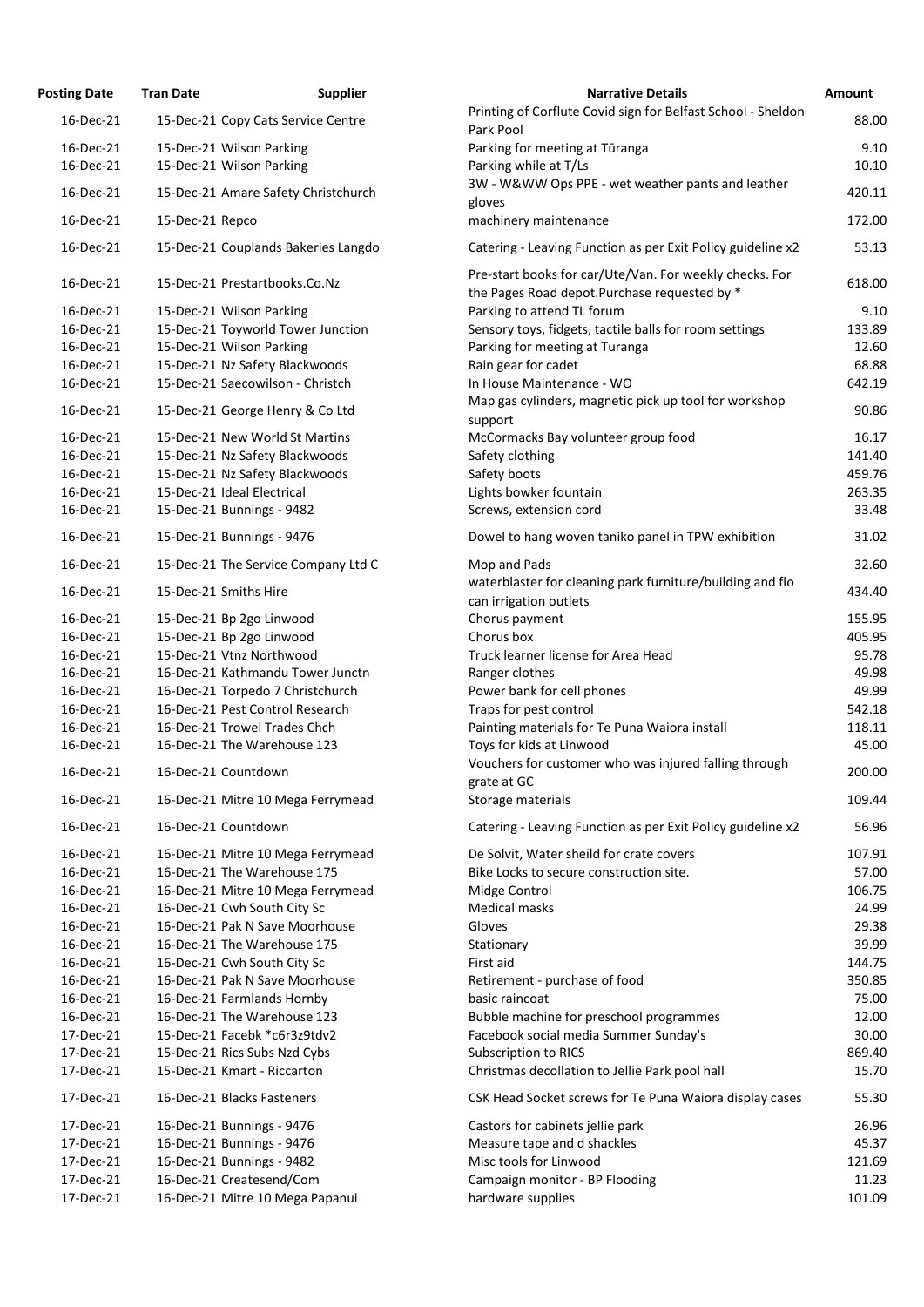| <b>Posting Date</b>    | <b>Tran Date</b>  | <b>Supplier</b>                                  | <b>Narrative Details</b>                                                                                 | <b>Amount</b> |
|------------------------|-------------------|--------------------------------------------------|----------------------------------------------------------------------------------------------------------|---------------|
| 17-Dec-21              |                   | 16-Dec-21 New Zealand Institute Of               | Senior architect annual subs for NZ Institute of Architects                                              | 501.          |
| 17-Dec-21              |                   | 16-Dec-21 Northlands Shopping Centr              | Prize for children's draw on what they would like to see in<br>an online Children's day event            | 100.          |
| 17-Dec-21              |                   | 16-Dec-21 Freshchoice Parkland                   | food for IDEAS Xmas thank you                                                                            | 94.           |
| 17-Dec-21              |                   | 16-Dec-21 Nz Safety Blackwoods                   | Work boots purchased for new shelter staff member                                                        | 236.          |
| 17-Dec-21              |                   | 16-Dec-21 Maki Mono The Palms                    | Retirement function for long-serving employee                                                            | 58.           |
| 17-Dec-21              | 16-Dec-21 Carters |                                                  | 2 x Chains for sheds                                                                                     | 20.           |
| 17-Dec-21              |                   | 16-Dec-21 Aarque Group Limited                   | Matte Black Printhead for HP7200 large format printer                                                    | 332.          |
| 17-Dec-21              |                   | 16-Dec-21 Nz Safety Blackwoods                   | Safety Clothing - Land Drainage Maintenance Team                                                         | 809.          |
| 17-Dec-21              |                   | 16-Dec-21 Twodollarthingchristchur               | Cups                                                                                                     | 22.           |
| 17-Dec-21              |                   | 16-Dec-21 Sp * Meindl Nz                         | Work boots non steel cap for Nick                                                                        | 522.          |
| 17-Dec-21              |                   | 16-Dec-21 Nz Safety Blackwoods                   | Light weight Hi Vis vests                                                                                | 17.           |
| 17-Dec-21              |                   | 16-Dec-21 Blacks Fasteners                       | self tapping steel screws                                                                                | 25.           |
| 17-Dec-21              |                   | 16-Dec-21 George Henry & Co Ltd                  | Respirator, grease cartridges, crescent                                                                  | 200.          |
| 17-Dec-21              |                   | 16-Dec-21 Ccc Parking                            | Parking at Civic                                                                                         | 4.            |
| 17-Dec-21              |                   | 17-Dec-21 New World Durham Street                | Catering supplies for esteemed guests at opening of Te<br>Puna Waiora                                    | 110.          |
| 17-Dec-21              |                   | 17-Dec-21 Placemakers Riccarton                  | Bags of cold patch to repair path pot holes                                                              | 177.          |
| 17-Dec-21              |                   | 17-Dec-21 Mitre 10 Beckenham                     | Tenon Saw Bahco NP12-TEN                                                                                 | 15.           |
| 17-Dec-21              |                   | 17-Dec-21 Peninsula Trading Post                 | Akaroa WTP - Tools                                                                                       | 59.           |
| 17-Dec-21              |                   | 17-Dec-21 Peter Timbs Meats                      | food for Travis wetland volunteer work day                                                               | 62.           |
| 17-Dec-21              |                   | 17-Dec-21 Christchurch Art Galler                | Cards for Te Puna Waiora Koha.                                                                           | 10.           |
| 17-Dec-21              |                   | 17-Dec-21 New World Stanmore                     | Retirement function for long-serving employee                                                            | 277.          |
| 17-Dec-21              |                   | 17-Dec-21 Mitre 10 Mega Hornby                   | fixings for collection storage                                                                           | 15.           |
| 17-Dec-21              |                   | 17-Dec-21 Countdown                              | <b>Bin liners</b>                                                                                        | 8.            |
| 17-Dec-21              |                   | 17-Dec-21 Basic Bikes Ltd                        | Tyre tube                                                                                                | 72.           |
| 17-Dec-21              |                   | 17-Dec-21 Mitre 10 Beckenham                     | Tool box equipment                                                                                       | 283.          |
| 17-Dec-21              |                   | 17-Dec-21 Mitre 10 Mega Hornby                   | plants and hand tools for amenity garden for volunteers                                                  | 64.           |
| 17-Dec-21              |                   | 17-Dec-21 Jaycar Pty Ltd                         | Heat shrink for boat trailer                                                                             | 12.           |
| 17-Dec-21              |                   | 17-Dec-21 Rent A Loo NZ Limited                  | NPW Hockey dugout bins                                                                                   | 755.          |
| 20-Dec-21              |                   | 15-Dec-21 Paypal *vintagedit                     | Library book                                                                                             | 28.           |
| 20-Dec-21              |                   | 16-Dec-21 Createsend/Com                         | Campaign manager - wastewater treatment plant update                                                     | 7.            |
| 20-Dec-21              |                   | 16-Dec-21 Facebk *6ltyg93ev2                     | Facebook social media Summer Sunday's<br>Self Paced Confined Space and Gas Detection Refresher           | 30.           |
| 20-Dec-21              |                   | 16-Dec-21 Safety N Action Limited                | online Webinar                                                                                           | 264.          |
| 20-Dec-21              |                   | 16-Dec-21 Axure Software                         | <b>ITDPCX Axure mthly sub</b>                                                                            | 148.          |
| 20-Dec-21              |                   | 16-Dec-21 Swiftype.Com                           | <b>ITDPCX mthly sub</b>                                                                                  | 422.          |
| 20-Dec-21              |                   | 16-Dec-21 Zoom.Us 888-799-9666                   | ITDO Zoom mthly sub                                                                                      | 491.          |
| 20-Dec-21              |                   | 17-Dec-21 Geta Gate                              | homestead gate hardware                                                                                  | 344.          |
| 20-Dec-21              |                   | 17-Dec-21 Mitre 10 Mega Papanui                  | paint and signage for straps Commando                                                                    | 22.           |
| 20-Dec-21              |                   | 17-Dec-21 Bunnings - 9476                        | Bungee cords and tarp for scissor lift.                                                                  | 95.           |
| 20-Dec-21              |                   | 17-Dec-21 Createsend/Com                         | Campaign Manager - BP Flooding                                                                           | 11.           |
| 20-Dec-21              |                   | 17-Dec-21 Facebk *rpggk9fdv2                     | Facebook social media Summer Sunday's                                                                    | 30.           |
| 20-Dec-21              |                   | 17-Dec-21 Facebk *gbadwabev2                     | Facebook social media Summer Sunday's                                                                    | 30.           |
| 20-Dec-21              |                   | 17-Dec-21 The Thirsty Peacock                    | Catering for leaving function                                                                            | 194.          |
| 20-Dec-21              |                   | 17-Dec-21 Corys 7369                             | Conduit Elec HD Orange                                                                                   | 46.           |
| 20-Dec-21              |                   | 17-Dec-21 Createsend/Com                         | Payment for Art Gallery's December newsletter                                                            | 164.          |
| 20-Dec-21              |                   | 17-Dec-21 Mitre 10 Mega Papanui                  | hardware supplies                                                                                        | 166.          |
| 20-Dec-21              |                   | 17-Dec-21 Fat Eddies                             | <b>Staff Leaving Catering</b>                                                                            | 84.           |
| 20-Dec-21              |                   | 17-Dec-21 Akaroa Motor Garage                    | Akaroa Generator Fuel                                                                                    | 36.           |
| 20-Dec-21              |                   | 17-Dec-21 Blacks Fasteners                       | bolts                                                                                                    | 20.           |
| 20-Dec-21              |                   | 17-Dec-21 Freshchoice Parkland                   | food for Travis wetland volunteers                                                                       | 100.          |
| 20-Dec-21              |                   | 17-Dec-21 Bp Connect Moorhouse                   | Gas bottle refills for CAG staffroom BBQ                                                                 | 79.           |
| 20-Dec-21<br>20-Dec-21 |                   | 17-Dec-21 Cbk Ferrymead<br>17-Dec-21 Pocket Save | Cost for leaving function for food<br>cleaning items                                                     | 82.<br>36.    |
| 20-Dec-21              |                   | 17-Dec-21 Bunnings - 9482                        | cleaning items - somehow this receipt has been split into<br>2 on fraedom expenses (this is why you'll * | 160.          |

| ung Date               | Tran Date         | supplier                                                  | Narrative Details                                                                                        | Amount          |
|------------------------|-------------------|-----------------------------------------------------------|----------------------------------------------------------------------------------------------------------|-----------------|
| 17-Dec-21              |                   | 16-Dec-21 New Zealand Institute Of                        | Senior architect annual subs for NZ Institute of Architects                                              | 501.15          |
| 17-Dec-21              |                   | 16-Dec-21 Northlands Shopping Centr                       | Prize for children's draw on what they would like to see in<br>an online Children's day event            | 100.00          |
| 17-Dec-21              |                   | 16-Dec-21 Freshchoice Parkland                            | food for IDEAS Xmas thank you                                                                            | 94.90           |
| 17-Dec-21              |                   | 16-Dec-21 Nz Safety Blackwoods                            | Work boots purchased for new shelter staff member                                                        | 236.22          |
| 17-Dec-21              |                   | 16-Dec-21 Maki Mono The Palms                             | Retirement function for long-serving employee                                                            | 58.00           |
| 17-Dec-21              | 16-Dec-21 Carters |                                                           | 2 x Chains for sheds                                                                                     | 20.48           |
| 17-Dec-21              |                   | 16-Dec-21 Aarque Group Limited                            | Matte Black Printhead for HP7200 large format printer                                                    | 332.91          |
| 17-Dec-21              |                   | 16-Dec-21 Nz Safety Blackwoods                            | Safety Clothing - Land Drainage Maintenance Team                                                         | 809.36          |
| 17-Dec-21              |                   | 16-Dec-21 Twodollarthingchristchur                        | Cups                                                                                                     | 22.00           |
| 17-Dec-21              |                   | 16-Dec-21 Sp * Meindl Nz                                  | Work boots non steel cap for Nick                                                                        | 522.10          |
| 17-Dec-21              |                   | 16-Dec-21 Nz Safety Blackwoods                            | Light weight Hi Vis vests                                                                                | 17.24           |
| 17-Dec-21              |                   | 16-Dec-21 Blacks Fasteners                                | self tapping steel screws                                                                                | 25.09           |
| 17-Dec-21              |                   | 16-Dec-21 George Henry & Co Ltd                           | Respirator, grease cartridges, crescent                                                                  | 200.27          |
| 17-Dec-21              |                   | 16-Dec-21 Ccc Parking                                     | Parking at Civic<br>Catering supplies for esteemed guests at opening of Te                               | 4.00            |
| 17-Dec-21              |                   | 17-Dec-21 New World Durham Street                         | Puna Waiora                                                                                              | 110.56          |
| 17-Dec-21              |                   | 17-Dec-21 Placemakers Riccarton                           | Bags of cold patch to repair path pot holes                                                              | 177.27          |
| 17-Dec-21              |                   | 17-Dec-21 Mitre 10 Beckenham                              | Tenon Saw Bahco NP12-TEN                                                                                 | 15.78           |
| 17-Dec-21              |                   | 17-Dec-21 Peninsula Trading Post                          | Akaroa WTP - Tools                                                                                       | 59.95           |
| 17-Dec-21              |                   | 17-Dec-21 Peter Timbs Meats                               | food for Travis wetland volunteer work day                                                               | 62.11           |
| 17-Dec-21              |                   | 17-Dec-21 Christchurch Art Galler                         | Cards for Te Puna Waiora Koha.                                                                           | 10.03           |
| 17-Dec-21              |                   | 17-Dec-21 New World Stanmore                              | Retirement function for long-serving employee                                                            | 277.44          |
| 17-Dec-21              |                   | 17-Dec-21 Mitre 10 Mega Hornby                            | fixings for collection storage                                                                           | 15.34           |
| 17-Dec-21              |                   | 17-Dec-21 Countdown                                       | <b>Bin liners</b>                                                                                        | 8.58            |
| 17-Dec-21<br>17-Dec-21 |                   | 17-Dec-21 Basic Bikes Ltd<br>17-Dec-21 Mitre 10 Beckenham | Tyre tube<br>Tool box equipment                                                                          | 72.00<br>283.57 |
|                        |                   |                                                           |                                                                                                          |                 |
| 17-Dec-21              |                   | 17-Dec-21 Mitre 10 Mega Hornby                            | plants and hand tools for amenity garden for volunteers                                                  | 64.48           |
| 17-Dec-21              |                   | 17-Dec-21 Jaycar Pty Ltd                                  | Heat shrink for boat trailer                                                                             | 12.90           |
| 17-Dec-21              |                   | 17-Dec-21 Rent A Loo NZ Limited                           | NPW Hockey dugout bins                                                                                   | 755.87          |
| 20-Dec-21              |                   | 15-Dec-21 Paypal *vintagedit                              | Library book                                                                                             | 28.70           |
| 20-Dec-21              |                   | 16-Dec-21 Createsend/Com                                  | Campaign manager - wastewater treatment plant update                                                     | 7.35            |
| 20-Dec-21              |                   | 16-Dec-21 Facebk *6ltyg93ev2                              | Facebook social media Summer Sunday's<br>Self Paced Confined Space and Gas Detection Refresher           | 30.00           |
| 20-Dec-21              |                   | 16-Dec-21 Safety N Action Limited                         | online Webinar                                                                                           | 264.50          |
| 20-Dec-21              |                   | 16-Dec-21 Axure Software                                  | <b>ITDPCX Axure mthly sub</b>                                                                            | 148.34          |
| 20-Dec-21              |                   | 16-Dec-21 Swiftype.Com                                    | <b>ITDPCX mthly sub</b>                                                                                  | 422.32          |
| 20-Dec-21              |                   | 16-Dec-21 Zoom.Us 888-799-9666                            | ITDO Zoom mthly sub                                                                                      | 491.92          |
| 20-Dec-21              |                   | 17-Dec-21 Geta Gate                                       | homestead gate hardware                                                                                  | 344.02          |
| 20-Dec-21              |                   | 17-Dec-21 Mitre 10 Mega Papanui                           | paint and signage for straps Commando                                                                    | 22.43           |
| 20-Dec-21              |                   | 17-Dec-21 Bunnings - 9476                                 | Bungee cords and tarp for scissor lift.                                                                  | 95.16           |
| 20-Dec-21              |                   | 17-Dec-21 Createsend/Com                                  | Campaign Manager - BP Flooding                                                                           | 11.22           |
| 20-Dec-21              |                   | 17-Dec-21 Facebk *rpggk9fdv2                              | Facebook social media Summer Sunday's                                                                    | 30.00           |
| 20-Dec-21<br>20-Dec-21 |                   | 17-Dec-21 Facebk *gbadwabev2                              | Facebook social media Summer Sunday's                                                                    | 30.00<br>194.40 |
| 20-Dec-21              |                   | 17-Dec-21 The Thirsty Peacock<br>17-Dec-21 Corys 7369     | Catering for leaving function<br>Conduit Elec HD Orange                                                  | 46.28           |
| 20-Dec-21              |                   | 17-Dec-21 Createsend/Com                                  | Payment for Art Gallery's December newsletter                                                            | 164.10          |
| 20-Dec-21              |                   | 17-Dec-21 Mitre 10 Mega Papanui                           | hardware supplies                                                                                        | 166.44          |
| 20-Dec-21              |                   | 17-Dec-21 Fat Eddies                                      | <b>Staff Leaving Catering</b>                                                                            | 84.00           |
| 20-Dec-21              |                   | 17-Dec-21 Akaroa Motor Garage                             | Akaroa Generator Fuel                                                                                    | 36.44           |
| 20-Dec-21              |                   | 17-Dec-21 Blacks Fasteners                                | bolts                                                                                                    | 20.62           |
| 20-Dec-21              |                   | 17-Dec-21 Freshchoice Parkland                            | food for Travis wetland volunteers                                                                       | 100.01          |
| 20-Dec-21              |                   | 17-Dec-21 Bp Connect Moorhouse                            | Gas bottle refills for CAG staffroom BBQ                                                                 | 79.98           |
| 20-Dec-21              |                   | 17-Dec-21 Cbk Ferrymead                                   | Cost for leaving function for food                                                                       | 82.40           |
| 20-Dec-21              |                   | 17-Dec-21 Pocket Save                                     | cleaning items                                                                                           | 36.50           |
| 20-Dec-21              |                   | 17-Dec-21 Bunnings - 9482                                 | cleaning items - somehow this receipt has been split into<br>2 on fraedom expenses (this is why you'll * | 160.58          |
|                        |                   |                                                           |                                                                                                          |                 |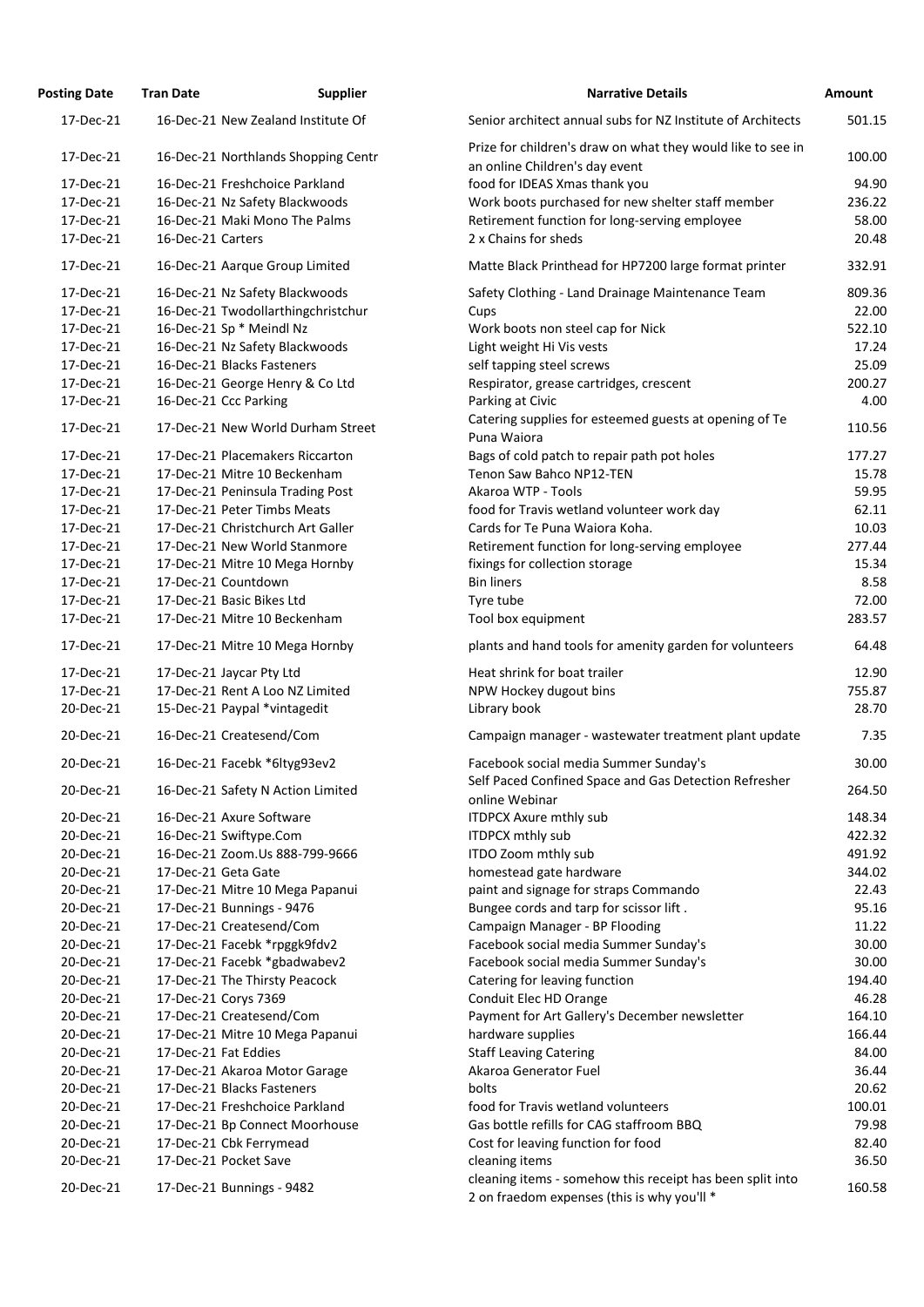| <b>Posting Date</b>    | <b>Tran Date</b>   | <b>Supplier</b>                                                  | <b>Narrative Details</b>                                                    |
|------------------------|--------------------|------------------------------------------------------------------|-----------------------------------------------------------------------------|
| 20-Dec-21              |                    | 17-Dec-21 Bunnings - 9482                                        | cleaning items - this receipt is entered twice as Frae<br>has split it in 2 |
| 20-Dec-21              |                    | 17-Dec-21 Sound Works                                            | Remote for van                                                              |
| 20-Dec-21              |                    | 17-Dec-21 Safety Vests                                           | Hi viz vest                                                                 |
| 20-Dec-21              |                    | 17-Dec-21 Dnh*godaddy.Com Nzd                                    | ITDO Godaddy Std SSL Certs ftp and holidaypay                               |
| 20-Dec-21              |                    | 17-Dec-21 George Henry & Co Ltd                                  | Solder flux, screwdriver                                                    |
| 20-Dec-21              |                    | 17-Dec-21 Bunnings - 9482                                        | Bin keys                                                                    |
| 20-Dec-21              |                    | 17-Dec-21 Lanyards Nz                                            | Pioneer Zebra Card Printer Ribbons                                          |
| 20-Dec-21              |                    | 17-Dec-21 Oderings Nurseries                                     | Plants for section B Herbaceous Border                                      |
| 20-Dec-21              |                    | 17-Dec-21 Scorpio Books                                          | Library book                                                                |
| 20-Dec-21              |                    | 17-Dec-21 Paypal *mousey                                         | CDs - Mousey                                                                |
| 20-Dec-21              |                    | 17-Dec-21 Paypal *k Thompson                                     | CDs- Katie thompson                                                         |
| 20-Dec-21              |                    | 17-Dec-21 Paypal *adamhattawa                                    | CDs - Adam hathaway                                                         |
| 20-Dec-21              |                    | 17-Dec-21 Vtnz Northwood                                         | reprint UBCO rego                                                           |
| 20-Dec-21              |                    | 18-Dec-21 The Warehouse 220                                      | gumboots                                                                    |
| 20-Dec-21              |                    | 18-Dec-21 Nz Safety Blackwoods                                   | hats vests cloves                                                           |
| 20-Dec-21              |                    | 18-Dec-21 Bunnings - 9482                                        | wheelie bin numbers velcro dots turfix spray paint                          |
| 20-Dec-21              |                    | 18-Dec-21 Facebk *vzzjuaxdv2                                     | Facebook social media Summer Sunday's                                       |
| 20-Dec-21              | 18-Dec-21 Calendly |                                                                  | monthly calendly subscription                                               |
| 20-Dec-21              | 18-Dec-21 Calendly |                                                                  | monthly calendly subscription                                               |
| 20-Dec-21              | 18-Dec-21 Calendly |                                                                  | monthly calendly subscription                                               |
| 20-Dec-21              | 18-Dec-21 Calendly |                                                                  | monthly calendly subscription                                               |
| 20-Dec-21              |                    | 18-Dec-21 Mitre 10 Beckenham                                     | glue and screws to affix plaque to bench                                    |
| 20-Dec-21              |                    | 18-Dec-21 Paypal *vintagedit                                     | Credit Voucher Paypal *vintageditRefund                                     |
| 20-Dec-21              |                    | 18-Dec-21 Salisbury Marketing Ltd                                | Giftware for resale in B G V C Gift shop (completed b                       |
|                        |                    |                                                                  | PCard Admin, No Tax Invoice)                                                |
| 20-Dec-21              |                    | 19-Dec-21 Industry Solution 2005                                 | <b>Grow safe Training</b>                                                   |
| 20-Dec-21              |                    | 19-Dec-21 Industry Solution 2005                                 | <b>Grow safe Training</b>                                                   |
| 20-Dec-21              |                    | 19-Dec-21 The Warehouse 122                                      | Toilet brushes for Littleton                                                |
| 20-Dec-21              |                    | 19-Dec-21 French Bakery Limited                                  | Volunteer food for McCormacks Bay end of year wo                            |
| 20-Dec-21              |                    | 19-Dec-21 New World Halswell                                     | Staff Room expenses - milk, coffee etc                                      |
| 20-Dec-21              |                    | 19-Dec-21 The Warehouse 220                                      | Laminating pouches                                                          |
| 20-Dec-21              |                    | 19-Dec-21 Bunnings - 9476                                        | Plywood for COVID signs                                                     |
| 20-Dec-21              |                    | 19-Dec-21 Mitre 10 Mega Papanui                                  | Gloves, masks, rubbish bins                                                 |
| 20-Dec-21              |                    | 20-Dec-21 Mico Papanui                                           | coupler bend                                                                |
| 20-Dec-21              |                    | 20-Dec-21 Z Barrington                                           | Milk for Ranger Tea Room                                                    |
| 20-Dec-21              |                    | 20-Dec-21 Placemakers Cranford                                   | spray Desolveit                                                             |
| 20-Dec-21              |                    | 20-Dec-21 Mitre 10 Beckenham                                     | <b>Clamps for Makerspace</b>                                                |
| 20-Dec-21              |                    | 20-Dec-21 Looksmart Alteration                                   | Uniform alteration for CEX TPTL                                             |
| 20-Dec-21              |                    | 20-Dec-21 The Warehouse 220                                      | Multi plugs for Okains Bay laundry/freezers.                                |
| 20-Dec-21              |                    | 20-Dec-21 The Warehouse 220                                      | 2 diaries for Duvauchelle office                                            |
| 20-Dec-21              |                    | 20-Dec-21 Mercer Stainless                                       | 4 X Stainless steel flanges for cooktops.                                   |
| 20-Dec-21              |                    | 20-Dec-21 Mitre 10 Mega Papanui                                  | hardware supplies                                                           |
| 20-Dec-21              |                    | 20-Dec-21 New World Durham Street                                | Citric acid for kawakawa                                                    |
| 20-Dec-21              |                    | 20-Dec-21 Ccc Parking                                            | carparking costs for offsite meeting attendance                             |
| 20-Dec-21              |                    | 20-Dec-21 New World Rolleston                                    | kitchen supplies Mona Vale                                                  |
| 20-Dec-21              |                    | 20-Dec-21 Ross Galt Lock And Alar                                | Cut new key for van onsite                                                  |
| 20-Dec-21              |                    | 20-Dec-21 Total Pos Solutions                                    | Eftpos and till rolls                                                       |
| 20-Dec-21              |                    | 20-Dec-21 The Warehouse 181                                      | Assorted items for accommodation                                            |
| 20-Dec-21              |                    | 20-Dec-21 Arnold Products Ltd                                    | Tea coffee milk etc for flats                                               |
| 21-Dec-21              |                    | 20-Dec-21 Bunnings - 9482                                        | hose fence rails palings                                                    |
| 21-Dec-21              |                    | 20-Dec-21 Bp Connect Marshlands                                  | Fuel - Hire Ute MRL871                                                      |
| 21-Dec-21<br>21-Dec-21 |                    | 20-Dec-21 Bunnings - 9476                                        | Screws for seat teach pool pioneer<br>Gas for mowers                        |
|                        |                    | 20-Dec-21 Challenge Halswell                                     |                                                                             |
| 21-Dec-21<br>21-Dec-21 |                    | 20-Dec-21 Nz Safety Blackwoods                                   | Staff welfare/H&S sunscreen for working outside.<br>Fuel for vehicles       |
| 21-Dec-21              |                    | 20-Dec-21 Bp Connect Fendalton<br>20-Dec-21 Nz Safety Blackwoods |                                                                             |
| 21-Dec-21              |                    | 20-Dec-21 Createsend/Com                                         | Contractors hydrant key                                                     |
| 21-Dec-21              |                    | 20-Dec-21 Ballingers Hunting & Fish                              | Campaign manager, BP flooding<br>150D Chest Wader UK10                      |
| 21-Dec-21              |                    | 20-Dec-21 Bunnings - 9476                                        | Drill bits and fixings to repair shower seat                                |
|                        |                    |                                                                  |                                                                             |

| ting Date | Tran Date          | <b>Supplier</b>                     | <b>Narrative Details</b>                                                               | Amount   |
|-----------|--------------------|-------------------------------------|----------------------------------------------------------------------------------------|----------|
| 20-Dec-21 |                    | 17-Dec-21 Bunnings - 9482           | cleaning items - this receipt is entered twice as Fraedom                              | 160.58   |
|           |                    |                                     | has split it in 2                                                                      |          |
| 20-Dec-21 |                    | 17-Dec-21 Sound Works               | Remote for van                                                                         | 79.00    |
| 20-Dec-21 |                    | 17-Dec-21 Safety Vests              | Hi viz vest                                                                            | 412.03   |
| 20-Dec-21 |                    | 17-Dec-21 Dnh*godaddy.Com Nzd       | ITDO Godaddy Std SSL Certs ftp and holidaypay                                          | 379.47   |
| 20-Dec-21 |                    | 17-Dec-21 George Henry & Co Ltd     | Solder flux, screwdriver                                                               | 56.26    |
| 20-Dec-21 |                    | 17-Dec-21 Bunnings - 9482           | Bin keys                                                                               | 73.64    |
| 20-Dec-21 |                    | 17-Dec-21 Lanyards Nz               | Pioneer Zebra Card Printer Ribbons                                                     | 919.17   |
| 20-Dec-21 |                    | 17-Dec-21 Oderings Nurseries        | Plants for section B Herbaceous Border                                                 | 146.91   |
| 20-Dec-21 |                    | 17-Dec-21 Scorpio Books             | Library book                                                                           | 55.00    |
| 20-Dec-21 |                    | 17-Dec-21 Paypal *mousey            | CDs - Mousey                                                                           | 47.00    |
| 20-Dec-21 |                    | 17-Dec-21 Paypal *k Thompson        | CDs- Katie thompson                                                                    | 56.00    |
| 20-Dec-21 |                    | 17-Dec-21 Paypal *adamhattawa       | CDs - Adam hathaway                                                                    | 81.80    |
| 20-Dec-21 |                    | 17-Dec-21 Vtnz Northwood            | reprint UBCO rego                                                                      | 4.19     |
| 20-Dec-21 |                    | 18-Dec-21 The Warehouse 220         | gumboots                                                                               | 25.00    |
| 20-Dec-21 |                    | 18-Dec-21 Nz Safety Blackwoods      | hats vests cloves                                                                      | 69.25    |
| 20-Dec-21 |                    | 18-Dec-21 Bunnings - 9482           | wheelie bin numbers velcro dots turfix spray paint                                     | 352.24   |
| 20-Dec-21 |                    | 18-Dec-21 Facebk *vzzjuaxdv2        | Facebook social media Summer Sunday's                                                  | 50.00    |
| 20-Dec-21 | 18-Dec-21 Calendly |                                     | monthly calendly subscription                                                          | 45.69    |
| 20-Dec-21 | 18-Dec-21 Calendly |                                     | monthly calendly subscription                                                          | 68.53    |
| 20-Dec-21 | 18-Dec-21 Calendly |                                     | monthly calendly subscription                                                          | 91.38    |
| 20-Dec-21 | 18-Dec-21 Calendly |                                     | monthly calendly subscription                                                          | 137.07   |
| 20-Dec-21 |                    | 18-Dec-21 Mitre 10 Beckenham        | glue and screws to affix plaque to bench                                               | 14.93    |
| 20-Dec-21 |                    | 18-Dec-21 Paypal *vintagedit        | Credit Voucher Paypal *vintageditRefund                                                | $-27.23$ |
| 20-Dec-21 |                    | 18-Dec-21 Salisbury Marketing Ltd   | Giftware for resale in B G V C Gift shop (completed by<br>PCard Admin, No Tax Invoice) | 561.99   |
| 20-Dec-21 |                    | 19-Dec-21 Industry Solution 2005    | <b>Grow safe Training</b>                                                              | 305.00   |
| 20-Dec-21 |                    | 19-Dec-21 Industry Solution 2005    | <b>Grow safe Training</b>                                                              | 915.00   |
| 20-Dec-21 |                    | 19-Dec-21 The Warehouse 122         | Toilet brushes for Littleton                                                           | 24.00    |
| 20-Dec-21 |                    | 19-Dec-21 French Bakery Limited     | Volunteer food for McCormacks Bay end of year work day                                 | 27.10    |
| 20-Dec-21 |                    | 19-Dec-21 New World Halswell        | Staff Room expenses - milk, coffee etc                                                 | 25.18    |
| 20-Dec-21 |                    | 19-Dec-21 The Warehouse 220         | Laminating pouches                                                                     | 33.78    |
| 20-Dec-21 |                    | 19-Dec-21 Bunnings - 9476           | Plywood for COVID signs                                                                | 103.77   |
| 20-Dec-21 |                    | 19-Dec-21 Mitre 10 Mega Papanui     | Gloves, masks, rubbish bins                                                            | 438.99   |
| 20-Dec-21 |                    | 20-Dec-21 Mico Papanui              | coupler bend                                                                           | 41.38    |
| 20-Dec-21 |                    | 20-Dec-21 Z Barrington              | Milk for Ranger Tea Room                                                               | 8.00     |
| 20-Dec-21 |                    | 20-Dec-21 Placemakers Cranford      | spray Desolveit                                                                        | 17.99    |
| 20-Dec-21 |                    | 20-Dec-21 Mitre 10 Beckenham        | <b>Clamps for Makerspace</b>                                                           | 14.90    |
| 20-Dec-21 |                    | 20-Dec-21 Looksmart Alteration      | Uniform alteration for CEX TPTL                                                        | 75.98    |
| 20-Dec-21 |                    | 20-Dec-21 The Warehouse 220         | Multi plugs for Okains Bay laundry/freezers.                                           | 20.00    |
| 20-Dec-21 |                    | 20-Dec-21 The Warehouse 220         | 2 diaries for Duvauchelle office                                                       | 29.98    |
| 20-Dec-21 |                    | 20-Dec-21 Mercer Stainless          | 4 X Stainless steel flanges for cooktops.                                              | 782.00   |
| 20-Dec-21 |                    | 20-Dec-21 Mitre 10 Mega Papanui     | hardware supplies                                                                      | 35.42    |
| 20-Dec-21 |                    | 20-Dec-21 New World Durham Street   | Citric acid for kawakawa                                                               | 5.45     |
| 20-Dec-21 |                    | 20-Dec-21 Ccc Parking               | carparking costs for offsite meeting attendance                                        | 9.00     |
| 20-Dec-21 |                    | 20-Dec-21 New World Rolleston       | kitchen supplies Mona Vale                                                             | 40.62    |
| 20-Dec-21 |                    | 20-Dec-21 Ross Galt Lock And Alar   | Cut new key for van onsite                                                             | 195.00   |
| 20-Dec-21 |                    | 20-Dec-21 Total Pos Solutions       | Eftpos and till rolls                                                                  | 119.14   |
| 20-Dec-21 |                    | 20-Dec-21 The Warehouse 181         | Assorted items for accommodation                                                       | 217.00   |
| 20-Dec-21 |                    | 20-Dec-21 Arnold Products Ltd       | Tea coffee milk etc for flats                                                          | 279.95   |
| 21-Dec-21 |                    | 20-Dec-21 Bunnings - 9482           | hose fence rails palings                                                               | 199.62   |
| 21-Dec-21 |                    | 20-Dec-21 Bp Connect Marshlands     | Fuel - Hire Ute MRL871                                                                 | 105.55   |
| 21-Dec-21 |                    | 20-Dec-21 Bunnings - 9476           | Screws for seat teach pool pioneer                                                     | 18.75    |
| 21-Dec-21 |                    | 20-Dec-21 Challenge Halswell        | Gas for mowers                                                                         | 66.00    |
| 21-Dec-21 |                    | 20-Dec-21 Nz Safety Blackwoods      | Staff welfare/H&S sunscreen for working outside.                                       | 46.12    |
| 21-Dec-21 |                    | 20-Dec-21 Bp Connect Fendalton      | Fuel for vehicles                                                                      | 64.89    |
| 21-Dec-21 |                    | 20-Dec-21 Nz Safety Blackwoods      | Contractors hydrant key                                                                | 155.19   |
| 21-Dec-21 |                    | 20-Dec-21 Createsend/Com            | Campaign manager, BP flooding                                                          | 11.22    |
| 21-Dec-21 |                    | 20-Dec-21 Ballingers Hunting & Fish | 150D Chest Wader UK10                                                                  | 199.99   |
| 21-Dec-21 |                    | 20-Dec-21 Bunnings - 9476           | Drill bits and fixings to repair shower seat                                           | 45.12    |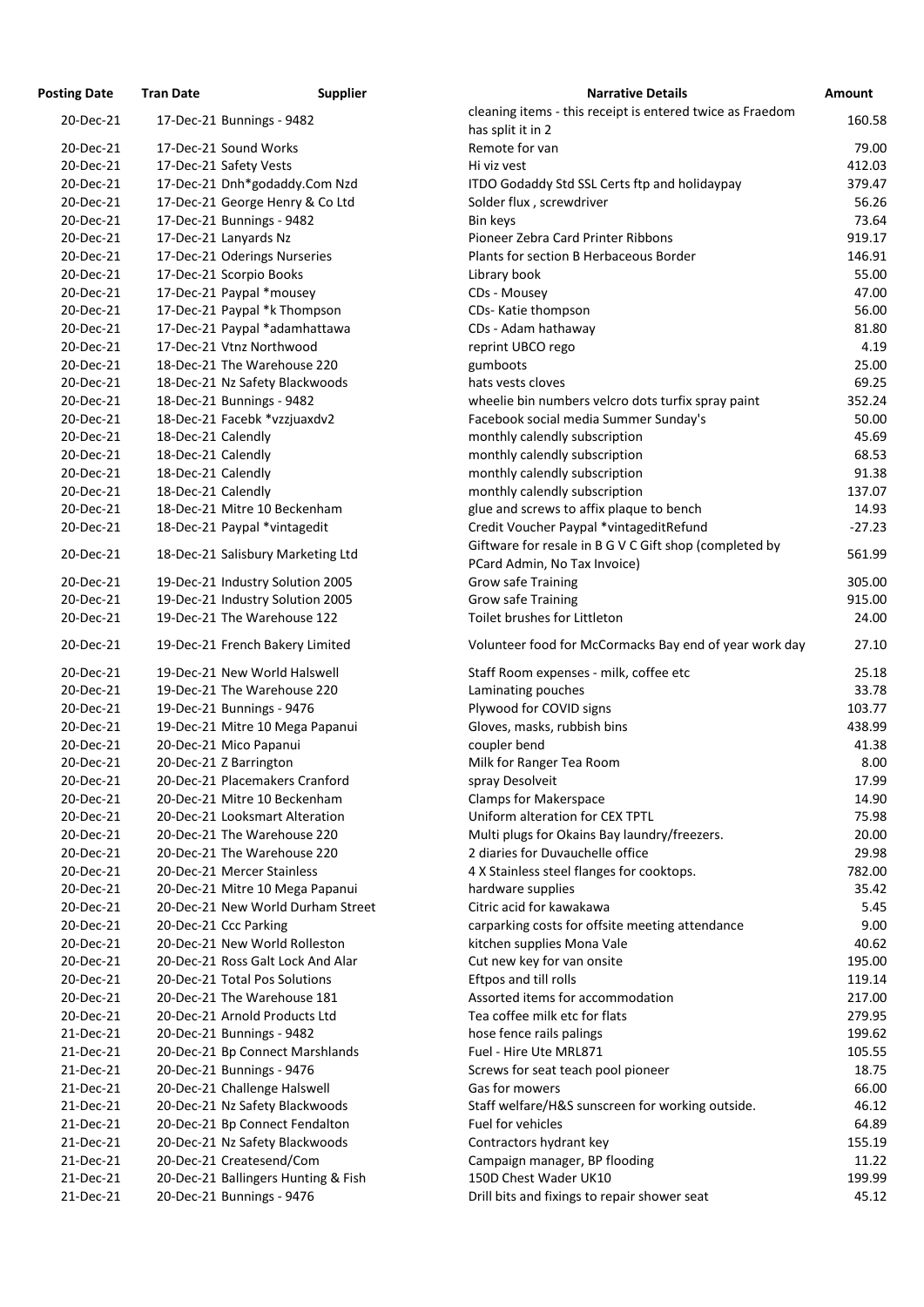| <b>Posting Date</b> | <b>Tran Date</b>       | <b>Supplier</b>                     | <b>Narrative Details</b>                                                                                       | Amount |
|---------------------|------------------------|-------------------------------------|----------------------------------------------------------------------------------------------------------------|--------|
| 21-Dec-21           |                        | 20-Dec-21 Stuff Ps Recurring        | Stuff subscription                                                                                             | 73.67  |
| 21-Dec-21           |                        | 20-Dec-21 Stuff Ps Recurring        | Stuff subscription                                                                                             | 74.53  |
| 21-Dec-21           |                        | 20-Dec-21 Stuff Ps Recurring        | Stuff subscription                                                                                             | 91.43  |
| 21-Dec-21           |                        | 20-Dec-21 Amare Safety Christchurch | safety clothing                                                                                                | 167.33 |
| 21-Dec-21           | 20-Dec-21 Gamefroot    |                                     | Gamefroot Subscription for Programming - STEAM Club                                                            | 28.00  |
| 21-Dec-21           |                        | 20-Dec-21 Voyager Internet Ltd      | <b>Bulletin messaging</b>                                                                                      | 11.50  |
| 21-Dec-21           |                        | 20-Dec-21 Caveman Technology Ltd    | Repair of 3TB hard drive.                                                                                      | 95.00  |
| 21-Dec-21           |                        | 20-Dec-21 Stuff Ps Recurring        | The Press monthly subscription for CAG Library archives.                                                       | 73.23  |
| 21-Dec-21           |                        | 20-Dec-21 Storage Box-Tower Junctio | Plastic bins to be used by staff for self deployment in the<br>event of future lockdown or working from home   | 359.60 |
| 21-Dec-21           |                        | 20-Dec-21 Spotify P1896d1fec        | facility music                                                                                                 | 22.50  |
| 21-Dec-21           | 20-Dec-21 Jotform Inc. |                                     | H&S Reporting Tool for Contractors                                                                             | 28.94  |
| 21-Dec-21           |                        | 20-Dec-21 Bunnings - 9476           | Hose, fittings and pumps                                                                                       | 384.63 |
| 21-Dec-21           |                        | 20-Dec-21 Omc Power Equipment       | Service stihl 650 chainsaw                                                                                     | 337.87 |
| 21-Dec-21           | 20-Dec-21 Cafe Time    |                                     | Food and drink costs when travelling to Dunedin                                                                | 19.80  |
| 21-Dec-21           |                        | 20-Dec-21 Jizo Japanese Cafe        | Food and drink costs when travelling to Dunedin                                                                | 46.00  |
| 21-Dec-21           |                        | 20-Dec-21 Clarkson Sign Studio 2006 | Roll of Service Board for the Papanui-Innes Community<br>Board updated and installed                           | 255.30 |
| 21-Dec-21           |                        | 20-Dec-21 Mitre 10 Mega Ferrymead   | item for ranger jobs in the field and habitat work                                                             | 82.39  |
| 21-Dec-21           | 20-Dec-21 Tees St Cafe |                                     | Lunch in Oamaru fon the Dunedin 'Helzapoppin' returns                                                          | 30.50  |
| 21-Dec-21           |                        | 20-Dec-21 Mitre 10 Mega Hornby      | trip<br><b>NPW Tools</b>                                                                                       | 263.21 |
| 21-Dec-21           |                        | 21-Dec-21 Mitre 10 Beckenham        | Timber for possum trap ramps                                                                                   | 60.16  |
| 21-Dec-21           |                        | 21-Dec-21 Noel Leeming 12           | Cables for EPT container                                                                                       | 74.97  |
| 21-Dec-21           |                        | 21-Dec-21 Chch Botanic Gardens      | Personal Use in Error - Reimbursed direct to card                                                              | 94.96  |
| 21-Dec-21           |                        | 21-Dec-21 Mitre 10 Beckenham        | Wire Tie Galv                                                                                                  | 10.97  |
| 21-Dec-21           |                        | 21-Dec-21 Mitre 10 Beckenham        |                                                                                                                | 94.58  |
| 21-Dec-21           |                        | 21-Dec-21 Mitre 10 Beckenham        | Materials for fumigation<br>Masks purchased for front line staff (COVID)                                       | 78.92  |
|                     |                        |                                     |                                                                                                                |        |
| 21-Dec-21           |                        | 21-Dec-21 Mitre 10 Beckenham        | Extra heavy duty two sided tape to put up earthquake<br>prone notices at Tikao Bay toilets and Diamond Harbour | 18.26  |
| 21-Dec-21           |                        | 21-Dec-21 Mitre 10 Mega Ferrymead   | Midge Control                                                                                                  | 18.18  |
| 21-Dec-21           |                        | 21-Dec-21 The Warehouse Online      | Foot stools purchased so children can reach to borrow<br>and return library items themselves                   | 17.00  |
| 21-Dec-21           |                        | 21-Dec-21 Mitre 10 Mega Ferrymead   | Batteries, tools, WB40                                                                                         | 184.18 |
| 21-Dec-21           | 21-Dec-21 Newco Events |                                     | Install of display screens                                                                                     | 857.27 |
| 21-Dec-21           |                        | 21-Dec-21 New World Prestons        | Various items for re sale in the shop                                                                          | 110.21 |
| 22-Dec-21           |                        |                                     |                                                                                                                | 75.00  |
| 22-Dec-21           |                        | 20-Dec-21 Facebk *er6ym93ev2        | Facebook social media Summer Sunday's<br>Events Sustainability - Biopack - Serviceware                         | 284.80 |
|                     | 20-Dec-21 Biopak       |                                     |                                                                                                                |        |
| 22-Dec-21           |                        | 20-Dec-21 Sp * Conservation Supp    | Specialised items purchase for Library archives (paper<br>clips with no acidity to reduce damage to paper)     | 51.15  |
| 22-Dec-21           |                        | 20-Dec-21 Facebk *p7zez9xat2        | <b>Facebook Promotions</b>                                                                                     | 102.01 |
| 22-Dec-21           |                        | 21-Dec-21 Couplands Bakeries Coach  | Christmas card making event                                                                                    | 8.28   |
| 22-Dec-21           |                        | 21-Dec-21 Chch Rockshop & Kbb       | PA mixer for EPT container                                                                                     | 750.98 |
| 22-Dec-21           |                        | 21-Dec-21 Stihl Shop Fosters        | repair battery pack connection                                                                                 | 359.69 |
| 22-Dec-21           |                        | 21-Dec-21 Bridgestone Northwood     | tyre repair to trolley                                                                                         | 10.20  |
| 22-Dec-21           |                        | 21-Dec-21 Egmont Commercial Lt M/O  | sprinkler and water timers                                                                                     | 284.05 |
| 22-Dec-21           |                        | 21-Dec-21 Gardenmakers              | Chip for jellie garden                                                                                         | 80.80  |
| 22-Dec-21           |                        | 21-Dec-21 Mitre 10 Mega Ferrymead   | Disposible Masks for Reception                                                                                 | 107.88 |
| 22-Dec-21           |                        | 21-Dec-21 Createsend/Com            | Campaign Manager - Flooding update                                                                             | 11.20  |
| 22-Dec-21           |                        | 21-Dec-21 Ccc Lichfield Carpark     | Parking for justice precinct                                                                                   | 15.00  |
| 22-Dec-21           |                        | 21-Dec-21 Storage Box-Tower Junctio | Tubs and ziplocks for storage                                                                                  | 342.84 |
| 22-Dec-21           | 21-Dec-21 Awards       |                                     | <b>Trophies for Manu Competition</b>                                                                           | 279.44 |
|                     |                        |                                     | Strike wipes for COVID related cleaning purchased for the                                                      |        |
| 22-Dec-21           |                        | 21-Dec-21 Countdown Online          | library network. Ordered in bulk but the *                                                                     | 39.00  |
| 22-Dec-21           |                        | 21-Dec-21 Nz Safety Blackwoods      | In House Maintenance - WO                                                                                      | 60.49  |
| 22-Dec-21           |                        | 21-Dec-21 Dyers Road Itm            | In House Maintenance - WO                                                                                      | 261.30 |
|                     |                        |                                     |                                                                                                                |        |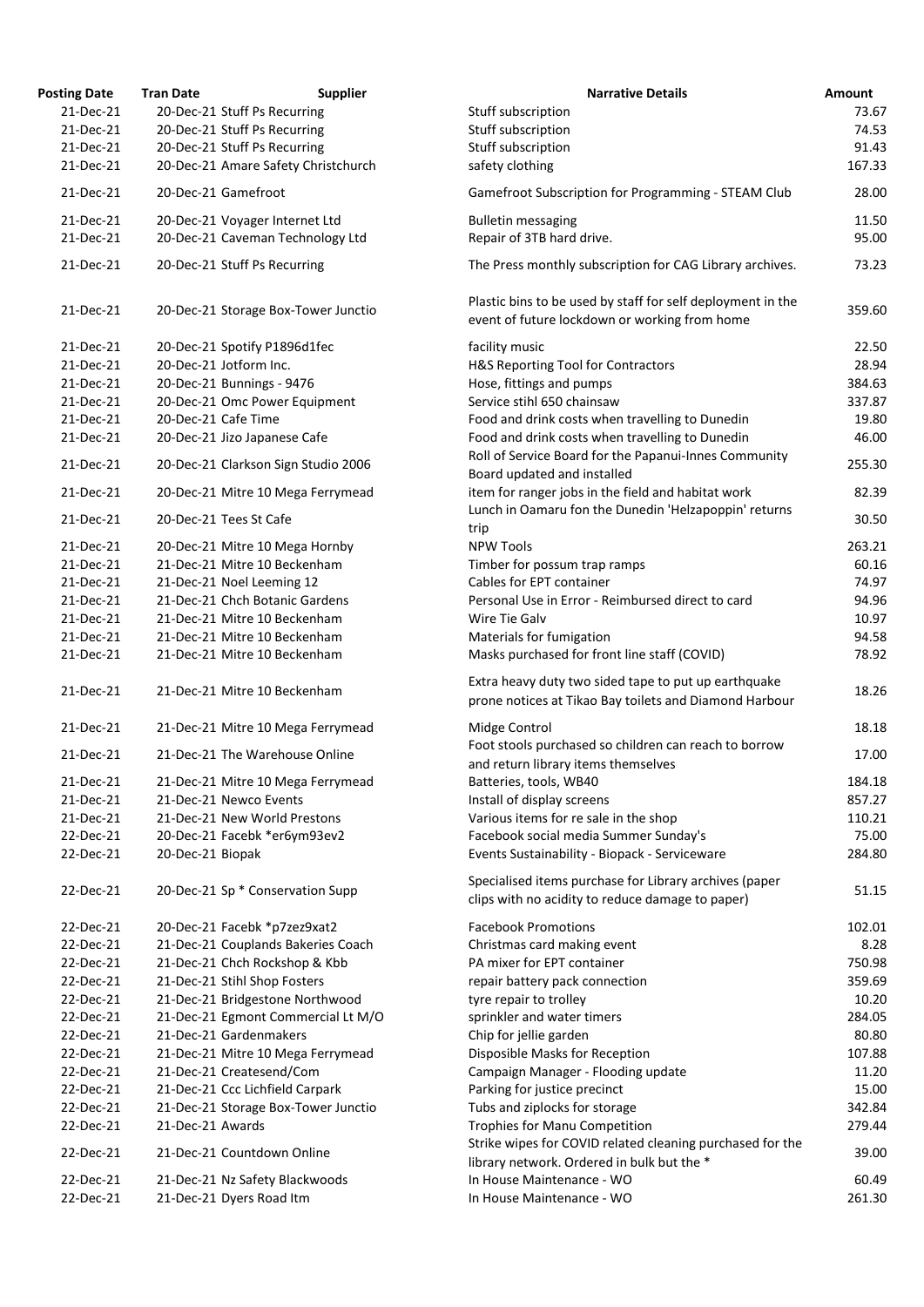| <b>Osting Date</b> | <b>Tran Date</b>  | <b>Supplier</b>                     | <b>Narrative Details</b>                                |
|--------------------|-------------------|-------------------------------------|---------------------------------------------------------|
| 22-Dec-21          |                   | 21-Dec-21 Nz Safety Blackwoods      | PPE clothing                                            |
| 22-Dec-21          |                   | 21-Dec-21 Nz Safety Blackwoods      | PPE Maintenance Team                                    |
| 22-Dec-21          |                   | 21-Dec-21 Countdown                 | sunscreen for resale                                    |
| 22-Dec-21          |                   | 21-Dec-21 Action & Safety NZ Ltd    | Safety Vest                                             |
| 22-Dec-21          |                   | 21-Dec-21 The Standard Kitchen      | Food and drink costs while travelling to Dunedin        |
| 22-Dec-21          |                   | 21-Dec-21 Mobil Wigram              | Diesel for hire truck to collect Nina Oberg work for Te |
|                    |                   |                                     | Wheke                                                   |
| 22-Dec-21          |                   | 21-Dec-21 The Service Company Ltd C | Biozyme for pool and masks for public                   |
| 22-Dec-21          |                   | 21-Dec-21 Dunedin City Council      | Parking on the Dunedin Flying Nun returns trip.         |
| 22-Dec-21          |                   | 21-Dec-21 Bp Connect Bays Junction  | Drinks while on the Dunedin 'Helzapoppin' returns trip  |
| 22-Dec-21          | 21-Dec-21 Side-On |                                     | Lunch on the Dunedin 'Helzapoppin' returns trip.        |
| 22-Dec-21          |                   | 21-Dec-21 Dunedin City Ford         | AdBlue refill for the Gallery Van.                      |
|                    |                   |                                     | 11 packs of Strike wipes for anti-bacterial cleaning of |
| 22-Dec-21          |                   | 21-Dec-21 Countdown                 | public IT equipment.                                    |
| 22-Dec-21          |                   | 21-Dec-21 The Service Company Ltd C | Hand sanitizer, wipes, pro bleach                       |
| 22-Dec-21          |                   | 22-Dec-21 Four Square Akaroa        | Office Consumables - Akaroa                             |
| 22-Dec-21          |                   | 22-Dec-21 Peninsula Trading Post    | Equipment - Akaroa                                      |
| 22-Dec-21          |                   | 22-Dec-21 Peninsula Trading Post    |                                                         |
|                    |                   |                                     | Arkwrights Emporium Akaroa - Tools                      |
| 22-Dec-21          |                   | 22-Dec-21 Armstrong Locksmiths      | Replacement Lockbox for Hei Hei Community Centre        |
|                    |                   |                                     | damaged                                                 |
| 22-Dec-21          |                   | 22-Dec-21 Pak N Save Wainoni        | Tea room supplies                                       |
| 22-Dec-21          |                   | 22-Dec-21 Jaycar Pty Ltd            | CAT6 cable to extend range of a security camera withi   |
|                    |                   |                                     | our exhibition gallery.                                 |
| 22-Dec-21          |                   | 22-Dec-21 The Warehouse 120         | folding sun visor to stop ute overheating sunny days    |
| 22-Dec-21          |                   | 22-Dec-21 Mitre 10 Beckenham        | Materials for education programme                       |
| 22-Dec-21          |                   | 22-Dec-21 Freshchoice City Mkt      | Staff farewell                                          |
| 22-Dec-21          |                   | 22-Dec-21 Spotlight Christchurch    | Consumable craft materials for makerspace and holida    |
|                    |                   |                                     | programmes                                              |
| 22-Dec-21          |                   | 22-Dec-21 Bargain Chemist Papanui   | Sun blocks and 2 box of disposal masks.                 |
| 22-Dec-21          |                   | 22-Dec-21 Mitre 10 Mega Papanui     | Scoop net, a pole and sun blocks                        |
| 23-Dec-21          |                   | 20-Dec-21 Nz Red Cross              | PPE - hand sanitiser for vehicles                       |
| 23-Dec-21          |                   | 21-Dec-21 The Green Boutique        | Goods for resale                                        |
| 23-Dec-21          |                   | 21-Dec-21 Createsend/Com            | Campaign monitor - Bromley Odour                        |
| 23-Dec-21          |                   | 21-Dec-21 Createsend/Com            | <b>Campaign Monitor - Building Consents</b>             |
| 23-Dec-21          |                   | 21-Dec-21 Createsend/Com            | Campaign Monitor - Naval point                          |
| 23-Dec-21          | 21-Dec-21 Albar   |                                     | Food and drinks expenses while returning loaned         |
|                    |                   |                                     | artworks                                                |
| 23-Dec-21          |                   | 21-Dec-21 Dunedin City Council      | Parking on the Dunedin Helzapoppin returns trip.        |
| 23-Dec-21          |                   | 22-Dec-21 Chch Rockshop & Kbb       | Cables for container                                    |
| 23-Dec-21          |                   | 22-Dec-21 Couplands Bakeries Ferry  | Catering for farewell morning tea as per Council's Exit |
|                    |                   |                                     | Policy                                                  |
| 23-Dec-21          |                   | 22-Dec-21 Aero NZ (2012) Limited    | In House Maintenance - WO                               |
| 23-Dec-21          |                   | 22-Dec-21 Hampton & Co Ltd          | MDF for Wharenui wall fix                               |
| 23-Dec-21          |                   | 22-Dec-21 Bunnings - 9476           | Hose nozzles                                            |
| 23-Dec-21          |                   | 22-Dec-21 Createsend/Com            | Campaign manager - Banks Peninsula Community Nev        |
| 23-Dec-21          |                   | 22-Dec-21 Createsend/Com            | campaign manager - Te Pou Toetoe - Linwood pool         |
| 23-Dec-21          |                   | 22-Dec-21 New Zealand Institute Of  | Annual subs for NZ Institute of Architects              |
| 23-Dec-21          |                   | 22-Dec-21 Ccc Lichfield Carpark     | Parking for work justice precinct                       |
| 23-Dec-21          |                   | 22-Dec-21 Bunnings - 9482           | Storage, cleaning                                       |
| 23-Dec-21          |                   | 22-Dec-21 Nz Safety Blackwoods      | Work boots purchased for Officer                        |
| 23-Dec-21          |                   | 22-Dec-21 Ballingers Hunting & Fish | Staff rain coats                                        |
|                    |                   |                                     |                                                         |
| 23-Dec-21          |                   | 22-Dec-21 Myob New Zealand Lim      | <b>ITDOLOB MYOB mthly sub</b>                           |
| 23-Dec-21          |                   | 22-Dec-21 Bunnings - 9482           | Materials for education programme                       |
| 23-Dec-21          |                   | 22-Dec-21 Bp 2go Autoworld          | Food and drinks expenses while returning loaned         |
|                    |                   |                                     | artworks to Dunedin                                     |
| 23-Dec-21          |                   | 22-Dec-21 Nosh Roadside Gourmet     | Food and drinks expenses while returning loaned         |
|                    |                   |                                     | artworks                                                |
| 23-Dec-21          |                   | 22-Dec-21 Blacks Fasteners          | Screws for calf raise platform                          |
| 23-Dec-21          |                   | 22-Dec-21 Dunedin City Council      | Parking on the Dunedin Helzapoppin returns trip.        |

| <b>Posting Date</b> | <b>Tran Date</b>  | <b>Supplier</b>                     | <b>Narrative Details</b>                                | Amount |
|---------------------|-------------------|-------------------------------------|---------------------------------------------------------|--------|
| 22-Dec-21           |                   | 21-Dec-21 Nz Safety Blackwoods      | PPE clothing                                            | 80.84  |
| 22-Dec-21           |                   | 21-Dec-21 Nz Safety Blackwoods      | PPE Maintenance Team                                    | 884.67 |
| 22-Dec-21           |                   | 21-Dec-21 Countdown                 | sunscreen for resale                                    | 103.70 |
| 22-Dec-21           |                   | 21-Dec-21 Action & Safety NZ Ltd    | Safety Vest                                             | 7.42   |
| 22-Dec-21           |                   | 21-Dec-21 The Standard Kitchen      | Food and drink costs while travelling to Dunedin        | 45.50  |
|                     |                   |                                     | Diesel for hire truck to collect Nina Oberg work for Te |        |
| 22-Dec-21           |                   | 21-Dec-21 Mobil Wigram              | Wheke                                                   | 25.85  |
| 22-Dec-21           |                   |                                     |                                                         | 582.80 |
|                     |                   | 21-Dec-21 The Service Company Ltd C | Biozyme for pool and masks for public                   |        |
| 22-Dec-21           |                   | 21-Dec-21 Dunedin City Council      | Parking on the Dunedin Flying Nun returns trip.         | 3.50   |
| 22-Dec-21           |                   | 21-Dec-21 Bp Connect Bays Junction  | Drinks while on the Dunedin 'Helzapoppin' returns trip  | 5.80   |
| 22-Dec-21           | 21-Dec-21 Side-On |                                     | Lunch on the Dunedin 'Helzapoppin' returns trip.        | 46.50  |
| 22-Dec-21           |                   | 21-Dec-21 Dunedin City Ford         | AdBlue refill for the Gallery Van.                      | 93.86  |
|                     |                   |                                     | 11 packs of Strike wipes for anti-bacterial cleaning of |        |
| 22-Dec-21           |                   | 21-Dec-21 Countdown                 | public IT equipment.                                    | 44.00  |
| 22-Dec-21           |                   | 21-Dec-21 The Service Company Ltd C | Hand sanitizer, wipes, pro bleach                       | 467.77 |
| 22-Dec-21           |                   | 22-Dec-21 Four Square Akaroa        | Office Consumables - Akaroa                             | 25.97  |
|                     |                   |                                     |                                                         |        |
| 22-Dec-21           |                   | 22-Dec-21 Peninsula Trading Post    | Equipment - Akaroa                                      | 23.48  |
| 22-Dec-21           |                   | 22-Dec-21 Peninsula Trading Post    | Arkwrights Emporium Akaroa - Tools                      | 129.94 |
| 22-Dec-21           |                   | 22-Dec-21 Armstrong Locksmiths      | Replacement Lockbox for Hei Hei Community Centre        | 105.40 |
|                     |                   |                                     | damaged                                                 |        |
| 22-Dec-21           |                   | 22-Dec-21 Pak N Save Wainoni        | Tea room supplies                                       | 31.95  |
|                     |                   |                                     | CAT6 cable to extend range of a security camera within  |        |
| 22-Dec-21           |                   | 22-Dec-21 Jaycar Pty Ltd            | our exhibition gallery.                                 | 43.90  |
| 22-Dec-21           |                   | 22-Dec-21 The Warehouse 120         | folding sun visor to stop ute overheating sunny days    | 7.00   |
| 22-Dec-21           |                   | 22-Dec-21 Mitre 10 Beckenham        | Materials for education programme                       | 11.82  |
| 22-Dec-21           |                   | 22-Dec-21 Freshchoice City Mkt      | Staff farewell                                          | 175.10 |
|                     |                   |                                     |                                                         |        |
| 22-Dec-21           |                   | 22-Dec-21 Spotlight Christchurch    | Consumable craft materials for makerspace and holiday   | 57.60  |
|                     |                   |                                     | programmes                                              |        |
| 22-Dec-21           |                   | 22-Dec-21 Bargain Chemist Papanui   | Sun blocks and 2 box of disposal masks.                 | 85.70  |
| 22-Dec-21           |                   | 22-Dec-21 Mitre 10 Mega Papanui     | Scoop net, a pole and sun blocks                        | 267.91 |
| 23-Dec-21           |                   | 20-Dec-21 Nz Red Cross              | PPE - hand sanitiser for vehicles                       | 51.75  |
| 23-Dec-21           |                   | 21-Dec-21 The Green Boutique        | Goods for resale                                        | 690.35 |
| 23-Dec-21           |                   | 21-Dec-21 Createsend/Com            | Campaign monitor - Bromley Odour                        | 7.96   |
| 23-Dec-21           |                   | 21-Dec-21 Createsend/Com            | <b>Campaign Monitor - Building Consents</b>             | 12.04  |
| 23-Dec-21           |                   | 21-Dec-21 Createsend/Com            | Campaign Monitor - Naval point                          | 13.32  |
|                     |                   |                                     | Food and drinks expenses while returning loaned         |        |
| 23-Dec-21           | 21-Dec-21 Albar   |                                     | artworks                                                | 39.00  |
|                     |                   |                                     |                                                         |        |
| 23-Dec-21           |                   | 21-Dec-21 Dunedin City Council      | Parking on the Dunedin Helzapoppin returns trip.        | 4.50   |
| 23-Dec-21           |                   | 22-Dec-21 Chch Rockshop & Kbb       | Cables for container                                    | 74.97  |
| 23-Dec-21           |                   | 22-Dec-21 Couplands Bakeries Ferry  | Catering for farewell morning tea as per Council's Exit | 75.00  |
|                     |                   |                                     | Policy                                                  |        |
| 23-Dec-21           |                   | 22-Dec-21 Aero NZ (2012) Limited    | In House Maintenance - WO                               | 51.61  |
| 23-Dec-21           |                   | 22-Dec-21 Hampton & Co Ltd          | MDF for Wharenui wall fix                               | 221.38 |
| 23-Dec-21           |                   | 22-Dec-21 Bunnings - 9476           | Hose nozzles                                            | 31.96  |
| 23-Dec-21           |                   | 22-Dec-21 Createsend/Com            | Campaign manager - Banks Peninsula Community News       | 11.22  |
| 23-Dec-21           |                   |                                     |                                                         | 21.22  |
|                     |                   | 22-Dec-21 Createsend/Com            | campaign manager - Te Pou Toetoe - Linwood pool         |        |
| 23-Dec-21           |                   | 22-Dec-21 New Zealand Institute Of  | Annual subs for NZ Institute of Architects              | 501.15 |
| 23-Dec-21           |                   | 22-Dec-21 Ccc Lichfield Carpark     | Parking for work justice precinct                       | 15.00  |
| 23-Dec-21           |                   | 22-Dec-21 Bunnings - 9482           | Storage, cleaning                                       | 53.49  |
| 23-Dec-21           |                   | 22-Dec-21 Nz Safety Blackwoods      | Work boots purchased for Officer                        | 264.38 |
| 23-Dec-21           |                   | 22-Dec-21 Ballingers Hunting & Fish | Staff rain coats                                        | 559.95 |
| 23-Dec-21           |                   | 22-Dec-21 Myob New Zealand Lim      | <b>ITDOLOB MYOB mthly sub</b>                           | 75.90  |
| 23-Dec-21           |                   | 22-Dec-21 Bunnings - 9482           | Materials for education programme                       | 6.88   |
|                     |                   |                                     | Food and drinks expenses while returning loaned         |        |
| 23-Dec-21           |                   | 22-Dec-21 Bp 2go Autoworld          | artworks to Dunedin                                     | 6.00   |
|                     |                   |                                     |                                                         |        |
| 23-Dec-21           |                   | 22-Dec-21 Nosh Roadside Gourmet     | Food and drinks expenses while returning loaned         | 47.00  |
|                     |                   |                                     | artworks                                                |        |
| 23-Dec-21           |                   | 22-Dec-21 Blacks Fasteners          | Screws for calf raise platform                          | 4.95   |
| 23-Dec-21           |                   | 22-Dec-21 Dunedin City Council      | Parking on the Dunedin Helzapoppin returns trip.        | 2.50   |
|                     |                   |                                     |                                                         |        |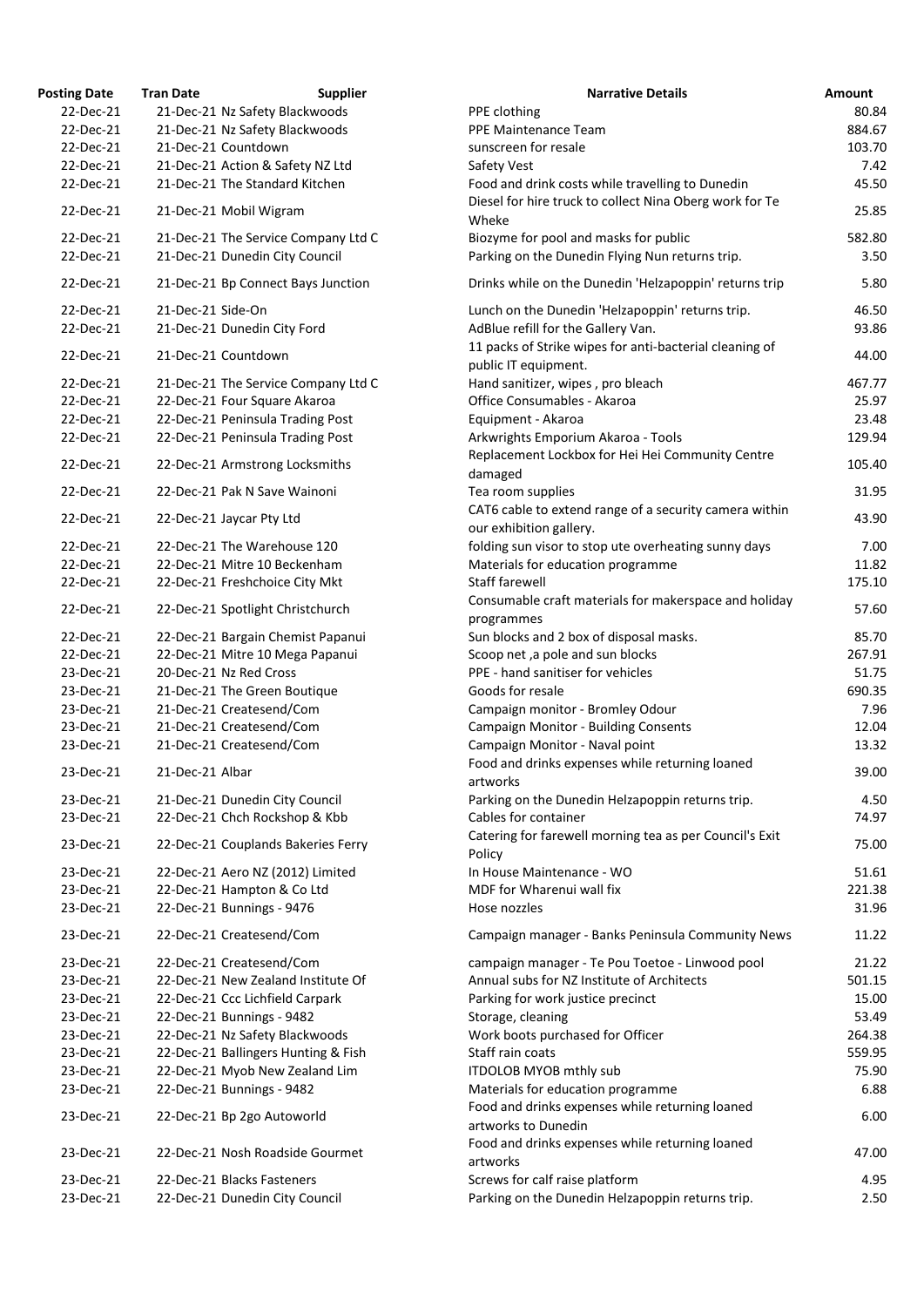| <b>Posting Date</b> | <b>Supplier</b><br><b>Tran Date</b>                      | <b>Narrative Details</b>                                                                          | Amount   |
|---------------------|----------------------------------------------------------|---------------------------------------------------------------------------------------------------|----------|
| 23-Dec-21           | 22-Dec-21 Z Ashburton                                    | Drinks/hydration while on the Helzapoppin Dunedin<br>returns trip                                 | 7.70     |
| 23-Dec-21           | 22-Dec-21 Side-On                                        | Breakfast while on the Helzapoppin Dunedin returns trip.                                          | 66.50    |
| 23-Dec-21           | 22-Dec-21 Kmart                                          | dolls for CPR training. but we may replace to another<br>products.                                | 60.00    |
| 23-Dec-21           | 22-Dec-21 Bp 2go Halswell                                | NPW LPG gas bottle for BQQ                                                                        | 39.99    |
| 23-Dec-21           | 23-Dec-21 Spotlight Christchurch                         | Bins and sewing materials for conservation                                                        | 91.00    |
| 23-Dec-21           | 23-Dec-21 Mitre 10 Mega Papanui                          | Hardware supplies                                                                                 | 24.25    |
| 23-Dec-21           | 23-Dec-21 Four Square Akaroa                             | Good for RTs deployed to Banks Peninsular                                                         | 32.82    |
| 23-Dec-21           | 23-Dec-21 Freshchoice City Mkt                           | Catering for farewell morning tea                                                                 | 307.34   |
| 23-Dec-21           | 23-Dec-21 Warehouse Stationery                           | 3W Service Excellence Banks Peninsula maps - lamination                                           | 99.00    |
| 23-Dec-21           | 23-Dec-21 Rhodo Direct                                   | Purchase of rhododendrons & azaleas for Garden &<br>Heritage Parks.                               | 675.00   |
| 23-Dec-21           | 23-Dec-21 Canterbury Museum                              | Photo reproduction                                                                                | 20.00    |
| 23-Dec-21           | 23-Dec-21 Mitre 10 Mega Ferrymead                        | Birdsey Reserve water line taps and fittings for volunteers<br>to water plants                    | 354.13   |
| 23-Dec-21           | 23-Dec-21 New World Durham Street                        | catering as per CCC policy for conference/ training<br>attendance                                 | 17.95    |
| 23-Dec-21           | 23-Dec-21 Free Parking                                   | SPPI Eng domain coastsnapchristchurch                                                             | 299.55   |
| 23-Dec-21           | 23-Dec-21 Cwh South City Sc                              | Sun screen for Parks Project Management Team.                                                     | 19.99    |
| 23-Dec-21           | 23-Dec-21 Mobile Hut Limited                             | Protective outdoors cover for new work phone                                                      | 79.99    |
| 23-Dec-21           | 23-Dec-21 Mitre 10 Beckenham                             | Materials for signs, car charger for new work phone.                                              | 112.72   |
| 23-Dec-21           | 23-Dec-21 Ross Galt Lock And Alar                        | Room keys                                                                                         | 198.00   |
| 24-Dec-21           | 22-Dec-21 Buy Promotional                                | Branded Walk or Wheel drawstring bags for prizes in the<br>2022 schools event                     | 383.18   |
| 24-Dec-21           | 22-Dec-21 Facebk *cxn99atdv2                             | Facebook, Summer Sunday's                                                                         | 100.00   |
| 24-Dec-21           | 22-Dec-21 Createsend/Com                                 | Campaign Monitor - RSU                                                                            | 990.00   |
| 24-Dec-21           | 22-Dec-21 Campaignmonitor                                | Campaign Manager - Libraries                                                                      | 1007.09  |
| 24-Dec-21           | 22-Dec-21 Zoom.Us 888-799-9666                           | Monthly subscription to zoom for board meetings.                                                  | 22.75    |
| 24-Dec-21           | 22-Dec-21 Dri*gallup                                     | Dri*gallup - CliftonStrengths - purchased by Spreydon-<br><b>Cashmere Community Board Advisor</b> | 92.00    |
| 24-Dec-21           | 23-Dec-21 Stihl Shop Northwood                           | waterblaster orings                                                                               | 6.56     |
| 24-Dec-21           | 23-Dec-21 Bunnings - 9482                                | eye screws rake padlock shackle                                                                   | 122.94   |
| 24-Dec-21           | 23-Dec-21 Bunnings - 9476                                | ballcock for fountain balance sump                                                                | 35.20    |
| 24-Dec-21           | Payment - Personal - Autopaymt-Thank<br>23-Dec-21<br>You | Payment - Personal Autopaymt-Thank You - Personal Use<br>in Error 21/12/21                        | $-94.96$ |
| 24-Dec-21           | 23-Dec-21 Createsend/Com                                 | Campaign Manager - Wastewater Treatment Plant                                                     | 7.38     |
| 24-Dec-21           | 23-Dec-21 Nz Safety Blackwoods                           | Work shorts                                                                                       | 60.83    |
| 24-Dec-21           | 23-Dec-21 Akaroa Motor Garage                            | Fuel Vehicle 836                                                                                  | 101.41   |
| 24-Dec-21           | 23-Dec-21 Subway Barrington                              | Subway for Civil Defence Response staff 23 December.                                              | 116.60   |
| 24-Dec-21           | 23-Dec-21 Mitre 10 Mega Ferrymead                        | Flax cutting knives plus bright paint to mark handles of<br>tools for easy identification         | 126.52   |
| 24-Dec-21           | 23-Dec-21 Handling Equipment Canter                      | Lifting equipment - for Cemeteries Team.                                                          | 259.90   |
| 24-Dec-21           | 23-Dec-21 Multistrut Industrie                           | In House Maintenance - WO                                                                         | 112.36   |
| 24-Dec-21           | 23-Dec-21 Untouched World Retail                         | Civic gift for China Consul General to mark the end of his<br>diplomatic posting to Christchurch. | 159.00   |
| 24-Dec-21           | 23-Dec-21 Vtnz Lichfield St                              | Road user kms sticker                                                                             | 4.19     |
| 24-Dec-21           | 23-Dec-21 Nz Safety Blackwoods                           | PPE clothing                                                                                      | 703.81   |
| 24-Dec-21           | 23-Dec-21 Fava Cafe                                      | catering as per CCC policy for conference/training<br>attendance                                  | 169.00   |
| 24-Dec-21           | 23-Dec-21 Bunnings - 9482                                | Scrapers and paint                                                                                | 67.98    |
| 24-Dec-21           | 23-Dec-21 Scorpio Books                                  | stationary card - waltham                                                                         | 7.00     |
| 24-Dec-21           | 23-Dec-21 New World St Martins                           | <b>Staff farewell</b>                                                                             | 71.48    |
| 24-Dec-21           | 23-Dec-21 Coffee Worx Limited                            | Coffee for resale                                                                                 | 223.10   |
| 24-Dec-21           | 23-Dec-21 Coffee Worx Limited                            | Coffee beans                                                                                      | 359.00   |
| 24-Dec-21           | 23-Dec-21 Kmart Online                                   | Holiday Programme materials. Floor Mats & magnetic<br>tape.                                       | 47.00    |
|                     |                                                          |                                                                                                   |          |